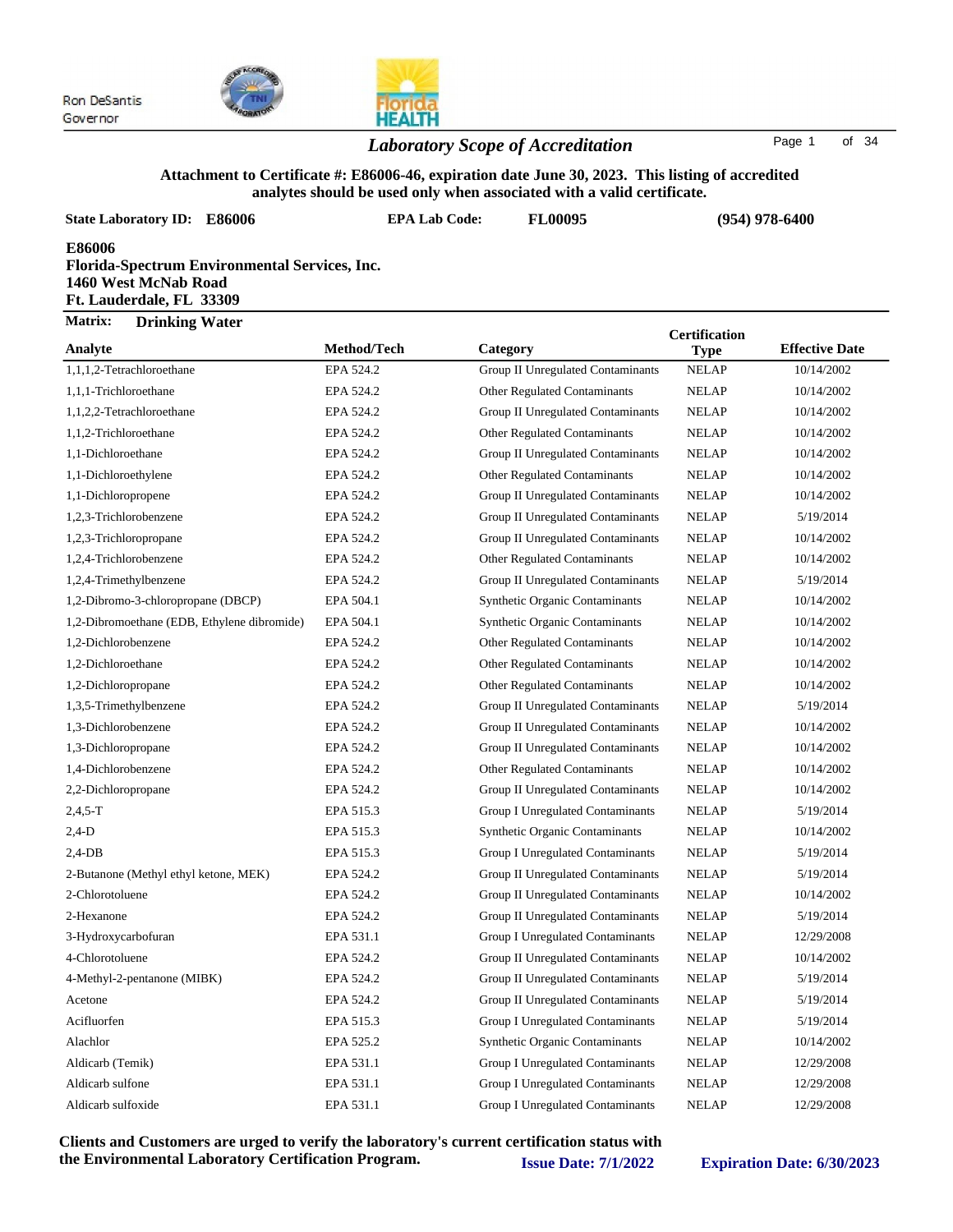

#### *Laboratory Scope of Accreditation* Page <sup>2</sup> of <sup>34</sup>

#### **Attachment to Certificate #: E86006-46, expiration date June 30, 2023. This listing of accredited analytes should be used only when associated with a valid certificate.**

| <b>State Laboratory ID: E86006</b>                                                                          | <b>EPA Lab Code:</b> | <b>FL00095</b>                                                         |                                     | $(954)$ 978-6400      |  |
|-------------------------------------------------------------------------------------------------------------|----------------------|------------------------------------------------------------------------|-------------------------------------|-----------------------|--|
| E86006<br>Florida-Spectrum Environmental Services, Inc.<br>1460 West McNab Road<br>Ft. Lauderdale, FL 33309 |                      |                                                                        |                                     |                       |  |
| Matrix:<br><b>Drinking Water</b><br>Analyte                                                                 | Method/Tech          | Category                                                               | <b>Certification</b><br><b>Type</b> | <b>Effective Date</b> |  |
| Aldrin                                                                                                      | <b>EPA 508</b>       | <b>Group I Unregulated Contaminants</b>                                | <b>NELAP</b>                        | 10/14/2002            |  |
| Alkalinity as CaCO3                                                                                         | <b>SM 2320 B</b>     | Primary Inorganic Contaminants                                         | <b>NELAP</b>                        | 9/20/2011             |  |
| Aluminum                                                                                                    | EPA 200.7            | Secondary Inorganic Contaminants                                       | <b>NELAP</b>                        | 10/11/2004            |  |
| Antimony                                                                                                    | EPA 200.8            | Primary Inorganic Contaminants                                         | <b>NELAP</b>                        | 10/14/2002            |  |
| Arsenic                                                                                                     | EPA 200.8            | Primary Inorganic Contaminants                                         | <b>NELAP</b>                        | 10/14/2002            |  |
| Atrazine                                                                                                    | EPA 525.2            | <b>Synthetic Organic Contaminants</b>                                  | <b>NELAP</b>                        | 10/14/2002            |  |
| Barium                                                                                                      | EPA 200.7            | Primary Inorganic Contaminants                                         | <b>NELAP</b>                        | 10/14/2002            |  |
| Barium                                                                                                      | EPA 200.8            | Primary Inorganic Contaminants                                         | <b>NELAP</b>                        | 10/14/2002            |  |
| Benzene                                                                                                     | EPA 524.2            | <b>Other Regulated Contaminants</b>                                    | <b>NELAP</b>                        | 10/14/2002            |  |
| Benzo(a)pyrene                                                                                              | EPA 525.2            | <b>Synthetic Organic Contaminants</b>                                  | <b>NELAP</b>                        | 10/14/2002            |  |
| Beryllium                                                                                                   | EPA 200.7            | Primary Inorganic Contaminants                                         | <b>NELAP</b>                        | 5/19/2014             |  |
| Beryllium                                                                                                   | EPA 200.8            | Primary Inorganic Contaminants                                         | <b>NELAP</b>                        | 10/14/2002            |  |
| Boron                                                                                                       | EPA 200.7            | Primary Inorganic Contaminants                                         | <b>NELAP</b>                        | 2/5/2007              |  |
| <b>Bromide</b>                                                                                              | EPA 300.0            | Primary Inorganic Contaminants                                         | <b>NELAP</b>                        | 5/19/2014             |  |
| Bromoacetic acid                                                                                            | EPA 552.2            | Group I Unregulated<br>Contaminants, Synthetic Organic<br>Contaminants | <b>NELAP</b>                        | 10/14/2002            |  |
| <b>Bromobenzene</b>                                                                                         | EPA 524.2            | Group II Unregulated Contaminants                                      | <b>NELAP</b>                        | 10/14/2002            |  |
| <b>Bromochloromethane</b>                                                                                   | EPA 524.2            | Group II Unregulated Contaminants                                      | <b>NELAP</b>                        | 5/19/2014             |  |
| Bromodichloromethane                                                                                        | EPA 524.2            | Other Regulated                                                        | <b>NELAP</b>                        | 10/14/2002            |  |

Contaminants,Group II Unregulated

Contaminants,Group II Unregulated

Contaminants,Synthetic Organic

Contaminants

Contaminants

Bromoform **EPA 524.2** Other Regulated **NELAP** 10/14/2002

Cadmium EPA 200.7 Primary Inorganic Contaminants NELAP 9/20/2011 Cadmium EPA 200.8 Primary Inorganic Contaminants NELAP 10/14/2002 Calcium EPA 200.7 Primary Inorganic Contaminants NELAP 10/14/2002 Carbaryl (Sevin) EPA 531.1 Group I Unregulated Contaminants NELAP 12/29/2008 Carbofuran (Furadan) EPA 531.1 Synthetic Organic Contaminants NELAP 12/29/2008 Carbon disulfide EPA 524.2 Group II Unregulated Contaminants NELAP 5/19/2014 Carbon tetrachloride EPA 524.2 Other Regulated Contaminants NELAP 10/14/2002 Chlordane (tech.) **EPA 508** Synthetic Organic Contaminants NELAP 10/14/2002 Chloride EPA 300.0 Secondary Inorganic Contaminants NELAP 10/14/2002 Chloride SM 4500 Cl- B Secondary Inorganic Contaminants NELAP 1/15/2010 Chloride SM 4500-Cl<sup> $-$ </sup> E Secondary Inorganic Contaminants NELAP 5/19/2014 Chloroacetic acid **EPA 552.2** Group I Unregulated **NELAP** 10/14/2002

Contaminants

Other Regulated

Chlorobenzene EPA 524.2 Other Regulated Contaminants NELAP 10/14/2002 **Clients and Customers are urged to verify the laboratory's current certification status with the Environmental Laboratory Certification Program. Issue Date: 7/1/2022 Expiration Date: 6/30/2023**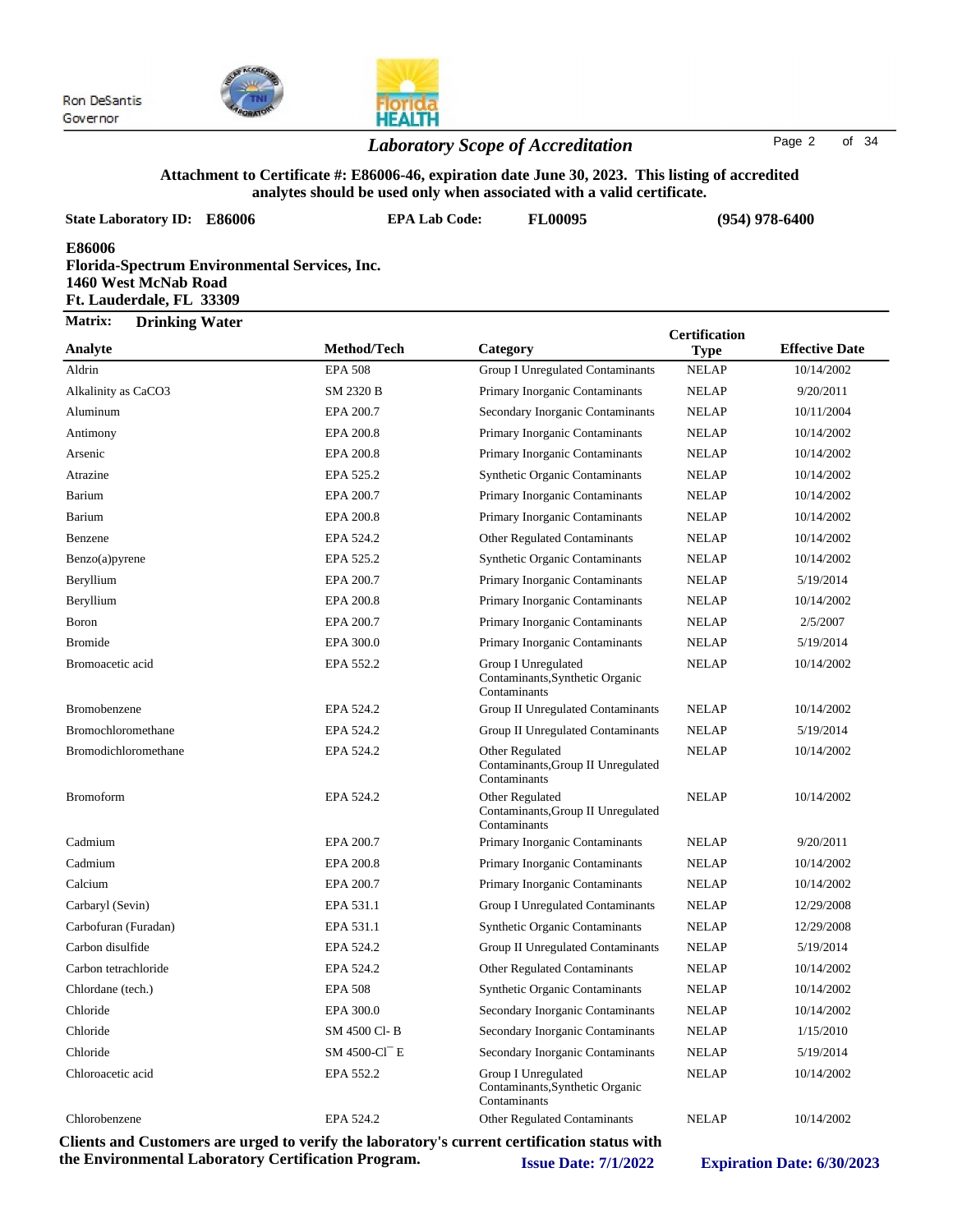

### *Laboratory Scope of Accreditation* Page <sup>3</sup> of <sup>34</sup>

### **Attachment to Certificate #: E86006-46, expiration date June 30, 2023. This listing of accredited**

| analytes should be used only when associated with a valid certificate.                                      |                                                |                                                                        |                                     |                       |  |  |
|-------------------------------------------------------------------------------------------------------------|------------------------------------------------|------------------------------------------------------------------------|-------------------------------------|-----------------------|--|--|
| <b>State Laboratory ID: E86006</b>                                                                          | <b>EPA Lab Code:</b>                           | <b>FL00095</b>                                                         |                                     | $(954)$ 978-6400      |  |  |
| E86006<br>Florida-Spectrum Environmental Services, Inc.<br>1460 West McNab Road<br>Ft. Lauderdale, FL 33309 |                                                |                                                                        |                                     |                       |  |  |
| Matrix:<br><b>Drinking Water</b>                                                                            |                                                |                                                                        |                                     |                       |  |  |
| Analyte                                                                                                     | Method/Tech                                    | Category                                                               | <b>Certification</b><br><b>Type</b> | <b>Effective Date</b> |  |  |
| Chloroethane                                                                                                | EPA 524.2                                      | Group II Unregulated Contaminants                                      | <b>NELAP</b>                        | 10/14/2002            |  |  |
| Chloroform                                                                                                  | EPA 524.2                                      | Other Regulated<br>Contaminants, Group II Unregulated<br>Contaminants  | <b>NELAP</b>                        | 10/14/2002            |  |  |
| Chromium                                                                                                    | EPA 200.7                                      | Primary Inorganic Contaminants                                         | <b>NELAP</b>                        | 8/3/2007              |  |  |
| Chromium                                                                                                    | EPA 200.8                                      | Primary Inorganic Contaminants                                         | <b>NELAP</b>                        | 10/14/2002            |  |  |
| Chromium VI                                                                                                 | SM 3500-Cr B<br>(20th/21st/22nd<br>Ed.)/UV-VIS | Secondary Inorganic Contaminants                                       | <b>NELAP</b>                        | 5/19/2014             |  |  |
| cis-1,2-Dichloroethylene                                                                                    | EPA 524.2                                      | Other Regulated Contaminants                                           | <b>NELAP</b>                        | 10/14/2002            |  |  |
| cis-1,3-Dichloropropene                                                                                     | EPA 524.2                                      | <b>Group II Unregulated Contaminants</b>                               | <b>NELAP</b>                        | 10/11/2004            |  |  |
| Color                                                                                                       | SM 2120 B                                      | Secondary Inorganic Contaminants                                       | <b>NELAP</b>                        | 10/14/2002            |  |  |
| Conductivity                                                                                                | EPA 120.1                                      | Primary Inorganic Contaminants                                         | <b>NELAP</b>                        | 5/19/2014             |  |  |
| Copper                                                                                                      | EPA 200.7                                      | Primary Inorganic Contaminants                                         | <b>NELAP</b>                        | 8/3/2007              |  |  |
| Copper                                                                                                      | EPA 200.8                                      | Primary Inorganic Contaminants                                         | <b>NELAP</b>                        | 10/14/2002            |  |  |
| Cyanide                                                                                                     | <b>SM 4500-CN E</b>                            | Primary Inorganic Contaminants                                         | <b>NELAP</b>                        | 12/3/2002             |  |  |
| Dalapon                                                                                                     | EPA 515.3                                      | <b>Synthetic Organic Contaminants</b>                                  | <b>NELAP</b>                        | 10/14/2002            |  |  |
| Di(2-ethylhexyl) phthalate (DEHP)                                                                           | EPA 525.2                                      | Synthetic Organic Contaminants                                         | <b>NELAP</b>                        | 10/14/2002            |  |  |
| Di(2-ethylhexyl) adipate                                                                                    | EPA 525.2                                      | Synthetic Organic Contaminants                                         | <b>NELAP</b>                        | 10/14/2002            |  |  |
| Dibromoacetic acid                                                                                          | EPA 552.2                                      | Group I Unregulated<br>Contaminants, Synthetic Organic<br>Contaminants | <b>NELAP</b>                        | 10/14/2002            |  |  |
| Dibromochloromethane                                                                                        | EPA 524.2                                      | Other Regulated<br>Contaminants, Group II Unregulated<br>Contaminants  | <b>NELAP</b>                        | 10/14/2002            |  |  |
| Dibromomethane                                                                                              | EPA 524.2                                      | <b>Group II Unregulated Contaminants</b>                               | <b>NELAP</b>                        | 10/14/2002            |  |  |
| Dicamba                                                                                                     | EPA 515.3                                      | Group I Unregulated Contaminants                                       | <b>NELAP</b>                        | 10/14/2002            |  |  |
| Dichloroacetic acid                                                                                         | EPA 552.2                                      | Group I Unregulated<br>Contaminants, Synthetic Organic<br>Contaminants | <b>NELAP</b>                        | 10/14/2002            |  |  |
| Dichlorodifluoromethane                                                                                     | EPA 524.2                                      | Group II Unregulated Contaminants                                      | <b>NELAP</b>                        | 10/14/2002            |  |  |
| Dieldrin                                                                                                    | <b>EPA 508</b>                                 | Group I Unregulated Contaminants                                       | <b>NELAP</b>                        | 10/14/2002            |  |  |
| Diethyl ether                                                                                               | EPA 524.2                                      | <b>Group II Unregulated Contaminants</b>                               | <b>NELAP</b>                        | 5/19/2014             |  |  |
| Dinoseb (2-sec-butyl-4,6-dinitrophenol, DNBP)                                                               | EPA 515.3                                      | Synthetic Organic Contaminants                                         | <b>NELAP</b>                        | 10/14/2002            |  |  |
| Diquat                                                                                                      | EPA 549.2                                      | <b>Synthetic Organic Contaminants</b>                                  | <b>NELAP</b>                        | 11/7/2008             |  |  |
| Endothall                                                                                                   | EPA 548.1                                      | <b>Synthetic Organic Contaminants</b>                                  | <b>NELAP</b>                        | 1/15/2010             |  |  |
| Endrin                                                                                                      | <b>EPA 508</b>                                 | Synthetic Organic Contaminants                                         | <b>NELAP</b>                        | 10/14/2002            |  |  |
| Escherichia coli                                                                                            | SM 9223 B                                      | Microbiology                                                           | <b>NELAP</b>                        | 10/14/2002            |  |  |
| Ethyl methacrylate                                                                                          | EPA 524.2                                      | Group II Unregulated Contaminants                                      | <b>NELAP</b>                        | 5/19/2014             |  |  |

**Clients and Customers are urged to verify the laboratory's current certification status with the Environmental Laboratory Certification Program. Issue Date: 7/1/2022 Expiration Date: 6/30/2023**

Ethylbenzene EPA 524.2 Other Regulated Contaminants NELAP 10/14/2002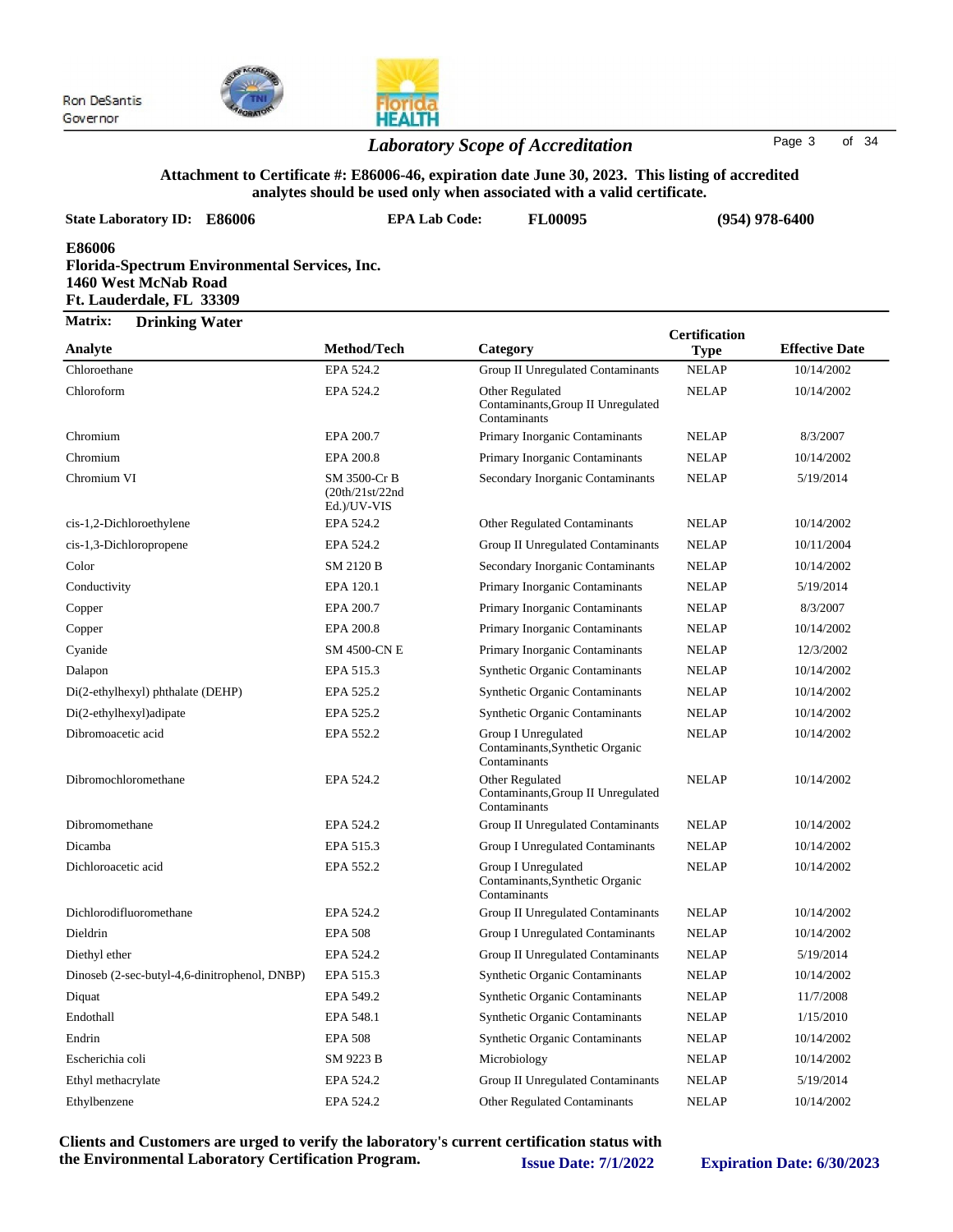

### *Laboratory Scope of Accreditation* Page <sup>4</sup> of <sup>34</sup>

#### **Attachment to Certificate #: E86006-46, expiration date June 30, 2023. This listing of accredited analytes should be used only when associated with a valid certificate.**

| <b>State Laboratory ID:</b>                                | E86006                                               | <b>EPA Lab Code:</b> | <b>FL00095</b> | $(954)$ 978-6400 |
|------------------------------------------------------------|------------------------------------------------------|----------------------|----------------|------------------|
| E86006<br>1460 West McNab Road<br>Ft. Lauderdale, FL 33309 | <b>Florida-Spectrum Environmental Services, Inc.</b> |                      |                |                  |
| <b>Matrix:</b><br><b>Drinking Water</b>                    |                                                      |                      |                | Certification    |

| Analyte                                             | Method/Tech    | Category                                                               | <b>Type</b>  | <b>Effective Date</b> |
|-----------------------------------------------------|----------------|------------------------------------------------------------------------|--------------|-----------------------|
| Fluoride                                            | EPA 300.0      | Secondary Inorganic<br>Contaminants, Primary Inorganic<br>Contaminants | <b>NELAP</b> | 10/14/2002            |
| gamma-BHC (Lindane,<br>gamma-Hexachlorocyclohexane) | <b>EPA 508</b> | <b>Synthetic Organic Contaminants</b>                                  | <b>NELAP</b> | 10/14/2002            |
| Glyphosate                                          | <b>EPA 547</b> | <b>Synthetic Organic Contaminants</b>                                  | <b>NELAP</b> | 12/29/2008            |
| Gross Beta                                          | EPA 900.0      | Radiochemistry                                                         | <b>NELAP</b> | 5/19/2014             |
| Hardness (calc.)                                    | EPA 200.7      | Primary Inorganic Contaminants                                         | <b>NELAP</b> | 10/16/2018            |
| Heptachlor                                          | <b>EPA 508</b> | Synthetic Organic Contaminants                                         | <b>NELAP</b> | 10/14/2002            |
| Heptachlor epoxide                                  | <b>EPA 508</b> | <b>Synthetic Organic Contaminants</b>                                  | <b>NELAP</b> | 10/14/2002            |
| Heterotrophic plate count                           | SM 9215 B      | Microbiology                                                           | <b>NELAP</b> | 10/14/2002            |
| Hexachlorobenzene                                   | <b>EPA 508</b> | <b>Synthetic Organic Contaminants</b>                                  | <b>NELAP</b> | 10/14/2002            |
| Hexachlorobutadiene                                 | EPA 524.2      | Group II Unregulated Contaminants                                      | <b>NELAP</b> | 5/19/2014             |
| Hexachlorocyclopentadiene                           | <b>EPA 508</b> | <b>Synthetic Organic Contaminants</b>                                  | <b>NELAP</b> | 10/14/2002            |
| Iron                                                | EPA 200.7      | Secondary Inorganic Contaminants                                       | <b>NELAP</b> | 12/3/2002             |
| Isopropylbenzene                                    | EPA 524.2      | Group II Unregulated Contaminants                                      | <b>NELAP</b> | 5/19/2014             |
| Lead                                                | EPA 200.8      | Primary Inorganic Contaminants                                         | <b>NELAP</b> | 10/14/2002            |
| Magnesium                                           | EPA 200.7      | Primary Inorganic Contaminants                                         | <b>NELAP</b> | 10/14/2002            |
| Manganese                                           | EPA 200.7      | Secondary Inorganic Contaminants                                       | <b>NELAP</b> | 8/3/2007              |
| Manganese                                           | EPA 200.8      | Secondary Inorganic Contaminants                                       | <b>NELAP</b> | 10/14/2002            |
| Mercury                                             | EPA 200.8      | Primary Inorganic Contaminants                                         | <b>NELAP</b> | 11/4/2016             |
| Mercury                                             | EPA 245.1      | Primary Inorganic Contaminants                                         | <b>NELAP</b> | 10/14/2002            |
| Methacrylonitrile                                   | EPA 524.2      | Group II Unregulated Contaminants                                      | <b>NELAP</b> | 5/19/2014             |
| Methiocarb (Mesurol)                                | EPA 531.1      | Group I Unregulated Contaminants                                       | <b>NELAP</b> | 12/29/2008            |
| Methomyl (Lannate)                                  | EPA 531.1      | Group I Unregulated Contaminants                                       | <b>NELAP</b> | 12/29/2008            |
| Methoxychlor                                        | <b>EPA 508</b> | Synthetic Organic Contaminants                                         | <b>NELAP</b> | 10/14/2002            |
| Methyl acrylate                                     | EPA 524.2      | Group II Unregulated Contaminants                                      | <b>NELAP</b> | 5/19/2014             |
| Methyl bromide (Bromomethane)                       | EPA 524.2      | Group II Unregulated Contaminants                                      | <b>NELAP</b> | 10/14/2002            |
| Methyl chloride (Chloromethane)                     | EPA 524.2      | Group II Unregulated Contaminants                                      | <b>NELAP</b> | 10/14/2002            |
| Methyl methacrylate                                 | EPA 524.2      | Group II Unregulated Contaminants                                      | <b>NELAP</b> | 5/19/2014             |
| Methyl tert-butyl ether (MTBE)                      | EPA 524.2      | Group II Unregulated Contaminants                                      | <b>NELAP</b> | 10/14/2002            |
| Methylene chloride                                  | EPA 524.2      | <b>Other Regulated Contaminants</b>                                    | <b>NELAP</b> | 10/14/2002            |
| Molybdenum                                          | EPA 200.7      | Primary Inorganic Contaminants                                         | <b>NELAP</b> | 2/5/2007              |
| Molybdenum                                          | EPA 200.8      | Secondary Inorganic Contaminants                                       | <b>NELAP</b> | 5/19/2014             |
| Naphthalene                                         | EPA 524.2      | Group II Unregulated Contaminants                                      | <b>NELAP</b> | 5/19/2014             |
| n-Butylbenzene                                      | EPA 524.2      | Group II Unregulated Contaminants                                      | <b>NELAP</b> | 5/19/2014             |
| Nickel                                              | EPA 200.7      | Primary Inorganic Contaminants                                         | <b>NELAP</b> | 8/3/2007              |
| Nickel                                              | EPA 200.8      | Primary Inorganic Contaminants                                         | <b>NELAP</b> | 10/14/2002            |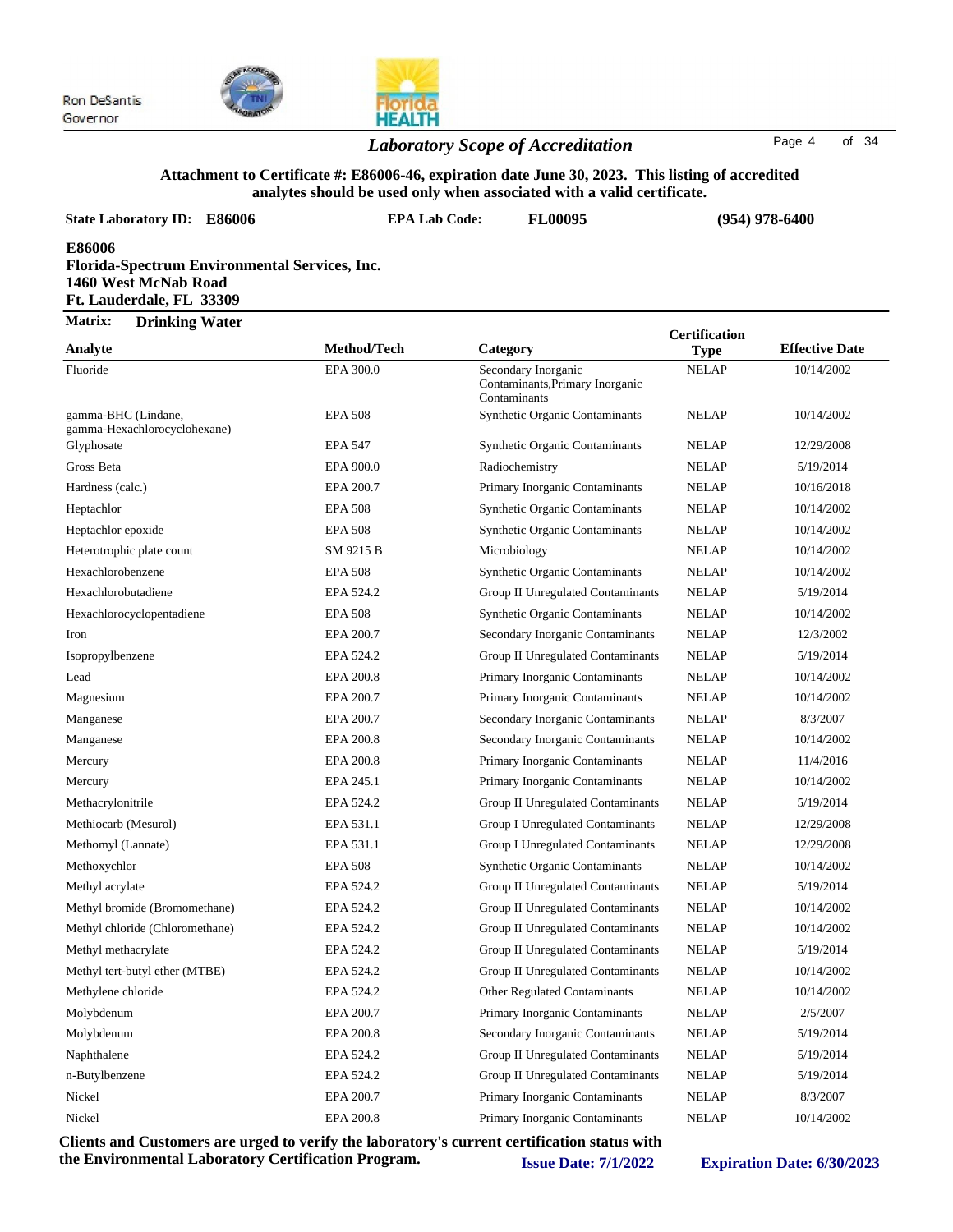

#### *Laboratory Scope of Accreditation* Page <sup>5</sup> of <sup>34</sup>

#### **Attachment to Certificate #: E86006-46, expiration date June 30, 2023. This listing of accredited analytes should be used only when associated with a valid certificate.**

| <b>State Laboratory ID: E86006</b>                                                                          | <b>EPA Lab Code:</b> | <b>FL00095</b>                        |                                     | $(954)$ 978-6400      |
|-------------------------------------------------------------------------------------------------------------|----------------------|---------------------------------------|-------------------------------------|-----------------------|
| E86006<br>Florida-Spectrum Environmental Services, Inc.<br>1460 West McNab Road<br>Ft. Lauderdale, FL 33309 |                      |                                       |                                     |                       |
| Matrix:<br><b>Drinking Water</b>                                                                            |                      |                                       |                                     |                       |
| Analyte                                                                                                     | Method/Tech          | Category                              | <b>Certification</b><br><b>Type</b> | <b>Effective Date</b> |
| Nitrate                                                                                                     | EPA 300.0            | Primary Inorganic Contaminants        | <b>NELAP</b>                        | 10/14/2002            |
| Nitrate                                                                                                     | SM 4500-NO3 F        | Primary Inorganic Contaminants        | <b>NELAP</b>                        | 5/19/2014             |
| Nitrate-nitrite                                                                                             | SM 4500-NO3 F        | Primary Inorganic Contaminants        | <b>NELAP</b>                        | 5/19/2014             |
| Nitrite                                                                                                     | EPA 300.0            | Primary Inorganic Contaminants        | <b>NELAP</b>                        | 10/14/2002            |
| Nitrite                                                                                                     | SM 4500-NO2-B        | Primary Inorganic Contaminants        | <b>NELAP</b>                        | 1/15/2010             |
| Nitrite                                                                                                     | SM 4500-NO3 F        | Primary Inorganic Contaminants        | <b>NELAP</b>                        | 5/19/2014             |
| n-Propylbenzene                                                                                             | EPA 524.2            | Group II Unregulated Contaminants     | <b>NELAP</b>                        | 5/19/2014             |
| Odor                                                                                                        | SM 2150 B            | Secondary Inorganic Contaminants      | <b>NELAP</b>                        | 10/14/2002            |
| Orthophosphate as P                                                                                         | EPA 300.0            | Primary Inorganic Contaminants        | <b>NELAP</b>                        | 1/15/2010             |
| Orthophosphate as P                                                                                         | SM 4500-PF           | Primary Inorganic Contaminants        | <b>NELAP</b>                        | 5/19/2014             |
| Oxamyl                                                                                                      | EPA 531.1            | <b>Synthetic Organic Contaminants</b> | <b>NELAP</b>                        | 12/29/2008            |
| Paraquat                                                                                                    | EPA 549.2            | <b>Synthetic Organic Contaminants</b> | <b>NELAP</b>                        | 1/15/2010             |
| PCB Screen as AROCLORS                                                                                      | <b>EPA 508</b>       | <b>Synthetic Organic Contaminants</b> | <b>NELAP</b>                        | 10/14/2002            |
| Pentachlorophenol                                                                                           | EPA 515.3            | <b>Synthetic Organic Contaminants</b> | <b>NELAP</b>                        | 10/14/2002            |
| pH                                                                                                          | SM 4500-H+-B         | Primary Inorganic Contaminants        | <b>NELAP</b>                        | 5/19/2014             |
| Picloram                                                                                                    | EPA 515.3            | <b>Synthetic Organic Contaminants</b> | <b>NELAP</b>                        | 10/14/2002            |
| p-Isopropyltoluene                                                                                          | EPA 524.2            | Group II Unregulated Contaminants     | <b>NELAP</b>                        | 5/19/2014             |

Potassium EPA 200.7 Primary Inorganic Contaminants NELAP 2/5/2007 Propachlor (Ramrod) **EPA 508** Group I Unregulated Contaminants NELAP 10/14/2002 Propoxur (Baygon) EPA 531.1 Group I Unregulated Contaminants NELAP 12/29/2008 Residue-filterable (TDS) SM 2540 C Secondary Inorganic Contaminants NELAP 5/19/2014 sec-Butylbenzene EPA 524.2 Group II Unregulated Contaminants NELAP 5/19/2014 Selenium EPA 200.8 Primary Inorganic Contaminants NELAP 10/14/2002 Silicon EPA 200.7 Primary Inorganic Contaminants NELAP 10/14/2002 Silver EPA 200.7 Secondary Inorganic Contaminants NELAP 12/29/2008 Silver EPA 200.8 Secondary Inorganic Contaminants NELAP 10/14/2002 Silvex (2,4,5-TP) EPA 515.3 Synthetic Organic Contaminants NELAP 10/14/2002 Simazine EPA 525.2 Synthetic Organic Contaminants NELAP 10/14/2002 Sodium **EPA 200.7** Primary Inorganic Contaminants NELAP 10/14/2002 Styrene EPA 524.2 Other Regulated Contaminants NELAP 10/14/2002

| Clients and Customers are urged to verify the laboratory's current certification status with<br>the Environmental Laboratory Certification Program. |           | <b>Issue Date: 7/1/2022</b>         |              | <b>Expiration Date: 6/30/2023</b> |
|-----------------------------------------------------------------------------------------------------------------------------------------------------|-----------|-------------------------------------|--------------|-----------------------------------|
| Thallium                                                                                                                                            | EPA 200.8 | Primary Inorganic Contaminants      | <b>NELAP</b> | 10/14/2002                        |
| Tetrahydrofuran (THF)                                                                                                                               | EPA 524.2 | Group II Unregulated Contaminants   | <b>NELAP</b> | 5/19/2014                         |
| Tetrachloroethylene (Perchloroethylene)                                                                                                             | EPA 524.2 | <b>Other Regulated Contaminants</b> | <b>NELAP</b> | 10/14/2002                        |
| tert-Butylbenzene                                                                                                                                   | EPA 524.2 | Group II Unregulated Contaminants   | <b>NELAP</b> | 5/19/2014                         |
| Surfactants - MBAS                                                                                                                                  | SM 5540 C | Secondary Inorganic Contaminants    | <b>NELAP</b> | 10/14/2002                        |
| Sulfate                                                                                                                                             | EPA 300.0 | Secondary Inorganic Contaminants    | <b>NELAP</b> | 10/14/2002                        |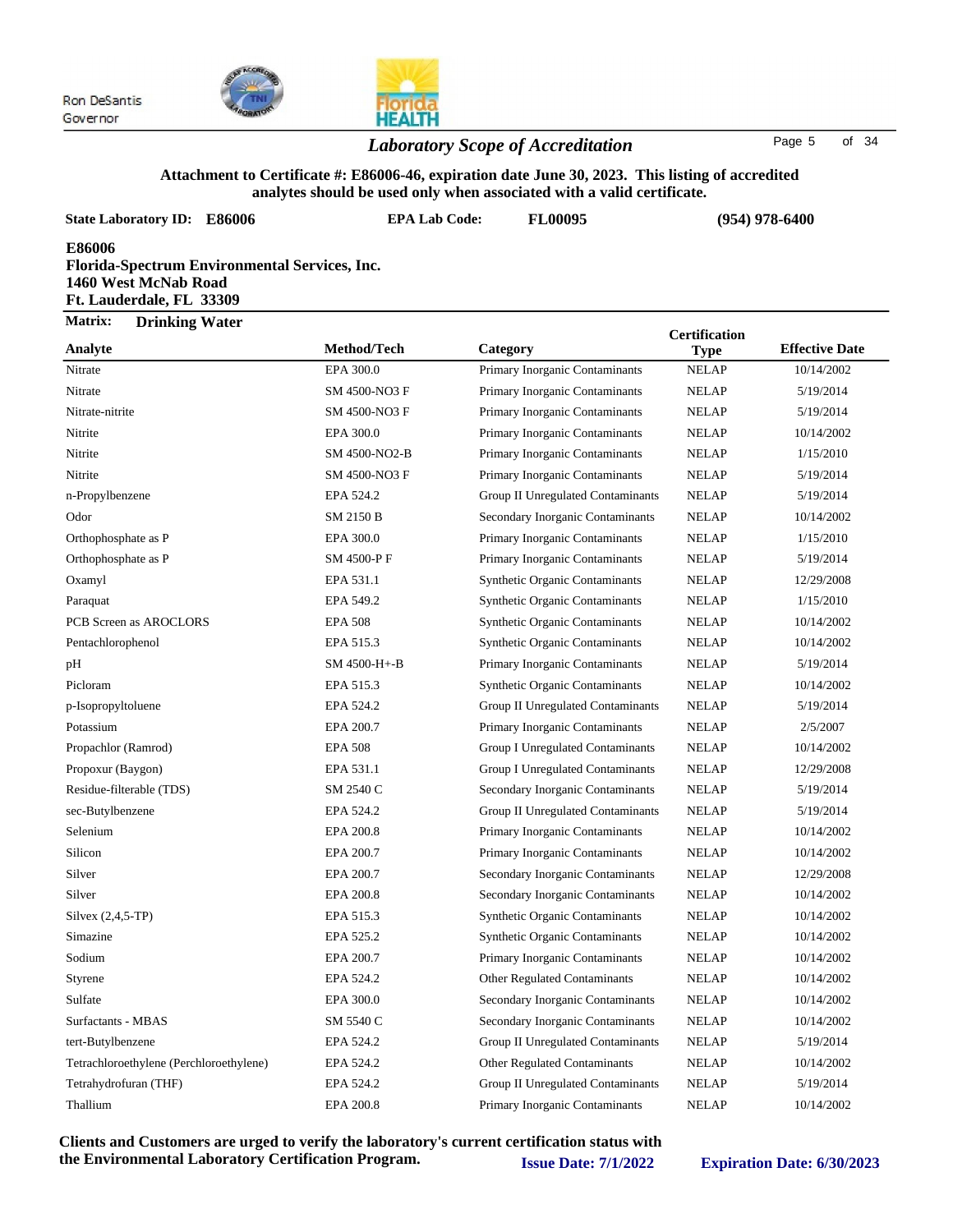

### *Laboratory Scope of Accreditation* Page <sup>6</sup> of <sup>34</sup>

#### **Attachment to Certificate #: E86006-46, expiration date June 30, 2023. This listing of accredited analytes should be used only when associated with a valid certificate.**

| analytes should be used only when associated with a valid certificate.                                             |                      |                                                                        |                      |                       |  |
|--------------------------------------------------------------------------------------------------------------------|----------------------|------------------------------------------------------------------------|----------------------|-----------------------|--|
| <b>State Laboratory ID: E86006</b>                                                                                 | <b>EPA Lab Code:</b> | FL00095                                                                |                      | $(954)$ 978-6400      |  |
| E86006<br><b>Florida-Spectrum Environmental Services, Inc.</b><br>1460 West McNab Road<br>Ft. Lauderdale, FL 33309 |                      |                                                                        |                      |                       |  |
| Matrix:<br><b>Drinking Water</b>                                                                                   |                      |                                                                        | <b>Certification</b> |                       |  |
| Analyte                                                                                                            | Method/Tech          | Category                                                               | <b>Type</b>          | <b>Effective Date</b> |  |
| Toluene                                                                                                            | EPA 524.2            | Other Regulated Contaminants                                           | <b>NELAP</b>         | 10/14/2002            |  |
| Total coliforms                                                                                                    | SM 9223 B            | Microbiology                                                           | <b>NELAP</b>         | 10/14/2002            |  |
| Total haloacetic acids (HAA5)                                                                                      | EPA 552.2            | <b>Synthetic Organic Contaminants</b>                                  | <b>NELAP</b>         | 10/14/2002            |  |
| Total nitrate-nitrite                                                                                              | EPA 300.0            | Primary Inorganic Contaminants                                         | <b>NELAP</b>         | 10/14/2002            |  |
| Total organic carbon                                                                                               | SM 5310 C            | Primary Inorganic Contaminants                                         | <b>NELAP</b>         | 10/11/2004            |  |
| Total trihalomethanes                                                                                              | EPA 524.2            | <b>Other Regulated Contaminants</b>                                    | <b>NELAP</b>         | 10/14/2002            |  |
| Toxaphene (Chlorinated camphene)                                                                                   | <b>EPA 508</b>       | <b>Synthetic Organic Contaminants</b>                                  | <b>NELAP</b>         | 10/14/2002            |  |
| trans-1,2-Dichloroethylene                                                                                         | EPA 524.2            | Other Regulated Contaminants                                           | <b>NELAP</b>         | 10/14/2002            |  |
| trans-1,3-Dichloropropene                                                                                          | EPA 524.2            | Group II Unregulated Contaminants                                      | <b>NELAP</b>         | 10/11/2004            |  |
| Trichloroacetic acid                                                                                               | EPA 552.2            | Group I Unregulated<br>Contaminants, Synthetic Organic<br>Contaminants | <b>NELAP</b>         | 10/14/2002            |  |
| Trichloroethene (Trichloroethylene)                                                                                | EPA 524.2            | Other Regulated Contaminants                                           | <b>NELAP</b>         | 10/14/2002            |  |
| Trichlorofluoromethane                                                                                             | EPA 524.2            | Group II Unregulated Contaminants                                      | <b>NELAP</b>         | 10/14/2002            |  |
| Trifluralin (Treflan)                                                                                              | <b>EPA 508</b>       | <b>Group I Unregulated Contaminants</b>                                | <b>NELAP</b>         | 5/19/2014             |  |
| Turbidity                                                                                                          | EPA 180.1            | Secondary Inorganic Contaminants                                       | <b>NELAP</b>         | 10/14/2002            |  |
| Uranium (mass)                                                                                                     | EPA 200.8            | Radiochemistry                                                         | <b>NELAP</b>         | 2/5/2007              |  |
| Vanadium                                                                                                           | EPA 200.7            | Primary Inorganic Contaminants                                         | <b>NELAP</b>         | 2/5/2007              |  |
| Vanadium                                                                                                           | EPA 200.8            | Secondary Inorganic Contaminants                                       | <b>NELAP</b>         | 5/19/2014             |  |
| Vinyl chloride                                                                                                     | EPA 524.2            | <b>Other Regulated Contaminants</b>                                    | <b>NELAP</b>         | 10/14/2002            |  |
| Xylene (total)                                                                                                     | EPA 524.2            | <b>Other Regulated Contaminants</b>                                    | <b>NELAP</b>         | 10/14/2002            |  |
| Zinc                                                                                                               | EPA 200.7            | Secondary Inorganic Contaminants                                       | <b>NELAP</b>         | 10/14/2002            |  |
| Zinc                                                                                                               | EPA 200.8            | Secondary Inorganic Contaminants                                       | <b>NELAP</b>         | 10/14/2002            |  |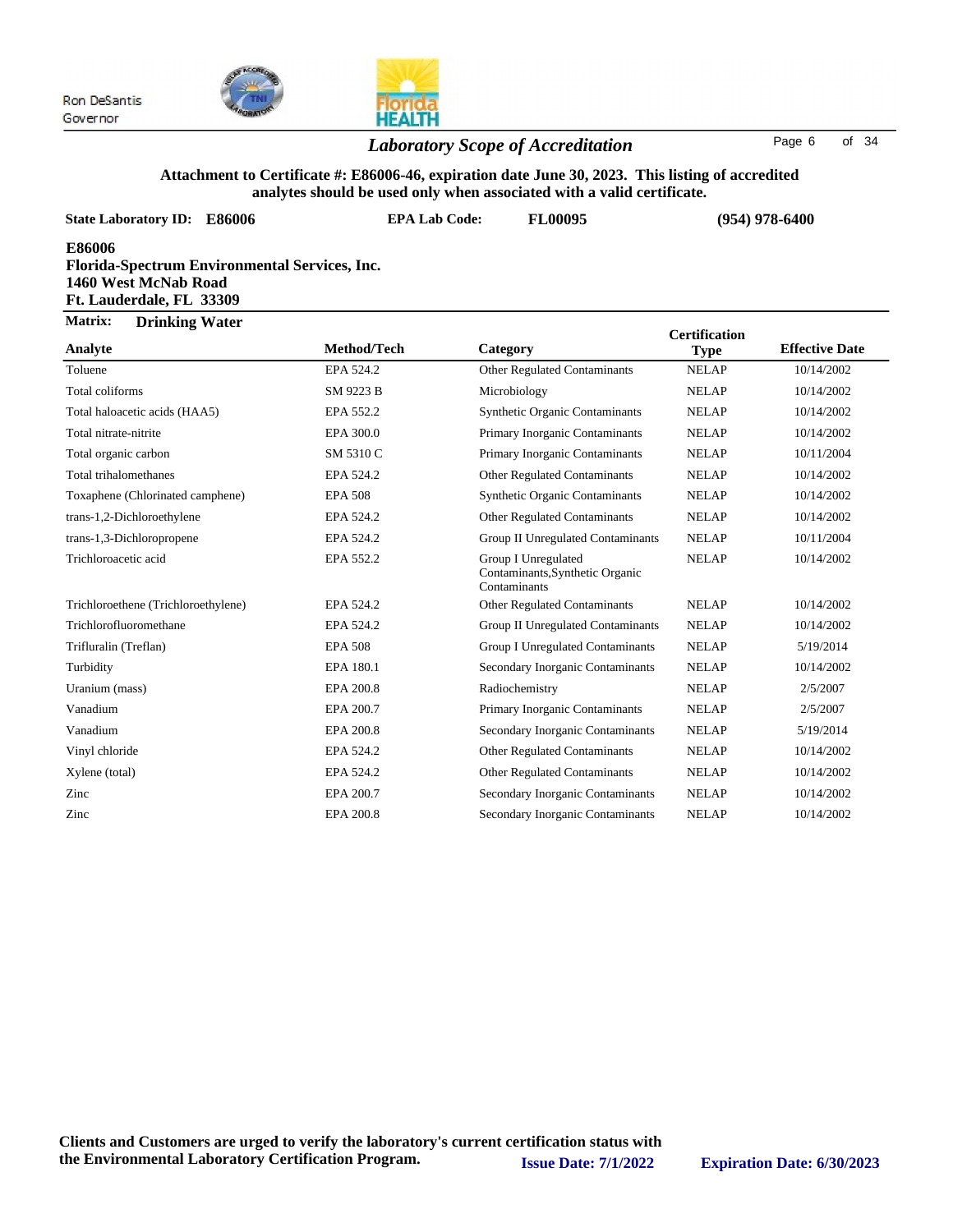



#### *Laboratory Scope of Accreditation* Page <sup>7</sup> of <sup>34</sup>

### **Attachment to Certificate #: E86006-46, expiration date June 30, 2023. This listing of accredited**

| analytes should be used only when associated with a valid certificate.                                             |                      |                             |                      |                       |  |
|--------------------------------------------------------------------------------------------------------------------|----------------------|-----------------------------|----------------------|-----------------------|--|
| <b>State Laboratory ID: E86006</b>                                                                                 | <b>EPA Lab Code:</b> | FL00095                     |                      | $(954)$ 978-6400      |  |
| <b>E86006</b><br>Florida-Spectrum Environmental Services, Inc.<br>1460 West McNab Road<br>Ft. Lauderdale, FL 33309 |                      |                             |                      |                       |  |
| Matrix:<br><b>Non-Potable Water</b>                                                                                |                      |                             | <b>Certification</b> |                       |  |
| Analyte                                                                                                            | Method/Tech          | Category                    | <b>Type</b>          | <b>Effective Date</b> |  |
| 1,1,1,2-Tetrachloroethane                                                                                          | EPA 624.1            | Volatile Organics           | <b>NELAP</b>         | 11/13/2017            |  |
| 1,1,1,2-Tetrachloroethane                                                                                          | <b>EPA 8260</b>      | <b>Volatile Organics</b>    | <b>NELAP</b>         | 7/1/2003              |  |
| 1,1,1-Trichloroethane                                                                                              | EPA 624.1            | <b>Volatile Organics</b>    | <b>NELAP</b>         | 11/13/2017            |  |
| 1,1,1-Trichloroethane                                                                                              | <b>EPA 8260</b>      | <b>Volatile Organics</b>    | <b>NELAP</b>         | 7/1/2003              |  |
| 1,1,2,2-Tetrachloroethane                                                                                          | EPA 624.1            | <b>Volatile Organics</b>    | <b>NELAP</b>         | 11/13/2017            |  |
| 1,1,2,2-Tetrachloroethane                                                                                          | <b>EPA 8260</b>      | <b>Volatile Organics</b>    | <b>NELAP</b>         | 7/1/2003              |  |
| 1,1,2-Trichloroethane                                                                                              | EPA 624.1            | <b>Volatile Organics</b>    | <b>NELAP</b>         | 11/13/2017            |  |
| 1,1,2-Trichloroethane                                                                                              | <b>EPA 8260</b>      | <b>Volatile Organics</b>    | <b>NELAP</b>         | 7/1/2003              |  |
| 1,1-Dichloroethane                                                                                                 | EPA 624.1            | <b>Volatile Organics</b>    | <b>NELAP</b>         | 11/13/2017            |  |
| 1,1-Dichloroethane                                                                                                 | <b>EPA 8260</b>      | <b>Volatile Organics</b>    | <b>NELAP</b>         | 7/1/2003              |  |
| 1,1-Dichloroethylene                                                                                               | EPA 624.1            | <b>Volatile Organics</b>    | <b>NELAP</b>         | 11/13/2017            |  |
| 1,1-Dichloroethylene                                                                                               | <b>EPA 8260</b>      | <b>Volatile Organics</b>    | <b>NELAP</b>         | 7/1/2003              |  |
| 1,1-Dichloropropene                                                                                                | <b>EPA 8260</b>      | <b>Volatile Organics</b>    | <b>NELAP</b>         | 7/1/2003              |  |
| 1,2,3-Trichlorobenzene                                                                                             | <b>EPA 8260</b>      | <b>Volatile Organics</b>    | <b>NELAP</b>         | 7/1/2003              |  |
| 1,2,3-Trichloropropane                                                                                             | EPA 624.1            | <b>Volatile Organics</b>    | <b>NELAP</b>         | 11/13/2017            |  |
| 1,2,3-Trichloropropane                                                                                             | <b>EPA 8260</b>      | <b>Volatile Organics</b>    | <b>NELAP</b>         | 7/1/2003              |  |
| 1,2,4,5-Tetrachlorobenzene                                                                                         | <b>EPA 8270</b>      | <b>Extractable Organics</b> | <b>NELAP</b>         | 1/15/2010             |  |
| 1,2,4-Trichlorobenzene                                                                                             | EPA 624.1            | <b>Volatile Organics</b>    | <b>NELAP</b>         | 11/13/2017            |  |
| 1,2,4-Trichlorobenzene                                                                                             | EPA 625.1            | <b>Extractable Organics</b> | <b>NELAP</b>         | 11/13/2017            |  |
| 1,2,4-Trichlorobenzene                                                                                             | <b>EPA 8260</b>      | <b>Volatile Organics</b>    | <b>NELAP</b>         | 7/1/2003              |  |
| 1,2,4-Trichlorobenzene                                                                                             | EPA 8270             | <b>Extractable Organics</b> | <b>NELAP</b>         | 2/5/2007              |  |
| 1,2,4-Trimethylbenzene                                                                                             | EPA 624.1            | <b>Volatile Organics</b>    | <b>NELAP</b>         | 11/13/2017            |  |
| 1,2,4-Trimethylbenzene                                                                                             | <b>EPA 8260</b>      | Volatile Organics           | <b>NELAP</b>         | 7/1/2003              |  |
| 1,2-Dibromo-3-chloropropane (DBCP)                                                                                 | EPA 8011             | <b>Volatile Organics</b>    | <b>NELAP</b>         | 1/15/2010             |  |
| 1,2-Dibromo-3-chloropropane (DBCP)                                                                                 | <b>EPA 8260</b>      | <b>Volatile Organics</b>    | <b>NELAP</b>         | 7/1/2003              |  |
| 1,2-Dibromoethane (EDB, Ethylene dibromide)                                                                        | EPA 8011             | Volatile Organics           | <b>NELAP</b>         | 1/15/2010             |  |
| 1,2-Dibromoethane (EDB, Ethylene dibromide)                                                                        | <b>EPA 8260</b>      | Volatile Organics           | <b>NELAP</b>         | 7/1/2003              |  |
| 1,2-Dichlorobenzene                                                                                                | EPA 624.1            | <b>Volatile Organics</b>    | <b>NELAP</b>         | 11/13/2017            |  |
| 1,2-Dichlorobenzene                                                                                                | EPA 625              | <b>Extractable Organics</b> | <b>NELAP</b>         | 10/14/2002            |  |
| 1,2-Dichlorobenzene                                                                                                | <b>EPA 8260</b>      | Volatile Organics           | <b>NELAP</b>         | 7/1/2003              |  |
| 1,2-Dichlorobenzene                                                                                                | EPA 8270             | <b>Extractable Organics</b> | <b>NELAP</b>         | 2/5/2007              |  |

1,2-Dichloroethane EPA 624.1 Volatile Organics NELAP 11/13/2017 1,2-Dichloroethane EPA 8260 Volatile Organics NELAP 7/1/2003 1,2-Dichloropropane EPA 624.1 Volatile Organics NELAP 11/13/2017 1,2-Dichloropropane EPA 8260 Volatile Organics NELAP 7/1/2003 1,2-Dinitrobenzene EPA 8270 Extractable Organics NELAP 5/19/2014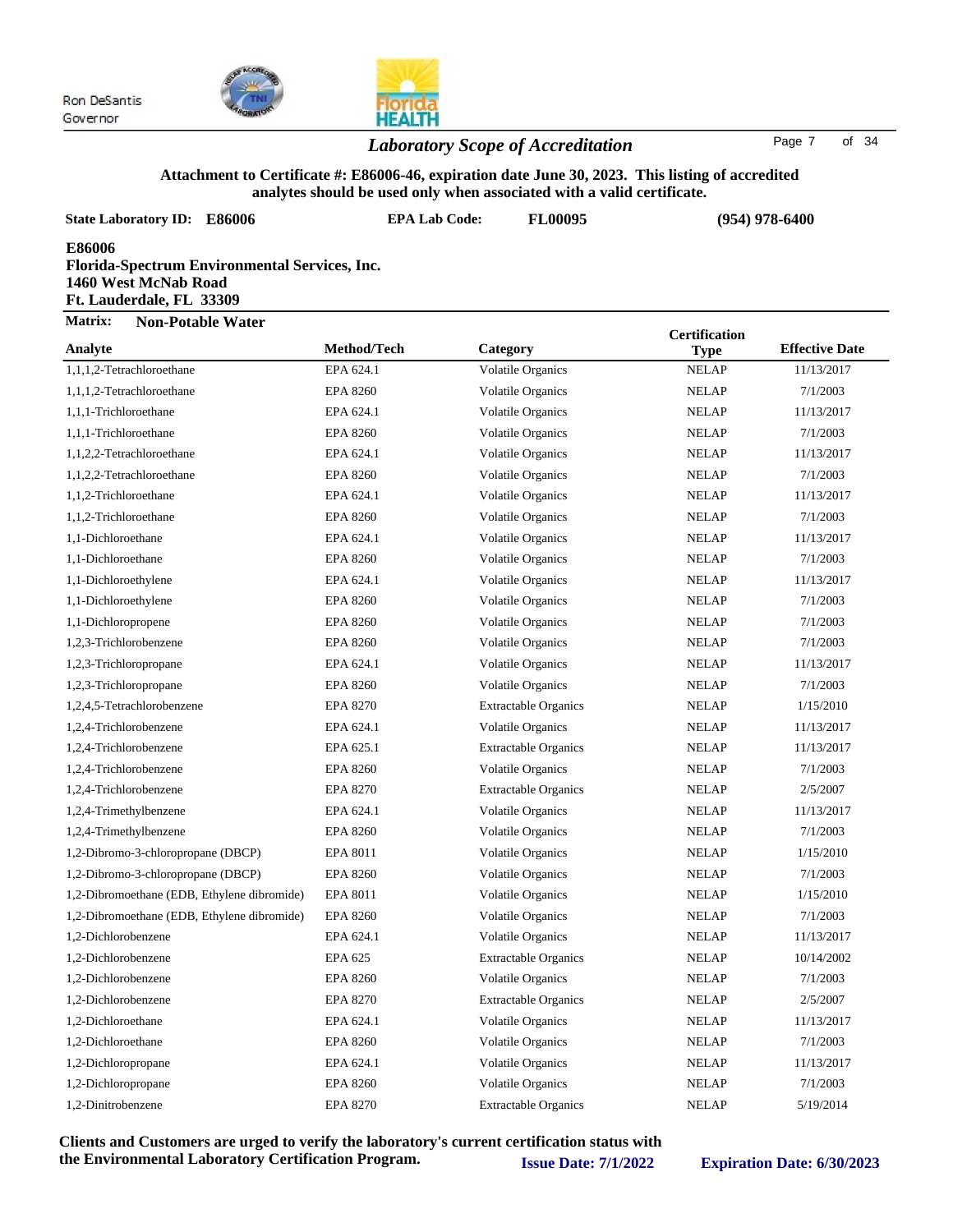



#### *Laboratory Scope of Accreditation* Page <sup>8</sup> of <sup>34</sup>

#### **Attachment to Certificate #: E86006-46, expiration date June 30, 2023. This listing of accredited analytes should be used only when associated with a valid certificate.**

| analytes should be used only when associated with a valid certificate.                                             |                      |                             |                             |                       |  |
|--------------------------------------------------------------------------------------------------------------------|----------------------|-----------------------------|-----------------------------|-----------------------|--|
| <b>State Laboratory ID: E86006</b>                                                                                 | <b>EPA Lab Code:</b> | FL00095                     | $(954)$ 978-6400            |                       |  |
| <b>E86006</b><br>Florida-Spectrum Environmental Services, Inc.<br>1460 West McNab Road<br>Ft. Lauderdale, FL 33309 |                      |                             |                             |                       |  |
| Matrix:<br><b>Non-Potable Water</b><br>Analyte                                                                     | Method/Tech          | Category                    | <b>Certification</b>        | <b>Effective Date</b> |  |
| 1,2-Diphenylhydrazine                                                                                              | <b>EPA 8270</b>      | <b>Extractable Organics</b> | <b>Type</b><br><b>NELAP</b> | 2/5/2007              |  |
| 1,3,5-Trimethylbenzene                                                                                             | <b>EPA 8260</b>      | <b>Volatile Organics</b>    | <b>NELAP</b>                | 7/1/2003              |  |
| 1,3,5-Trinitrobenzene (1,3,5-TNB)                                                                                  | EPA 8270             | <b>Extractable Organics</b> | <b>NELAP</b>                | 5/19/2014             |  |
| 1,3-Dichlorobenzene                                                                                                | EPA 624.1            | <b>Volatile Organics</b>    | <b>NELAP</b>                | 11/13/2017            |  |
| 1,3-Dichlorobenzene                                                                                                | EPA 625              | <b>Extractable Organics</b> | <b>NELAP</b>                | 10/14/2002            |  |
| 1,3-Dichlorobenzene                                                                                                | <b>EPA 8260</b>      | <b>Volatile Organics</b>    | <b>NELAP</b>                | 10/11/2004            |  |
| 1.3-Dichlorobenzene                                                                                                | <b>EPA 8270</b>      | <b>Extractable Organics</b> | <b>NELAP</b>                | 2/5/2007              |  |
| 1,3-Dichloropropane                                                                                                | <b>EPA 8260</b>      | <b>Volatile Organics</b>    | <b>NELAP</b>                | 7/1/2003              |  |
| 1,3-Dinitrobenzene (1,3-DNB)                                                                                       | <b>EPA 8270</b>      | <b>Extractable Organics</b> | <b>NELAP</b>                | 5/19/2014             |  |
| 1,4-Dichlorobenzene                                                                                                | EPA 624.1            | <b>Volatile Organics</b>    | <b>NELAP</b>                | 11/13/2017            |  |
| 1,4-Dichlorobenzene                                                                                                | EPA 625              | <b>Extractable Organics</b> | <b>NELAP</b>                | 10/14/2002            |  |
| 1,4-Dichlorobenzene                                                                                                | <b>EPA 8260</b>      | <b>Volatile Organics</b>    | <b>NELAP</b>                | 7/1/2003              |  |
| 1,4-Dichlorobenzene                                                                                                | <b>EPA 8270</b>      | <b>Extractable Organics</b> | <b>NELAP</b>                | 2/5/2007              |  |
| 1,4-Dioxane (1,4-Diethyleneoxide)                                                                                  | <b>EPA 8260</b>      | <b>Volatile Organics</b>    | <b>NELAP</b>                | 1/15/2010             |  |
| 1,4-Naphthoquinone                                                                                                 | EPA 8270             | <b>Extractable Organics</b> | <b>NELAP</b>                | 1/15/2010             |  |
| 1,4-Phenylenediamine                                                                                               | EPA 8270             | <b>Extractable Organics</b> | <b>NELAP</b>                | 11/4/2020             |  |
| 1-Methylnaphthalene                                                                                                | EPA 8270             | <b>Extractable Organics</b> | <b>NELAP</b>                | 12/29/2008            |  |
| 1-Naphthylamine                                                                                                    | <b>EPA 8270</b>      | <b>Extractable Organics</b> | <b>NELAP</b>                | 1/15/2010             |  |
| 2,2-Dichloropropane                                                                                                | <b>EPA 8260</b>      | <b>Volatile Organics</b>    | <b>NELAP</b>                | 7/1/2003              |  |
| 2,2'-Oxybis(1-chloropropane),bis(2-Chloro-1-meth EPA 625.1<br>ylethyl)ether (fka bis(2-Chloroisopropyl) ether      |                      | <b>Extractable Organics</b> | <b>NELAP</b>                | 11/13/2017            |  |
| 2,2'-Oxybis(1-chloropropane),bis(2-Chloro-1-meth EPA 8270<br>ylethyl)ether (fka bis(2-Chloroisopropyl) ether       |                      | <b>Extractable Organics</b> | <b>NELAP</b>                | 2/5/2007              |  |
| 2,3,4,6-Tetrachlorophenol                                                                                          | EPA 8270             | <b>Extractable Organics</b> | <b>NELAP</b>                | 2/5/2007              |  |
| 2,3-Dichloroaniline                                                                                                | EPA 625.1            | <b>Extractable Organics</b> | <b>NELAP</b>                | 11/13/2017            |  |
| $2,4,5-T$                                                                                                          | EPA 8151             | Pesticides-Herbicides-PCB's | <b>NELAP</b>                | 2/5/2007              |  |
| 2,4,5-Trichlorophenol                                                                                              | EPA 625.1            | <b>Extractable Organics</b> | <b>NELAP</b>                | 11/13/2017            |  |
| 2,4,5-Trichlorophenol                                                                                              | <b>EPA 8270</b>      | <b>Extractable Organics</b> | <b>NELAP</b>                | 2/5/2007              |  |
| 2,4,6-Trichlorophenol                                                                                              | EPA 625.1            | <b>Extractable Organics</b> | <b>NELAP</b>                | 11/13/2017            |  |
| 2,4,6-Trichlorophenol                                                                                              | <b>EPA 8270</b>      | <b>Extractable Organics</b> | <b>NELAP</b>                | 2/5/2007              |  |
| 2,4,6-Trinitrotoluene (2,4,6-TNT)                                                                                  | EPA 8270             | <b>Extractable Organics</b> | <b>NELAP</b>                | 5/19/2014             |  |
| $2,4-D$                                                                                                            | EPA 8151             | Pesticides-Herbicides-PCB's | <b>NELAP</b>                | 2/5/2007              |  |
| $2,4$ -DB                                                                                                          | EPA 8151             | Pesticides-Herbicides-PCB's | <b>NELAP</b>                | 2/5/2007              |  |
| 2,4-Dichlorophenol                                                                                                 | EPA 625.1            | <b>Extractable Organics</b> | <b>NELAP</b>                | 11/13/2017            |  |

2,4-Dichlorophenol EPA 8270 Extractable Organics NELAP 2/5/2007 2,4-Dimethylphenol EPA 625.1 Extractable Organics NELAP 11/13/2017 2,4-Dimethylphenol EPA 8270 Extractable Organics NELAP 2/5/2007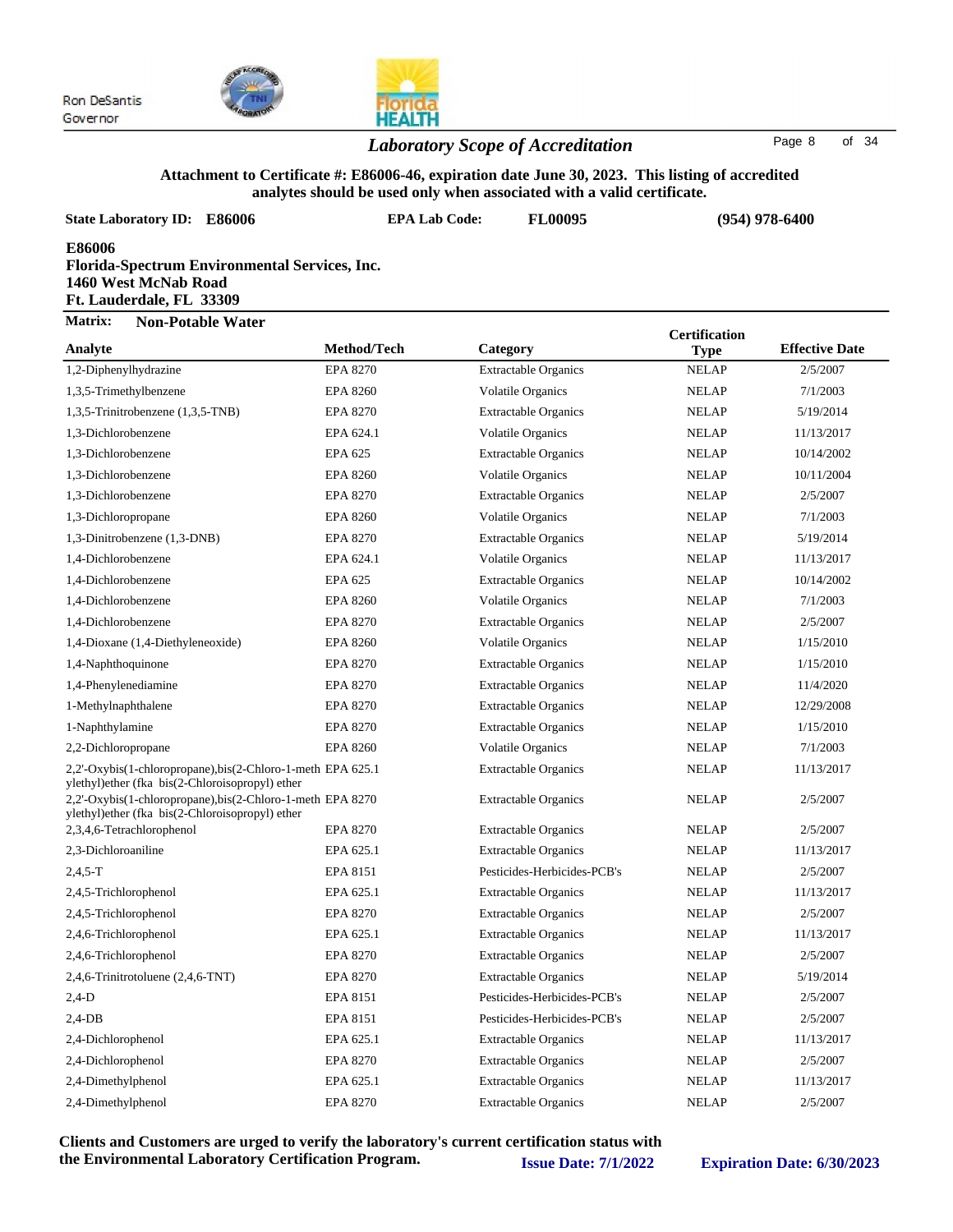



#### *Laboratory Scope of Accreditation* Page <sup>9</sup> of <sup>34</sup>

### **Attachment to Certificate #: E86006-46, expiration date June 30, 2023. This listing of accredited**

|                                                                                                             |                      | analytes should be used only when associated with a valid certificate. |                                     |                       |
|-------------------------------------------------------------------------------------------------------------|----------------------|------------------------------------------------------------------------|-------------------------------------|-----------------------|
| <b>State Laboratory ID:</b><br><b>E86006</b>                                                                | <b>EPA Lab Code:</b> | FL00095                                                                |                                     | $(954)$ 978-6400      |
| E86006<br>Florida-Spectrum Environmental Services, Inc.<br>1460 West McNab Road<br>Ft. Lauderdale, FL 33309 |                      |                                                                        |                                     |                       |
| Matrix:<br><b>Non-Potable Water</b>                                                                         |                      |                                                                        |                                     |                       |
| Analyte                                                                                                     | Method/Tech          | Category                                                               | <b>Certification</b><br><b>Type</b> | <b>Effective Date</b> |
| 2,4-Dinitrophenol                                                                                           | EPA 625.1            | <b>Extractable Organics</b>                                            | <b>NELAP</b>                        | 11/13/2017            |
| 2,4-Dinitrophenol                                                                                           | <b>EPA 8270</b>      | <b>Extractable Organics</b>                                            | <b>NELAP</b>                        | 2/5/2007              |
| 2,4-Dinitrotoluene (2,4-DNT)                                                                                | EPA 625.1            | <b>Extractable Organics</b>                                            | <b>NELAP</b>                        | 11/13/2017            |
| 2,4-Dinitrotoluene (2,4-DNT)                                                                                | <b>EPA 8270</b>      | <b>Extractable Organics</b>                                            | <b>NELAP</b>                        | 2/5/2007              |
| 2,6-Dichlorophenol                                                                                          | EPA 625.1            | <b>Extractable Organics</b>                                            | <b>NELAP</b>                        | 11/13/2017            |
| 2,6-Dichlorophenol                                                                                          | <b>EPA 8270</b>      | <b>Extractable Organics</b>                                            | <b>NELAP</b>                        | 2/5/2007              |
| 2,6-Dinitrotoluene (2,6-DNT)                                                                                | EPA 625.1            | <b>Extractable Organics</b>                                            | <b>NELAP</b>                        | 11/13/2017            |
| 2,6-Dinitrotoluene (2,6-DNT)                                                                                | EPA 8270             | <b>Extractable Organics</b>                                            | <b>NELAP</b>                        | 2/5/2007              |
| 2-Acetylaminofluorene                                                                                       | <b>EPA 8270</b>      | <b>Extractable Organics</b>                                            | <b>NELAP</b>                        | 1/15/2010             |
| 2-Butanone (Methyl ethyl ketone, MEK)                                                                       | <b>EPA 8260</b>      | <b>Volatile Organics</b>                                               | <b>NELAP</b>                        | 7/1/2003              |
| 2-Chloroethyl vinyl ether                                                                                   | EPA 624.1            | Volatile Organics                                                      | <b>NELAP</b>                        | 11/13/2017            |
| 2-Chloroethyl vinyl ether                                                                                   | <b>EPA 8260</b>      | <b>Volatile Organics</b>                                               | <b>NELAP</b>                        | 12/29/2008            |
| 2-Chloronaphthalene                                                                                         | EPA 625.1            | <b>Extractable Organics</b>                                            | <b>NELAP</b>                        | 11/13/2017            |
| 2-Chloronaphthalene                                                                                         | <b>EPA 8270</b>      | <b>Extractable Organics</b>                                            | <b>NELAP</b>                        | 2/5/2007              |
| 2-Chlorophenol                                                                                              | EPA 625.1            | <b>Extractable Organics</b>                                            | <b>NELAP</b>                        | 11/13/2017            |
| 2-Chlorophenol                                                                                              | <b>EPA 8270</b>      | <b>Extractable Organics</b>                                            | <b>NELAP</b>                        | 2/5/2007              |
| 2-Chlorotoluene                                                                                             | <b>EPA 8260</b>      | Volatile Organics                                                      | <b>NELAP</b>                        | 7/1/2003              |
| 2-Hexanone                                                                                                  | EPA 624.1            | Volatile Organics                                                      | <b>NELAP</b>                        | 11/13/2017            |
| 2-Hexanone                                                                                                  | <b>EPA 8260</b>      | <b>Volatile Organics</b>                                               | <b>NELAP</b>                        | 7/1/2003              |
| 2-Methyl-4,6-dinitrophenol                                                                                  | EPA 625.1            | <b>Extractable Organics</b>                                            | <b>NELAP</b>                        | 11/13/2017            |
| 2-Methyl-4,6-dinitrophenol                                                                                  | <b>EPA 8270</b>      | <b>Extractable Organics</b>                                            | <b>NELAP</b>                        | 2/5/2007              |
| 2-Methylnaphthalene                                                                                         | EPA 625.1            | <b>Extractable Organics</b>                                            | <b>NELAP</b>                        | 11/13/2017            |
| 2-Methylnaphthalene                                                                                         | <b>EPA 8270</b>      | <b>Extractable Organics</b>                                            | <b>NELAP</b>                        | 2/5/2007              |
| 2-Methylphenol (o-Cresol)                                                                                   | EPA 625.1            | <b>Extractable Organics</b>                                            | <b>NELAP</b>                        | 11/13/2017            |
| 2-Methylphenol (o-Cresol)                                                                                   | <b>EPA 8270</b>      | <b>Extractable Organics</b>                                            | <b>NELAP</b>                        | 2/5/2007              |
| 2-Naphthylamine                                                                                             | EPA 8270             | <b>Extractable Organics</b>                                            | <b>NELAP</b>                        | 1/15/2010             |
| 2-Nitroaniline                                                                                              | EPA 625.1            | <b>Extractable Organics</b>                                            | <b>NELAP</b>                        | 10/16/2018            |
| 2-Nitroaniline                                                                                              | EPA 8270             | <b>Extractable Organics</b>                                            | <b>NELAP</b>                        | 2/5/2007              |
| 2-Nitrophenol                                                                                               | EPA 625.1            | <b>Extractable Organics</b>                                            | <b>NELAP</b>                        | 11/13/2017            |
| 2-Nitrophenol                                                                                               | <b>EPA 8270</b>      | <b>Extractable Organics</b>                                            | <b>NELAP</b>                        | 2/5/2007              |
| 2-Picoline (2-Methylpyridine)                                                                               | EPA 8270             | <b>Extractable Organics</b>                                            | <b>NELAP</b>                        | 1/15/2010             |

3,3'-Dichlorobenzidine EPA 625.1 Extractable Organics NELAP 11/13/2017 3,3'-Dichlorobenzidine EPA 8270 Extractable Organics NELAP 1/15/2010 3,3'-Dimethoxybenzidine EPA 8270 Extractable Organics NELAP 1/15/2010 3,3'-Dimethylbenzidine EPA 8270 Extractable Organics NELAP 1/15/2010 3,5-Dichlorobenzoic acid EPA 8151 Pesticides-Herbicides-PCB's NELAP 5/19/2014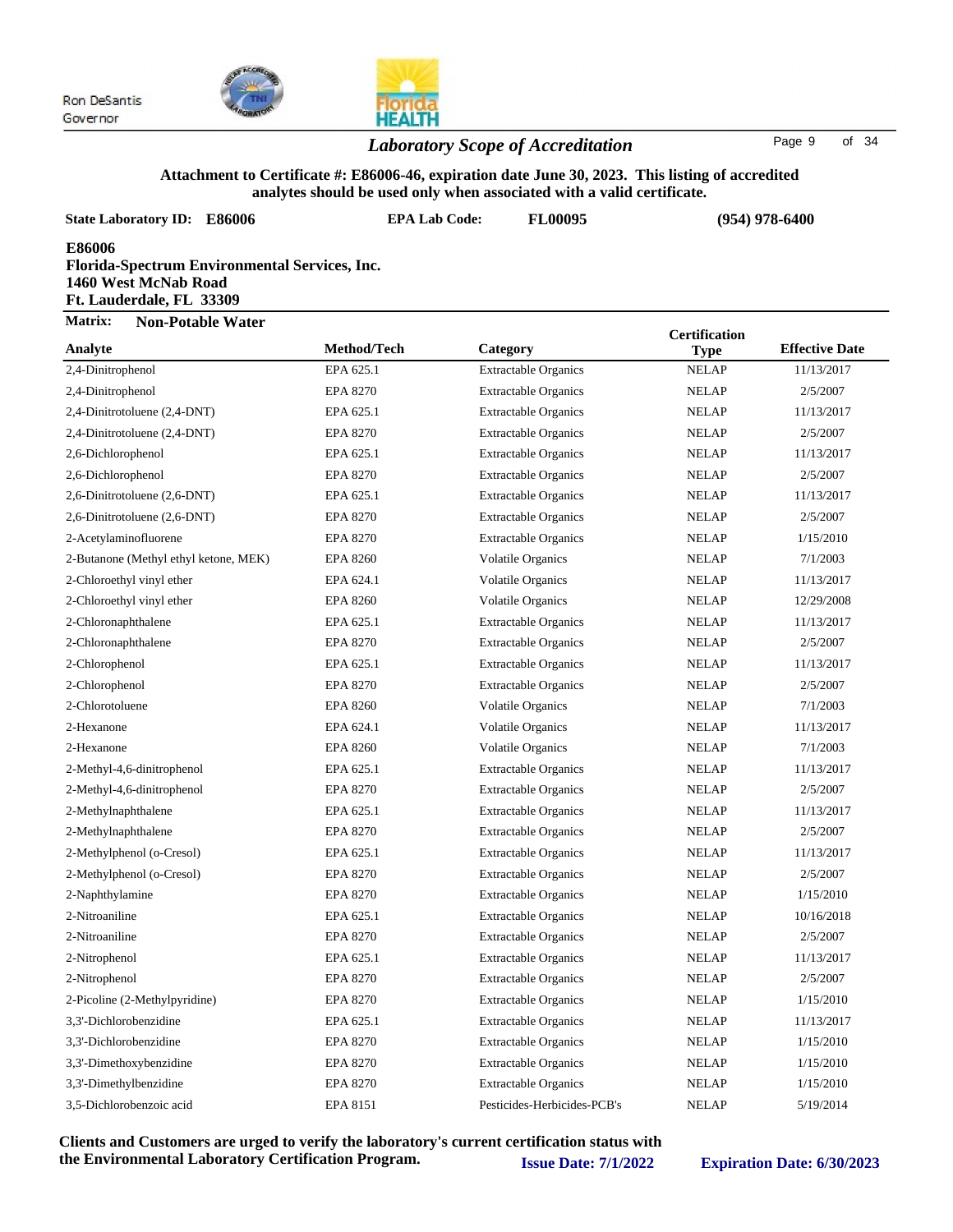

#### *Laboratory Scope of Accreditation* Page <sup>10</sup> of <sup>34</sup>

#### **Attachment to Certificate #: E86006-46, expiration date June 30, 2023. This listing of accredited analytes should be used only when associated with a valid certificate.**

|                                                            |                                               | analytes should be used only when associated with a valid certificate. |                      |                       |  |  |  |  |
|------------------------------------------------------------|-----------------------------------------------|------------------------------------------------------------------------|----------------------|-----------------------|--|--|--|--|
| <b>State Laboratory ID: E86006</b>                         | <b>EPA Lab Code:</b>                          | FL00095                                                                |                      | $(954)$ 978-6400      |  |  |  |  |
| E86006<br>1460 West McNab Road<br>Ft. Lauderdale, FL 33309 | Florida-Spectrum Environmental Services, Inc. |                                                                        |                      |                       |  |  |  |  |
| Matrix:<br><b>Non-Potable Water</b>                        |                                               |                                                                        | <b>Certification</b> |                       |  |  |  |  |
| Analyte                                                    | Method/Tech                                   | Category                                                               | <b>Type</b>          | <b>Effective Date</b> |  |  |  |  |
| 3/4-Methylphenols (m/p-Cresols)                            | EPA 625.1                                     | <b>Extractable Organics</b>                                            | <b>NELAP</b>         | 11/13/2017            |  |  |  |  |
| 3/4-Methylphenols (m/p-Cresols)                            | <b>EPA 8270</b>                               | <b>Extractable Organics</b>                                            | <b>NELAP</b>         | 2/5/2007              |  |  |  |  |
| 3-Methylcholanthrene                                       | <b>EPA 8270</b>                               | <b>Extractable Organics</b>                                            | <b>NELAP</b>         | 1/15/2010             |  |  |  |  |
| 3-Nitroaniline                                             | <b>EPA 8270</b>                               | <b>Extractable Organics</b>                                            | <b>NELAP</b>         | 2/5/2007              |  |  |  |  |
| $4,4'-DDD$                                                 | EPA 608.3                                     | Pesticides-Herbicides-PCB's                                            | <b>NELAP</b>         | 11/13/2017            |  |  |  |  |
| $4,4'-DDD$                                                 | <b>EPA 8081</b>                               | Pesticides-Herbicides-PCB's                                            | <b>NELAP</b>         | 8/3/2007              |  |  |  |  |
| 4,4'-DDE                                                   | EPA 608.3                                     | Pesticides-Herbicides-PCB's                                            | <b>NELAP</b>         | 11/13/2017            |  |  |  |  |
| 4,4'-DDE                                                   | <b>EPA 8081</b>                               | Pesticides-Herbicides-PCB's                                            | <b>NELAP</b>         | 7/1/2003              |  |  |  |  |
| $4,4'-DDT$                                                 | EPA 608.3                                     | Pesticides-Herbicides-PCB's                                            | <b>NELAP</b>         | 11/13/2017            |  |  |  |  |
| $4,4'-DDT$                                                 | <b>EPA 8081</b>                               | Pesticides-Herbicides-PCB's                                            | <b>NELAP</b>         | 7/1/2003              |  |  |  |  |
| 4-Aminobiphenyl                                            | <b>EPA 8270</b>                               | <b>Extractable Organics</b>                                            | <b>NELAP</b>         | 1/15/2010             |  |  |  |  |
| 4-Bromophenyl phenyl ether                                 | EPA 625.1                                     | Extractable Organics                                                   | <b>NELAP</b>         | 11/13/2017            |  |  |  |  |
| 4-Bromophenyl phenyl ether                                 | <b>EPA 8270</b>                               | Extractable Organics                                                   | <b>NELAP</b>         | 2/5/2007              |  |  |  |  |
| 4-Chloro-3-methylphenol                                    | EPA 625.1                                     | <b>Extractable Organics</b>                                            | <b>NELAP</b>         | 11/13/2017            |  |  |  |  |
| 4-Chloro-3-methylphenol                                    | <b>EPA 8270</b>                               | <b>Extractable Organics</b>                                            | <b>NELAP</b>         | 2/5/2007              |  |  |  |  |
| 4-Chloroaniline                                            | <b>EPA 8270</b>                               | <b>Extractable Organics</b>                                            | <b>NELAP</b>         | 2/5/2007              |  |  |  |  |
| 4-Chlorophenyl phenylether                                 | EPA 625.1                                     | <b>Extractable Organics</b>                                            | <b>NELAP</b>         | 11/13/2017            |  |  |  |  |
| 4-Chlorophenyl phenylether                                 | <b>EPA 8270</b>                               | <b>Extractable Organics</b>                                            | <b>NELAP</b>         | 2/5/2007              |  |  |  |  |
| 4-Chlorotoluene                                            | <b>EPA 8260</b>                               | Volatile Organics                                                      | <b>NELAP</b>         | 7/1/2003              |  |  |  |  |
| 4-Dimethyl aminoazobenzene                                 | <b>EPA 8270</b>                               | Extractable Organics                                                   | <b>NELAP</b>         | 1/15/2010             |  |  |  |  |
| 4-Methyl-2-pentanone (MIBK)                                | EPA 624.1                                     | Volatile Organics                                                      | <b>NELAP</b>         | 11/13/2017            |  |  |  |  |
| 4-Methyl-2-pentanone (MIBK)                                | <b>EPA 8260</b>                               | <b>Volatile Organics</b>                                               | <b>NELAP</b>         | 7/1/2003              |  |  |  |  |
| 4-Nitroaniline                                             | <b>EPA 8270</b>                               | <b>Extractable Organics</b>                                            | <b>NELAP</b>         | 2/5/2007              |  |  |  |  |
| 4-Nitrophenol                                              | EPA 625.1                                     | <b>Extractable Organics</b>                                            | <b>NELAP</b>         | 11/13/2017            |  |  |  |  |
| 4-Nitrophenol                                              | EPA 8270                                      | <b>Extractable Organics</b>                                            | <b>NELAP</b>         | 2/5/2007              |  |  |  |  |
| 4-Nitroquinoline 1-oxide                                   | <b>EPA 8270</b>                               | <b>Extractable Organics</b>                                            | <b>NELAP</b>         | 1/15/2010             |  |  |  |  |
| 5-Nitro-o-toluidine                                        | <b>EPA 8270</b>                               | <b>Extractable Organics</b>                                            | <b>NELAP</b>         | 1/15/2010             |  |  |  |  |
| 7,12-Dimethylbenz(a) anthracene                            | <b>EPA 8270</b>                               | <b>Extractable Organics</b>                                            | <b>NELAP</b>         | 1/15/2010             |  |  |  |  |

a,a-Dimethylphenethylamine EPA 8270 Extractable Organics NELAP 1/15/2010 Acenaphthene **EPA 625.1** Extractable Organics NELAP 11/13/2017 Acenaphthene **EPA 8270** Extractable Organics NELAP 2/5/2007 Acenaphthylene **EPA 625.1** Extractable Organics NELAP 11/13/2017 Acenaphthylene **EPA 8270** Extractable Organics NELAP 2/5/2007 Acetone EPA 624.1 Volatile Organics NELAP 11/13/2017 Acetone EPA 8260 Volatile Organics NELAP 10/11/2004 Acetonitrile **EPA 8260** Volatile Organics NELAP 1/15/2010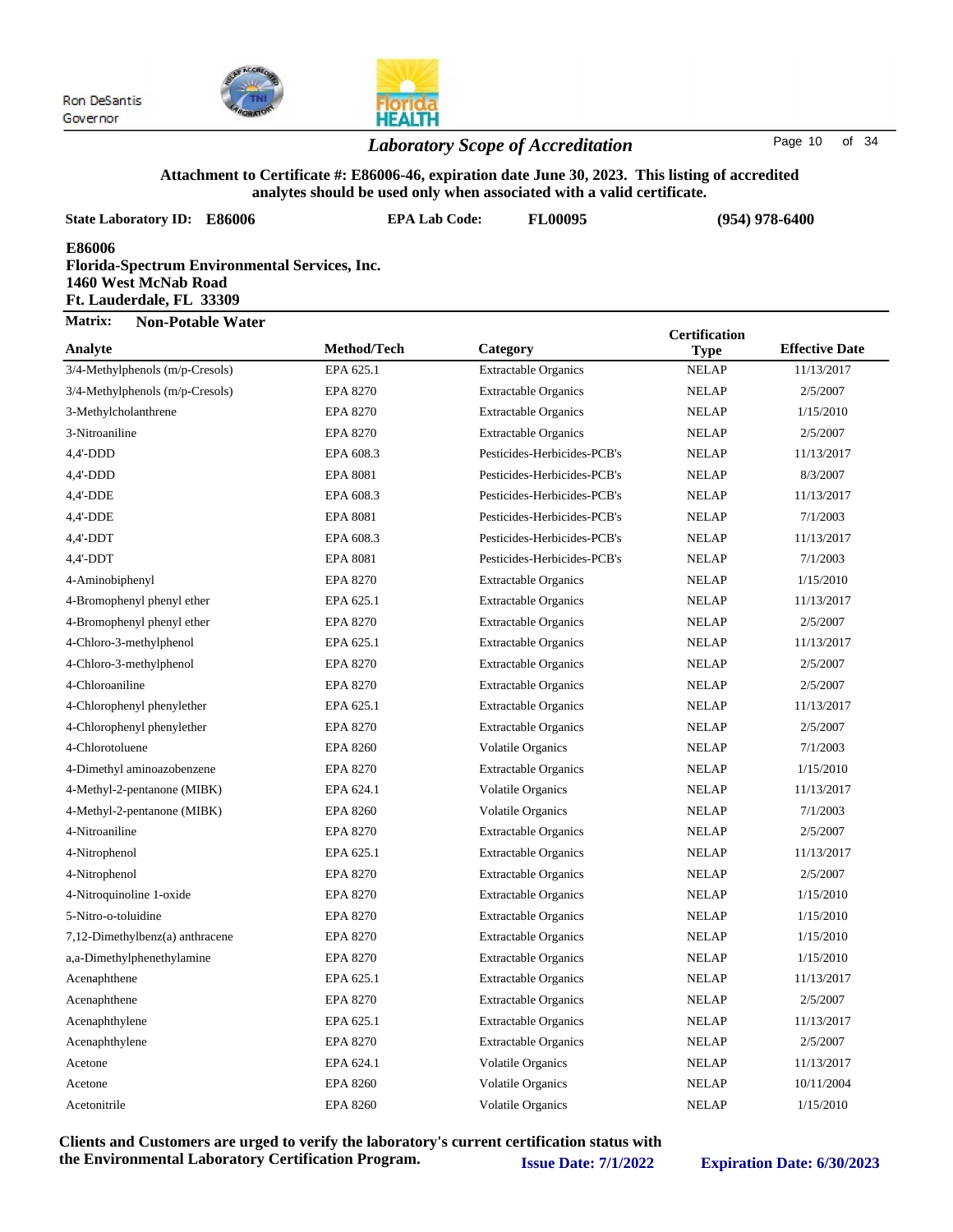

#### *Laboratory Scope of Accreditation* Page <sup>11</sup> of <sup>34</sup>

#### **Attachment to Certificate #: E86006-46, expiration date June 30, 2023. This listing of accredited analytes should be used only when associated with a valid certificate.**

| <b>State Laboratory ID: E86006</b>                                                                                 | anarytes should be used only when associated with a vand certificate.<br><b>EPA Lab Code:</b> | <b>FL00095</b>              |                      | $(954)$ 978-6400      |  |
|--------------------------------------------------------------------------------------------------------------------|-----------------------------------------------------------------------------------------------|-----------------------------|----------------------|-----------------------|--|
| <b>E86006</b><br>Florida-Spectrum Environmental Services, Inc.<br>1460 West McNab Road<br>Ft. Lauderdale, FL 33309 |                                                                                               |                             |                      |                       |  |
| Matrix:<br><b>Non-Potable Water</b>                                                                                |                                                                                               |                             | <b>Certification</b> |                       |  |
| Analyte                                                                                                            | Method/Tech                                                                                   | Category                    | <b>Type</b>          | <b>Effective Date</b> |  |
| Acetophenone                                                                                                       | EPA 625.1                                                                                     | <b>Extractable Organics</b> | <b>NELAP</b>         | 11/13/2017            |  |
| Acetophenone                                                                                                       | <b>EPA 8270</b>                                                                               | <b>Extractable Organics</b> | <b>NELAP</b>         | 1/15/2010             |  |
| Acifluorfen                                                                                                        | EPA 8151                                                                                      | Pesticides-Herbicides-PCB's | <b>NELAP</b>         | 5/19/2014             |  |
| Acrolein (Propenal)                                                                                                | EPA 624.1                                                                                     | <b>Volatile Organics</b>    | <b>NELAP</b>         | 11/13/2017            |  |
| Acrolein (Propenal)                                                                                                | <b>EPA 8260</b>                                                                               | <b>Volatile Organics</b>    | <b>NELAP</b>         | 7/1/2003              |  |
| Acrylonitrile                                                                                                      | EPA 624.1                                                                                     | Volatile Organics           | <b>NELAP</b>         | 11/13/2017            |  |
| Acrylonitrile                                                                                                      | <b>EPA 8260</b>                                                                               | <b>Volatile Organics</b>    | <b>NELAP</b>         | 7/1/2003              |  |
| Aldrin                                                                                                             | EPA 608.3                                                                                     | Pesticides-Herbicides-PCB's | <b>NELAP</b>         | 11/13/2017            |  |
| Aldrin                                                                                                             | <b>EPA 8081</b>                                                                               | Pesticides-Herbicides-PCB's | <b>NELAP</b>         | 7/1/2003              |  |
| Alkalinity as CaCO3                                                                                                | EPA 310.2                                                                                     | General Chemistry           | <b>NELAP</b>         | 5/19/2014             |  |
| Alkalinity as CaCO3                                                                                                | SM 2320 B                                                                                     | General Chemistry           | <b>NELAP</b>         | 5/15/2007             |  |
| Allyl chloride (3-Chloropropene)                                                                                   | <b>EPA 8260</b>                                                                               | Volatile Organics           | <b>NELAP</b>         | 7/1/2003              |  |
| alpha-BHC (alpha-Hexachlorocyclohexane)                                                                            | EPA 608.3                                                                                     | Pesticides-Herbicides-PCB's | <b>NELAP</b>         | 11/13/2017            |  |
| alpha-BHC (alpha-Hexachlorocyclohexane)                                                                            | <b>EPA 8081</b>                                                                               | Pesticides-Herbicides-PCB's | <b>NELAP</b>         | 7/1/2003              |  |
| alpha-Terpineol                                                                                                    | EPA 625.1                                                                                     | <b>Extractable Organics</b> | <b>NELAP</b>         | 11/13/2017            |  |
| Aluminum                                                                                                           | EPA 200.7                                                                                     | Metals                      | <b>NELAP</b>         | 10/14/2002            |  |
| Aluminum                                                                                                           | EPA 6010                                                                                      | Metals                      | <b>NELAP</b>         | 1/15/2010             |  |
| Amenable cyanide                                                                                                   | SM 4500-CN-G                                                                                  | General Chemistry           | <b>NELAP</b>         | 10/16/2018            |  |
| Ammonia as N                                                                                                       | EPA 350.1                                                                                     | General Chemistry           | <b>NELAP</b>         | 10/14/2002            |  |
| Aniline                                                                                                            | EPA 625.1                                                                                     | <b>Extractable Organics</b> | <b>NELAP</b>         | 11/13/2017            |  |
| Aniline                                                                                                            | <b>EPA 8270</b>                                                                               | <b>Extractable Organics</b> | <b>NELAP</b>         | 1/15/2010             |  |
| Anthracene                                                                                                         | EPA 625.1                                                                                     | <b>Extractable Organics</b> | <b>NELAP</b>         | 11/13/2017            |  |
| Anthracene                                                                                                         | EPA 8270                                                                                      | <b>Extractable Organics</b> | <b>NELAP</b>         | 2/5/2007              |  |
| Antimony                                                                                                           | EPA 200.7                                                                                     | Metals                      | <b>NELAP</b>         | 10/14/2002            |  |
| Antimony                                                                                                           | EPA 200.8                                                                                     | Metals                      | <b>NELAP</b>         | 10/14/2002            |  |
| Antimony                                                                                                           | EPA 6010                                                                                      | Metals                      | <b>NELAP</b>         | 7/1/2003              |  |
| Aroclor-1016 (PCB-1016)                                                                                            | EPA 608.3                                                                                     | Pesticides-Herbicides-PCB's | <b>NELAP</b>         | 11/13/2017            |  |
| Aroclor-1016 (PCB-1016)                                                                                            | <b>EPA 8082</b>                                                                               | Pesticides-Herbicides-PCB's | <b>NELAP</b>         | 7/1/2003              |  |
| Aroclor-1221 (PCB-1221)                                                                                            | EPA 608.3                                                                                     | Pesticides-Herbicides-PCB's | <b>NELAP</b>         | 11/13/2017            |  |
| Aroclor-1221 (PCB-1221)                                                                                            | <b>EPA 8082</b>                                                                               | Pesticides-Herbicides-PCB's | <b>NELAP</b>         | 7/1/2003              |  |
| Aroclor-1232 (PCB-1232)                                                                                            | EPA 608.3                                                                                     | Pesticides-Herbicides-PCB's | <b>NELAP</b>         | 11/13/2017            |  |
| Aroclor-1232 (PCB-1232)                                                                                            | <b>EPA 8082</b>                                                                               | Pesticides-Herbicides-PCB's | <b>NELAP</b>         | 7/1/2003              |  |
| Aroclor-1242 (PCB-1242)                                                                                            | EPA 608.3                                                                                     | Pesticides-Herbicides-PCB's | <b>NELAP</b>         | 11/13/2017            |  |
| Aroclor-1242 (PCB-1242)                                                                                            | <b>EPA 8082</b>                                                                               | Pesticides-Herbicides-PCB's | <b>NELAP</b>         | 7/1/2003              |  |
| Aroclor-1248 (PCB-1248)                                                                                            | EPA 608.3                                                                                     | Pesticides-Herbicides-PCB's | <b>NELAP</b>         | 11/13/2017            |  |

**Clients and Customers are urged to verify the laboratory's current certification status with the Environmental Laboratory Certification Program. Issue Date: 7/1/2022 Expiration Date: 6/30/2023**

Aroclor-1248 (PCB-1248) EPA 8082 Pesticides-Herbicides-PCB's NELAP 8/3/2007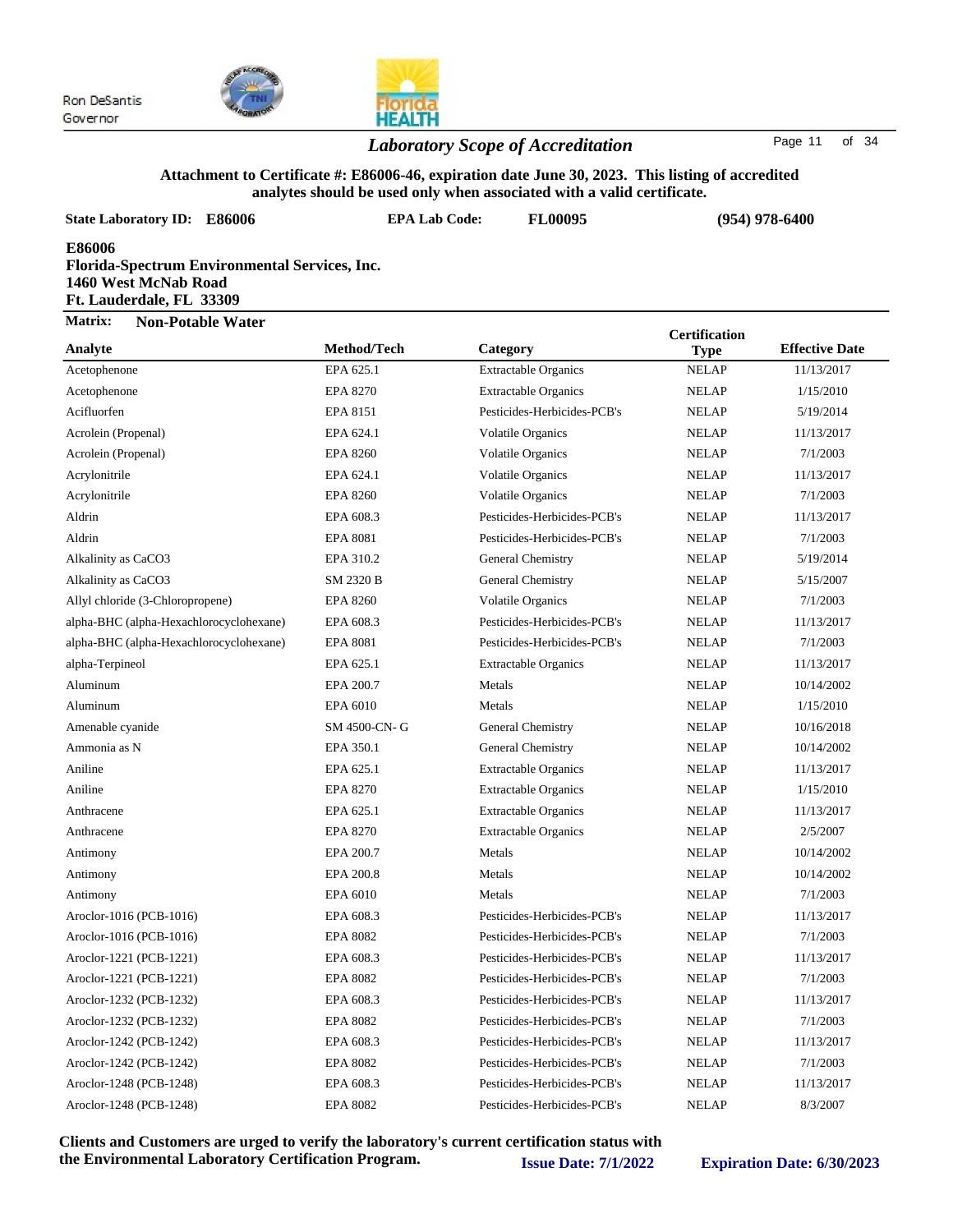

### *Laboratory Scope of Accreditation* Page <sup>12</sup> of <sup>34</sup>

#### **Attachment to Certificate #: E86006-46, expiration date June 30, 2023. This listing of accredited analytes should be used only when associated with a valid certificate.**

| <b>State Laboratory ID:</b><br>E86006                                                                       | <b>EPA Lab Code:</b> | anarytes shourd be used only when associated with a vand certificate.<br>FL00095 |                      | $(954)$ 978-6400      |  |
|-------------------------------------------------------------------------------------------------------------|----------------------|----------------------------------------------------------------------------------|----------------------|-----------------------|--|
| E86006<br>Florida-Spectrum Environmental Services, Inc.<br>1460 West McNab Road<br>Ft. Lauderdale, FL 33309 |                      |                                                                                  |                      |                       |  |
| <b>Matrix:</b><br><b>Non-Potable Water</b>                                                                  |                      |                                                                                  | <b>Certification</b> |                       |  |
| Analyte                                                                                                     | Method/Tech          | Category                                                                         | <b>Type</b>          | <b>Effective Date</b> |  |
| Aroclor-1254 (PCB-1254)                                                                                     | EPA 608.3            | Pesticides-Herbicides-PCB's                                                      | <b>NELAP</b>         | 11/13/2017            |  |
| Aroclor-1254 (PCB-1254)                                                                                     | <b>EPA 8082</b>      | Pesticides-Herbicides-PCB's                                                      | <b>NELAP</b>         | 7/1/2003              |  |
| Aroclor-1260 (PCB-1260)                                                                                     | EPA 608.3            | Pesticides-Herbicides-PCB's                                                      | <b>NELAP</b>         | 11/13/2017            |  |
| Aroclor-1260 (PCB-1260)                                                                                     | <b>EPA 8082</b>      | Pesticides-Herbicides-PCB's                                                      | <b>NELAP</b>         | 7/1/2003              |  |
| Arsenic                                                                                                     | EPA 200.7            | Metals                                                                           | <b>NELAP</b>         | 10/14/2002            |  |
| Arsenic                                                                                                     | EPA 200.8            | Metals                                                                           | <b>NELAP</b>         | 10/14/2002            |  |
| Arsenic                                                                                                     | EPA 6010             | Metals                                                                           | <b>NELAP</b>         | 7/1/2003              |  |
| Aspon                                                                                                       | FSE-OPP / GC-MS      | <b>Extractable Organics</b>                                                      | <b>NELAP</b>         | 1/20/2009             |  |
| Atrazine                                                                                                    | <b>EPA 8270</b>      | Pesticides-Herbicides-PCB's                                                      | <b>NELAP</b>         | 12/29/2008            |  |
| Azinphos-ethyl (Ethyl guthion)                                                                              | FSE-OPP / GC-MS      | <b>Extractable Organics</b>                                                      | <b>NELAP</b>         | 1/20/2009             |  |
| Azinphos-methyl (Guthion)                                                                                   | <b>EPA 8270</b>      | Pesticides-Herbicides-PCB's                                                      | <b>NELAP</b>         | 2/5/2007              |  |
| Barium                                                                                                      | EPA 200.7            | Metals                                                                           | <b>NELAP</b>         | 3/7/2003              |  |
| Barium                                                                                                      | EPA 200.8            | Metals                                                                           | <b>NELAP</b>         | 10/11/2004            |  |
| Barium                                                                                                      | EPA 6010             | Metals                                                                           | <b>NELAP</b>         | 3/7/2003              |  |
| Bentazon                                                                                                    | EPA 8151             | Pesticides-Herbicides-PCB's                                                      | <b>NELAP</b>         | 5/19/2014             |  |
| Benzene                                                                                                     | EPA 624.1            | <b>Volatile Organics</b>                                                         | <b>NELAP</b>         | 11/13/2017            |  |
| Benzene                                                                                                     | <b>EPA 8260</b>      | <b>Volatile Organics</b>                                                         | <b>NELAP</b>         | 7/1/2003              |  |
| Benzidine                                                                                                   | EPA 625.1            | <b>Extractable Organics</b>                                                      | <b>NELAP</b>         | 11/13/2017            |  |
| Benzidine                                                                                                   | <b>EPA 8270</b>      | <b>Extractable Organics</b>                                                      | <b>NELAP</b>         | 1/15/2010             |  |
| Benzo(a)anthracene                                                                                          | EPA 625.1            | <b>Extractable Organics</b>                                                      | <b>NELAP</b>         | 11/13/2017            |  |
| Benzo(a)anthracene                                                                                          | <b>EPA 8270</b>      | <b>Extractable Organics</b>                                                      | <b>NELAP</b>         | 2/5/2007              |  |
| Benzo(a)pyrene                                                                                              | EPA 625.1            | <b>Extractable Organics</b>                                                      | <b>NELAP</b>         | 11/13/2017            |  |
| Benzo(a)pyrene                                                                                              | <b>EPA 8270</b>      | <b>Extractable Organics</b>                                                      | <b>NELAP</b>         | 2/5/2007              |  |
| Benzo(b)fluoranthene                                                                                        | EPA 625.1            | <b>Extractable Organics</b>                                                      | <b>NELAP</b>         | 11/13/2017            |  |
| Benzo(b)fluoranthene                                                                                        | <b>EPA 8270</b>      | <b>Extractable Organics</b>                                                      | <b>NELAP</b>         | 2/5/2007              |  |
| Benzo(g,h,i)perylene                                                                                        | EPA 625.1            | <b>Extractable Organics</b>                                                      | <b>NELAP</b>         | 11/13/2017            |  |
| $Benzo(g,h,i)$ per ylene                                                                                    | <b>EPA 8270</b>      | <b>Extractable Organics</b>                                                      | <b>NELAP</b>         | 2/5/2007              |  |
| Benzo(k)fluoranthene                                                                                        | EPA 625.1            | <b>Extractable Organics</b>                                                      | <b>NELAP</b>         | 11/13/2017            |  |
| Benzo(k)fluoranthene                                                                                        | <b>EPA 8270</b>      | <b>Extractable Organics</b>                                                      | <b>NELAP</b>         | 2/5/2007              |  |
| Benzyl alcohol                                                                                              | EPA 625.1            | <b>Extractable Organics</b>                                                      | <b>NELAP</b>         | 10/16/2018            |  |
| Benzyl alcohol                                                                                              | <b>EPA 8270</b>      | <b>Extractable Organics</b>                                                      | <b>NELAP</b>         | 1/15/2010             |  |
| Beryllium                                                                                                   | EPA 200.7            | Metals                                                                           | <b>NELAP</b>         | 10/14/2002            |  |
| Beryllium                                                                                                   | EPA 200.8            | Metals                                                                           | <b>NELAP</b>         | 10/14/2002            |  |
| Beryllium                                                                                                   | EPA 6010             | Metals                                                                           | <b>NELAP</b>         | 7/1/2003              |  |
| beta-BHC (beta-Hexachlorocyclohexane)                                                                       | EPA 608.3            | Pesticides-Herbicides-PCB's                                                      | <b>NELAP</b>         | 11/13/2017            |  |
| beta-BHC (beta-Hexachlorocyclohexane)                                                                       | EPA 8081             | Pesticides-Herbicides-PCB's                                                      | <b>NELAP</b>         | 7/1/2003              |  |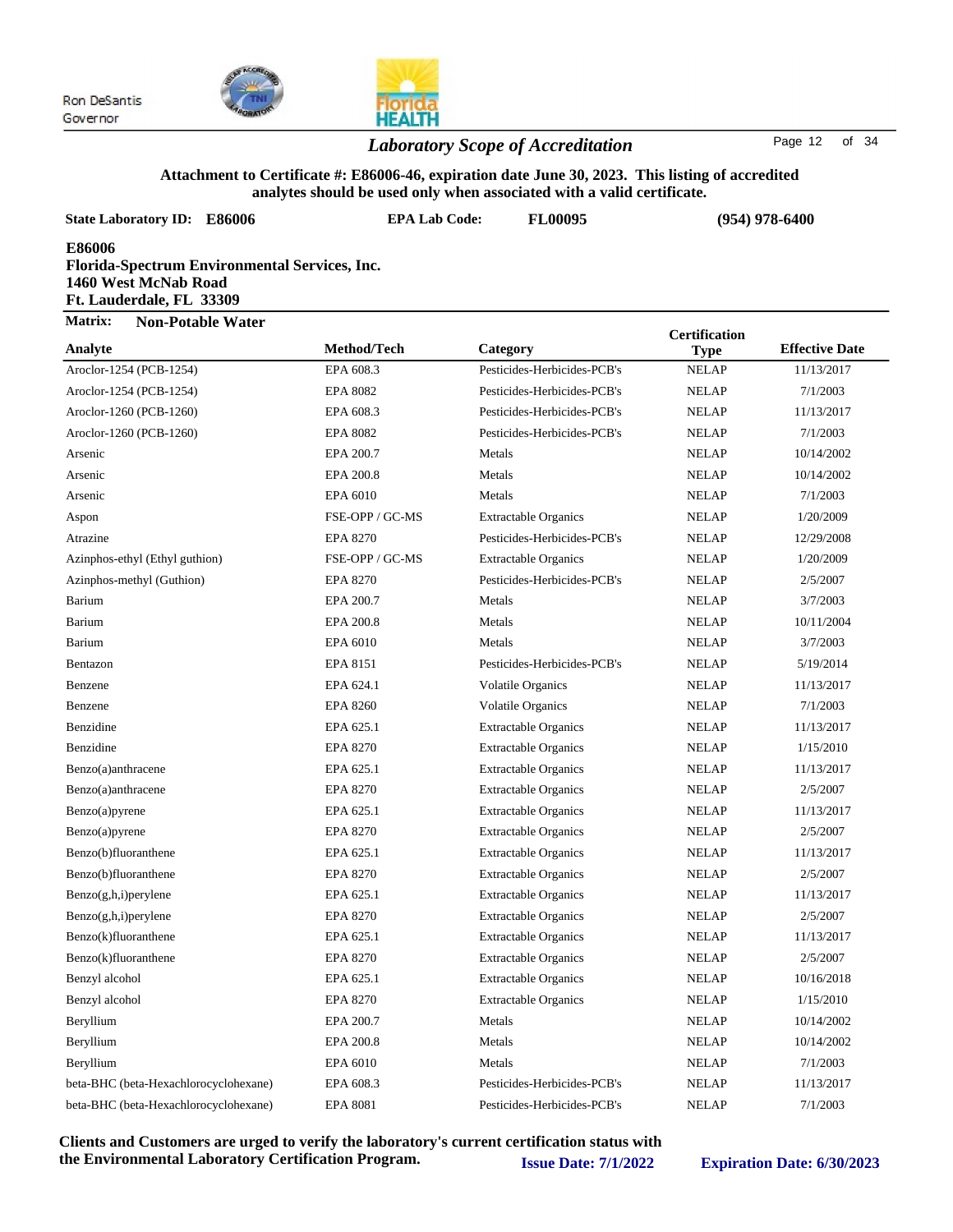



### *Laboratory Scope of Accreditation* Page <sup>13</sup> of <sup>34</sup>

#### **Attachment to Certificate #: E86006-46, expiration date June 30, 2023. This listing of accredited analytes should be used only when associated with a valid certificate.**

| <b>State Laboratory ID: E86006</b>                                                                          | <b>EPA Lab Code:</b><br><b>FL00095</b> |                             | $(954)$ 978-6400     |                       |  |
|-------------------------------------------------------------------------------------------------------------|----------------------------------------|-----------------------------|----------------------|-----------------------|--|
| E86006<br>Florida-Spectrum Environmental Services, Inc.<br>1460 West McNab Road<br>Ft. Lauderdale, FL 33309 |                                        |                             |                      |                       |  |
| Matrix:<br><b>Non-Potable Water</b>                                                                         |                                        |                             | <b>Certification</b> |                       |  |
| Analyte                                                                                                     | Method/Tech                            | Category                    | <b>Type</b>          | <b>Effective Date</b> |  |
| Biochemical oxygen demand                                                                                   | SM 5210 B                              | General Chemistry           | <b>NELAP</b>         | 5/15/2007             |  |
| Biphenyl (1,1-Biphenyl, BZ 0)                                                                               | <b>EPA 8270</b>                        | <b>Extractable Organics</b> | <b>NELAP</b>         | 5/19/2014             |  |
| bis(2-Chloroethoxy)methane                                                                                  | EPA 625.1                              | <b>Extractable Organics</b> | <b>NELAP</b>         | 11/13/2017            |  |
| bis(2-Chloroethoxy)methane                                                                                  | <b>EPA 8270</b>                        | <b>Extractable Organics</b> | <b>NELAP</b>         | 2/5/2007              |  |
| bis(2-Chloroethyl) ether                                                                                    | EPA 625.1                              | <b>Extractable Organics</b> | <b>NELAP</b>         | 11/13/2017            |  |
| bis(2-Chloroethyl) ether                                                                                    | <b>EPA 8270</b>                        | <b>Extractable Organics</b> | <b>NELAP</b>         | 2/5/2007              |  |
| <b>Bismuth</b>                                                                                              | FSE-ICP / ICP-AES                      | Metals                      | <b>NELAP</b>         | 1/15/2010             |  |
| Bolstar (Sulprofos)                                                                                         | FSE-OPP / GC-MS                        | <b>Extractable Organics</b> | <b>NELAP</b>         | 1/20/2009             |  |
| <b>Boron</b>                                                                                                | EPA 200.7                              | Metals                      | <b>NELAP</b>         | 10/14/2002            |  |
| Boron                                                                                                       | EPA 6010                               | Metals                      | <b>NELAP</b>         | 1/15/2010             |  |
| <b>Bromacil</b>                                                                                             | EPA 8321                               | Pesticides-Herbicides-PCB's | <b>NELAP</b>         | 9/20/2011             |  |
| <b>Bromide</b>                                                                                              | EPA 300.0                              | General Chemistry           | <b>NELAP</b>         | 10/14/2002            |  |
| Bromobenzene                                                                                                | <b>EPA 8260</b>                        | <b>Volatile Organics</b>    | <b>NELAP</b>         | 7/1/2003              |  |
| Bromochloromethane                                                                                          | <b>EPA 8260</b>                        | <b>Volatile Organics</b>    | <b>NELAP</b>         | 7/1/2003              |  |
| Bromodichloromethane                                                                                        | EPA 624.1                              | <b>Volatile Organics</b>    | <b>NELAP</b>         | 11/13/2017            |  |
| Bromodichloromethane                                                                                        | <b>EPA 8260</b>                        | <b>Volatile Organics</b>    | <b>NELAP</b>         | 7/1/2003              |  |
| <b>Bromoform</b>                                                                                            | EPA 624.1                              | <b>Volatile Organics</b>    | <b>NELAP</b>         | 11/13/2017            |  |
| <b>Bromoform</b>                                                                                            | <b>EPA 8260</b>                        | <b>Volatile Organics</b>    | <b>NELAP</b>         | 7/1/2003              |  |
| Butyl benzyl phthalate                                                                                      | EPA 625.1                              | <b>Extractable Organics</b> | <b>NELAP</b>         | 11/13/2017            |  |
| Butyl benzyl phthalate                                                                                      | <b>EPA 8270</b>                        | <b>Extractable Organics</b> | <b>NELAP</b>         | 2/5/2007              |  |
| Cadmium                                                                                                     | EPA 200.7                              | Metals                      | <b>NELAP</b>         | 10/14/2002            |  |
| Cadmium                                                                                                     | EPA 200.8                              | Metals                      | <b>NELAP</b>         | 10/14/2002            |  |
| Cadmium                                                                                                     | EPA 6010                               | Metals                      | <b>NELAP</b>         | 10/14/2002            |  |
| Calcium                                                                                                     | EPA 200.7                              | Metals                      | <b>NELAP</b>         | 10/14/2002            |  |
| Calcium                                                                                                     | EPA 6010                               | Metals                      | <b>NELAP</b>         | 1/15/2010             |  |
| Carbazole                                                                                                   | EPA 625.1                              | <b>Extractable Organics</b> | <b>NELAP</b>         | 10/16/2018            |  |
| Carbazole                                                                                                   | <b>EPA 8270</b>                        | <b>Extractable Organics</b> | <b>NELAP</b>         | 2/5/2007              |  |
| Carbon disulfide                                                                                            | <b>EPA 8260</b>                        | <b>Volatile Organics</b>    | <b>NELAP</b>         | 2/5/2007              |  |
| Carbon tetrachloride                                                                                        | EPA 624.1                              | <b>Volatile Organics</b>    | <b>NELAP</b>         | 11/13/2017            |  |
| Carbon tetrachloride                                                                                        | <b>EPA 8260</b>                        | Volatile Organics           | <b>NELAP</b>         | 7/1/2003              |  |
| Carbonaceous BOD (CBOD)                                                                                     | SM 5210 B                              | General Chemistry           | <b>NELAP</b>         | 12/3/2002             |  |
| Carbophenothion                                                                                             | <b>EPA 8270</b>                        | Pesticides-Herbicides-PCB's | <b>NELAP</b>         | 12/29/2008            |  |
| Chemical oxygen demand                                                                                      | EPA 410.4                              | General Chemistry           | <b>NELAP</b>         | 10/14/2002            |  |
| Chemical oxygen demand                                                                                      | SM 5220 D                              | General Chemistry           | <b>NELAP</b>         | 9/20/2011             |  |
| Chloramben                                                                                                  | EPA 8151                               | Pesticides-Herbicides-PCB's | <b>NELAP</b>         | 5/19/2014             |  |

**Clients and Customers are urged to verify the laboratory's current certification status with the Environmental Laboratory Certification Program. Issue Date: 7/1/2022 Expiration Date: 6/30/2023**

Chlordane (tech.) EPA 608.3 Pesticides-Herbicides-PCB's NELAP 11/13/2017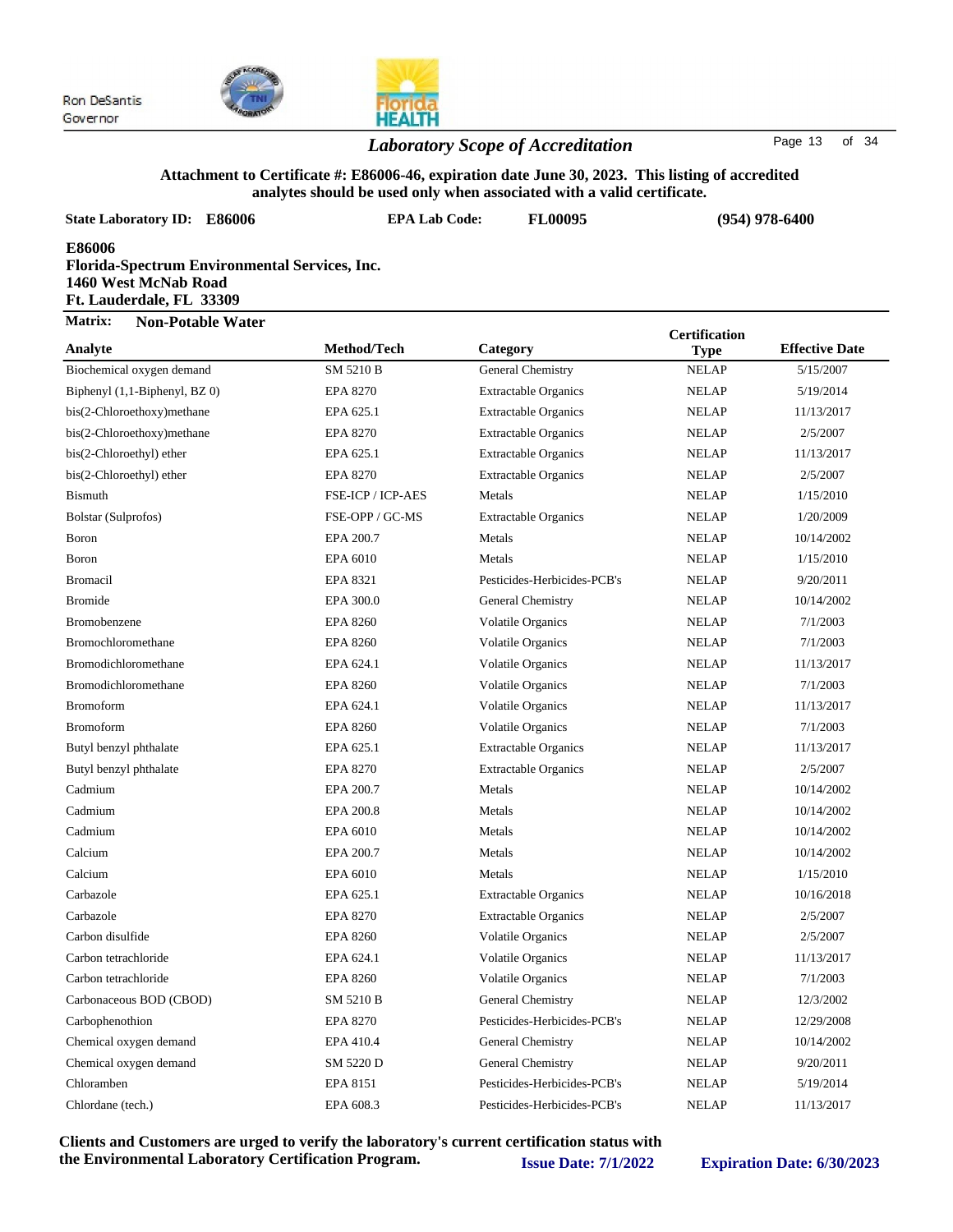

### *Laboratory Scope of Accreditation* Page <sup>14</sup> of <sup>34</sup>

#### **Attachment to Certificate #: E86006-46, expiration date June 30, 2023. This listing of accredited analytes should be used only when associated with a valid certificate.**

| <b>State Laboratory ID:</b><br><b>E86006</b>                                                                | <b>EPA Lab Code:</b>                           | anarytes shourd be used only when associated with a vand certificate.<br><b>FL00095</b> |                      | $(954)$ 978-6400      |  |
|-------------------------------------------------------------------------------------------------------------|------------------------------------------------|-----------------------------------------------------------------------------------------|----------------------|-----------------------|--|
| E86006<br>Florida-Spectrum Environmental Services, Inc.<br>1460 West McNab Road<br>Ft. Lauderdale, FL 33309 |                                                |                                                                                         |                      |                       |  |
| Matrix:<br><b>Non-Potable Water</b>                                                                         |                                                |                                                                                         | <b>Certification</b> |                       |  |
| Analyte                                                                                                     | Method/Tech                                    | Category                                                                                | <b>Type</b>          | <b>Effective Date</b> |  |
| Chlordane (tech.)                                                                                           | <b>EPA 8081</b>                                | Pesticides-Herbicides-PCB's                                                             | <b>NELAP</b>         | 8/3/2007              |  |
| Chlorfenvinphos                                                                                             | <b>EPA 8270</b>                                | Pesticides-Herbicides-PCB's                                                             | <b>NELAP</b>         | 12/29/2008            |  |
| Chloride                                                                                                    | EPA 300.0                                      | General Chemistry                                                                       | <b>NELAP</b>         | 10/14/2002            |  |
| Chloride                                                                                                    | SM 4500 Cl-B                                   | General Chemistry                                                                       | <b>NELAP</b>         | 10/11/2004            |  |
| Chloride                                                                                                    | SM 4500-Cl <sup>-</sup> E                      | General Chemistry                                                                       | <b>NELAP</b>         | 5/19/2014             |  |
| Chlorobenzene                                                                                               | EPA 624.1                                      | <b>Volatile Organics</b>                                                                | <b>NELAP</b>         | 11/13/2017            |  |
| Chlorobenzene                                                                                               | <b>EPA 8260</b>                                | <b>Volatile Organics</b>                                                                | <b>NELAP</b>         | 7/1/2003              |  |
| Chlorobenzilate                                                                                             | <b>EPA 8081</b>                                | Pesticides-Herbicides-PCB's                                                             | <b>NELAP</b>         | 1/15/2010             |  |
| Chlorobenzilate                                                                                             | <b>EPA 8270</b>                                | Pesticides-Herbicides-PCB's                                                             | <b>NELAP</b>         | 1/15/2010             |  |
| Chloroethane                                                                                                | EPA 624.1                                      | <b>Volatile Organics</b>                                                                | <b>NELAP</b>         | 11/13/2017            |  |
| Chloroethane                                                                                                | <b>EPA 8260</b>                                | <b>Volatile Organics</b>                                                                | <b>NELAP</b>         | 7/1/2003              |  |
| Chloroform                                                                                                  | EPA 624.1                                      | <b>Volatile Organics</b>                                                                | <b>NELAP</b>         | 11/13/2017            |  |
| Chloroform                                                                                                  | <b>EPA 8260</b>                                | Volatile Organics                                                                       | <b>NELAP</b>         | 7/1/2003              |  |
| Chloroneb                                                                                                   | <b>EPA 8081</b>                                | Pesticides-Herbicides-PCB's                                                             | <b>NELAP</b>         | 5/19/2014             |  |
| Chloroprene                                                                                                 | <b>EPA 8260</b>                                | <b>Volatile Organics</b>                                                                | <b>NELAP</b>         | 1/15/2010             |  |
| Chloropropylate                                                                                             | <b>EPA 8081</b>                                | Pesticides-Herbicides-PCB's                                                             | <b>NELAP</b>         | 5/19/2014             |  |
| Chlorpyrifos                                                                                                | FSE-OPP / GC-MS                                | <b>Extractable Organics</b>                                                             | <b>NELAP</b>         | 1/20/2009             |  |
| Chlorpyrifos methyl                                                                                         | FSE-OPP / GC-MS                                | <b>Extractable Organics</b>                                                             | <b>NELAP</b>         | 1/20/2009             |  |
| Chlorthalonil (Daconil)                                                                                     | <b>EPA 8081</b>                                | Pesticides-Herbicides-PCB's                                                             | <b>NELAP</b>         | 5/19/2014             |  |
| Chromium                                                                                                    | EPA 200.7                                      | Metals                                                                                  | <b>NELAP</b>         | 10/14/2002            |  |
| Chromium                                                                                                    | EPA 200.8                                      | Metals                                                                                  | <b>NELAP</b>         | 10/14/2002            |  |
| Chromium                                                                                                    | EPA 6010                                       | Metals                                                                                  | <b>NELAP</b>         | 7/1/2003              |  |
| Chromium VI                                                                                                 | SM 3500-Cr B<br>(20th/21st/22nd<br>Ed.)/UV-VIS | General Chemistry                                                                       | <b>NELAP</b>         | 5/19/2014             |  |
| Chrysene                                                                                                    | EPA 625.1                                      | <b>Extractable Organics</b>                                                             | <b>NELAP</b>         | 11/13/2017            |  |
| Chrysene                                                                                                    | EPA 8270                                       | <b>Extractable Organics</b>                                                             | <b>NELAP</b>         | 2/5/2007              |  |
| cis-1,2-Dichloroethylene                                                                                    | EPA 624.1                                      | <b>Volatile Organics</b>                                                                | <b>NELAP</b>         | 10/16/2018            |  |
| cis-1,2-Dichloroethylene                                                                                    | <b>EPA 8260</b>                                | <b>Volatile Organics</b>                                                                | <b>NELAP</b>         | 7/1/2003              |  |
| cis-1,3-Dichloropropene                                                                                     | EPA 624.1                                      | Volatile Organics                                                                       | <b>NELAP</b>         | 11/13/2017            |  |
| cis-1,3-Dichloropropene                                                                                     | <b>EPA 8260</b>                                | Volatile Organics                                                                       | <b>NELAP</b>         | 7/1/2003              |  |
| Cobalt                                                                                                      | EPA 200.7                                      | Metals                                                                                  | <b>NELAP</b>         | 10/14/2002            |  |
| Cobalt                                                                                                      | EPA 200.8                                      | Metals                                                                                  | <b>NELAP</b>         | 10/14/2002            |  |
| Cobalt                                                                                                      | EPA 6010                                       | Metals                                                                                  | <b>NELAP</b>         | 7/1/2003              |  |
| Color                                                                                                       | SM 2120 B                                      | General Chemistry                                                                       | <b>NELAP</b>         | 5/19/2014             |  |
| Conductivity                                                                                                | EPA 120.1                                      | General Chemistry                                                                       | <b>NELAP</b>         | 10/14/2002            |  |
| Copper                                                                                                      | EPA 200.7                                      | Metals                                                                                  | <b>NELAP</b>         | 10/14/2002            |  |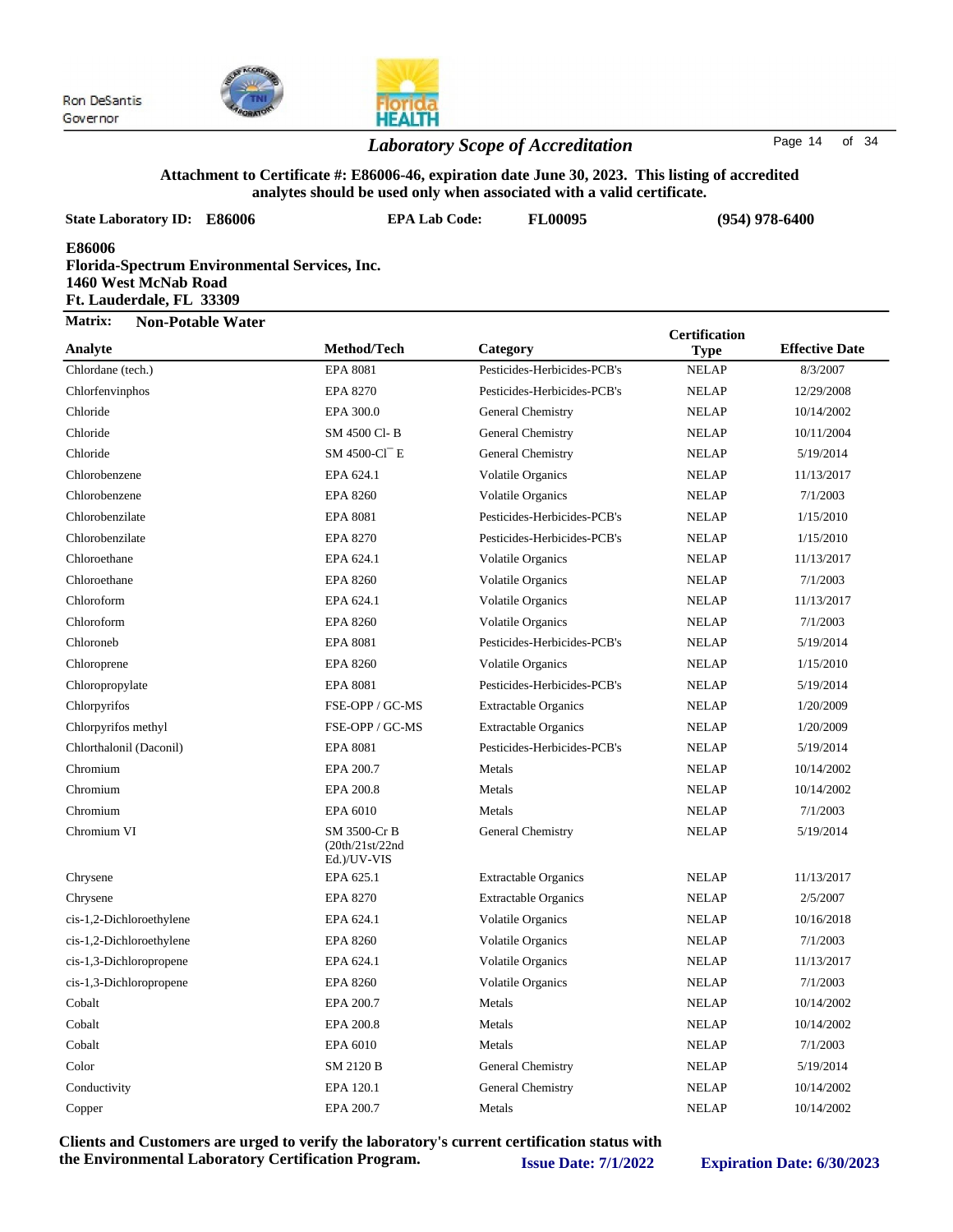

## HEA

#### *Laboratory Scope of Accreditation* Page 15 of 34

#### **Attachment to Certificate #: E86006-46, expiration date June 30, 2023. This listing of accredited analytes should be used only when associated with a valid certificate.**

| <b>State Laboratory ID: E86006</b>                                                                                 | <b>EPA Lab Code:</b> | <b>FL00095</b>              | $(954)$ 978-6400     |                       |  |
|--------------------------------------------------------------------------------------------------------------------|----------------------|-----------------------------|----------------------|-----------------------|--|
| <b>E86006</b><br>Florida-Spectrum Environmental Services, Inc.<br>1460 West McNab Road<br>Ft. Lauderdale, FL 33309 |                      |                             |                      |                       |  |
| Matrix:<br><b>Non-Potable Water</b>                                                                                |                      |                             | <b>Certification</b> |                       |  |
| Analyte                                                                                                            | Method/Tech          | Category                    | <b>Type</b>          | <b>Effective Date</b> |  |
| Copper                                                                                                             | EPA 200.8            | Metals                      | <b>NELAP</b>         | 10/14/2002            |  |
| Copper                                                                                                             | EPA 6010             | Metals                      | <b>NELAP</b>         | 10/14/2002            |  |
| Coumaphos                                                                                                          | <b>EPA 8270</b>      | Pesticides-Herbicides-PCB's | <b>NELAP</b>         | 12/29/2008            |  |
| Crotoxyphos                                                                                                        | <b>EPA 8270</b>      | Pesticides-Herbicides-PCB's | <b>NELAP</b>         | 12/29/2008            |  |
| Dacthal (DCPA)                                                                                                     | <b>EPA 8081</b>      | Pesticides-Herbicides-PCB's | <b>NELAP</b>         | 5/19/2014             |  |
| Dacthal (DCPA)                                                                                                     | EPA 8151             | Pesticides-Herbicides-PCB's | <b>NELAP</b>         | 5/19/2014             |  |
| Dalapon                                                                                                            | EPA 8151             | Pesticides-Herbicides-PCB's | <b>NELAP</b>         | 2/5/2007              |  |
| delta-BHC                                                                                                          | EPA 608.3            | Pesticides-Herbicides-PCB's | <b>NELAP</b>         | 11/13/2017            |  |
| delta-BHC                                                                                                          | <b>EPA 8081</b>      | Pesticides-Herbicides-PCB's | <b>NELAP</b>         | 2/5/2007              |  |
| Demeton-o                                                                                                          | <b>EPA 8270</b>      | Pesticides-Herbicides-PCB's | <b>NELAP</b>         | 2/5/2007              |  |
| Demeton-s                                                                                                          | <b>EPA 8270</b>      | Pesticides-Herbicides-PCB's | <b>NELAP</b>         | 12/29/2008            |  |
| Di(2-ethylhexyl) phthalate (DEHP)                                                                                  | EPA 625.1            | <b>Extractable Organics</b> | <b>NELAP</b>         | 11/13/2017            |  |
| Di(2-ethylhexyl) phthalate (DEHP)                                                                                  | <b>EPA 8270</b>      | <b>Extractable Organics</b> | <b>NELAP</b>         | 2/5/2007              |  |
| Diallate                                                                                                           | <b>EPA 8270</b>      | Pesticides-Herbicides-PCB's | <b>NELAP</b>         | 1/15/2010             |  |
| Diazinon                                                                                                           | FSE-OPP / GC-MS      | <b>Extractable Organics</b> | <b>NELAP</b>         | 1/20/2009             |  |
| $Dibenz(a,h)$ anthracene                                                                                           | EPA 625.1            | <b>Extractable Organics</b> | <b>NELAP</b>         | 11/13/2017            |  |
| $Dibenz(a,h)$ anthracene                                                                                           | <b>EPA 8270</b>      | <b>Extractable Organics</b> | <b>NELAP</b>         | 2/5/2007              |  |
| Dibenzofuran                                                                                                       | EPA 625.1            | <b>Extractable Organics</b> | <b>NELAP</b>         | 11/13/2017            |  |
| Dibenzofuran                                                                                                       | <b>EPA 8270</b>      | <b>Extractable Organics</b> | <b>NELAP</b>         | 2/5/2007              |  |
| Dibromochloromethane                                                                                               | EPA 624.1            | <b>Volatile Organics</b>    | <b>NELAP</b>         | 11/13/2017            |  |
| Dibromochloromethane                                                                                               | <b>EPA 8260</b>      | <b>Volatile Organics</b>    | <b>NELAP</b>         | 7/1/2003              |  |
| Dibromomethane                                                                                                     | EPA 624.1            | <b>Volatile Organics</b>    | <b>NELAP</b>         | 11/13/2017            |  |
| Dibromomethane                                                                                                     | <b>EPA 8260</b>      | <b>Volatile Organics</b>    | <b>NELAP</b>         | 7/1/2003              |  |
| Dicamba                                                                                                            | EPA 8151             | Pesticides-Herbicides-PCB's | <b>NELAP</b>         | 2/5/2007              |  |
| Dichlone                                                                                                           | <b>EPA 8081</b>      | Pesticides-Herbicides-PCB's | <b>NELAP</b>         | 5/19/2014             |  |
| Dichlorodifluoromethane                                                                                            | EPA 624.1            | Volatile Organics           | <b>NELAP</b>         | 10/16/2018            |  |
| Dichlorodifluoromethane                                                                                            | <b>EPA 8260</b>      | <b>Volatile Organics</b>    | <b>NELAP</b>         | 7/1/2003              |  |
| Dichlorofenthion                                                                                                   | FSE-OPP / GC-MS      | <b>Extractable Organics</b> | <b>NELAP</b>         | 1/20/2009             |  |
| Dichloroprop (Dichlorprop)                                                                                         | EPA 8151             | Pesticides-Herbicides-PCB's | <b>NELAP</b>         | 2/5/2007              |  |
| Dichlorovos (DDVP, Dichlorvos)                                                                                     | <b>EPA 8270</b>      | Pesticides-Herbicides-PCB's | <b>NELAP</b>         | 12/29/2008            |  |
| Dicofol                                                                                                            | <b>EPA 8081</b>      | Pesticides-Herbicides-PCB's | <b>NELAP</b>         | 1/15/2010             |  |
| Dicrotophos                                                                                                        | <b>EPA 8270</b>      | Pesticides-Herbicides-PCB's | <b>NELAP</b>         | 12/29/2008            |  |
| Dieldrin                                                                                                           | EPA 608.3            | Pesticides-Herbicides-PCB's | <b>NELAP</b>         | 11/13/2017            |  |
| Dieldrin                                                                                                           | <b>EPA 8081</b>      | Pesticides-Herbicides-PCB's | <b>NELAP</b>         | 7/1/2003              |  |
| Diethyl phthalate                                                                                                  | EPA 625.1            | <b>Extractable Organics</b> | <b>NELAP</b>         | 11/13/2017            |  |
| Diethyl phthalate                                                                                                  | <b>EPA 8270</b>      | <b>Extractable Organics</b> | <b>NELAP</b>         | 2/5/2007              |  |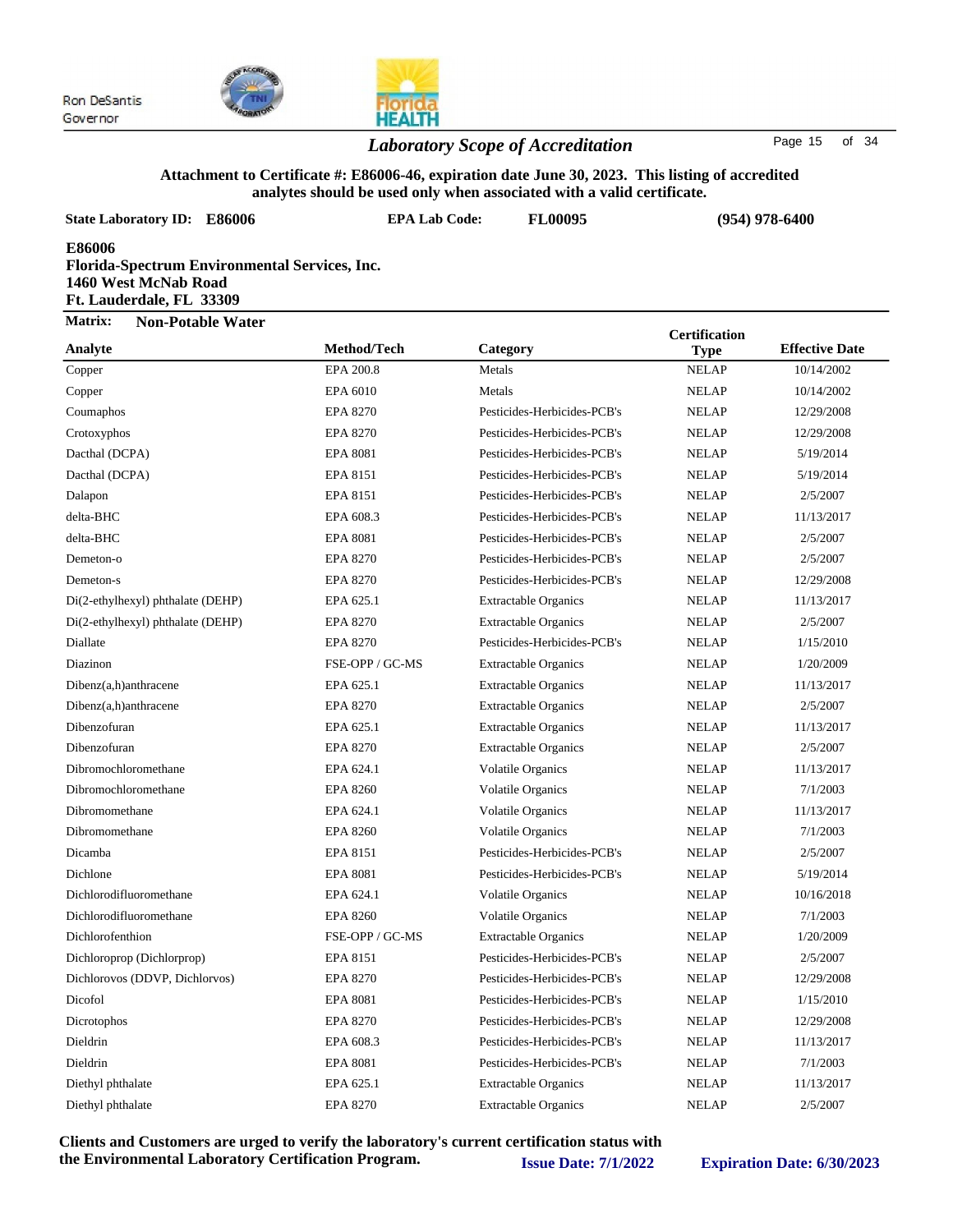

### *Laboratory Scope of Accreditation* Page <sup>16</sup> of <sup>34</sup>

#### **Attachment to Certificate #: E86006-46, expiration date June 30, 2023. This listing of accredited analytes should be used only when associated with a valid certificate.**

| <b>State Laboratory ID: E86006</b>                                                                          | <b>EPA Lab Code:</b> | analytes should be used only when associated with a valid certificate.<br><b>FL00095</b> |                      | $(954)$ 978-6400      |  |
|-------------------------------------------------------------------------------------------------------------|----------------------|------------------------------------------------------------------------------------------|----------------------|-----------------------|--|
| E86006<br>Florida-Spectrum Environmental Services, Inc.<br>1460 West McNab Road<br>Ft. Lauderdale, FL 33309 |                      |                                                                                          |                      |                       |  |
| Matrix:<br><b>Non-Potable Water</b>                                                                         |                      |                                                                                          | <b>Certification</b> |                       |  |
| Analyte                                                                                                     | Method/Tech          | Category                                                                                 | <b>Type</b>          | <b>Effective Date</b> |  |
| Dimethoate                                                                                                  | <b>EPA 8270</b>      | Pesticides-Herbicides-PCB's                                                              | <b>NELAP</b>         | 12/29/2008            |  |
| Dimethyl phthalate                                                                                          | EPA 625.1            | <b>Extractable Organics</b>                                                              | <b>NELAP</b>         | 11/13/2017            |  |
| Dimethyl phthalate                                                                                          | <b>EPA 8270</b>      | <b>Extractable Organics</b>                                                              | <b>NELAP</b>         | 2/5/2007              |  |
| Di-n-butyl phthalate                                                                                        | EPA 625.1            | <b>Extractable Organics</b>                                                              | <b>NELAP</b>         | 11/13/2017            |  |
| Di-n-butyl phthalate                                                                                        | <b>EPA 8270</b>      | <b>Extractable Organics</b>                                                              | <b>NELAP</b>         | 2/5/2007              |  |
| Di-n-octyl phthalate                                                                                        | EPA 625.1            | <b>Extractable Organics</b>                                                              | <b>NELAP</b>         | 11/13/2017            |  |
| Di-n-octyl phthalate                                                                                        | <b>EPA 8270</b>      | <b>Extractable Organics</b>                                                              | <b>NELAP</b>         | 2/5/2007              |  |
| Dinoseb (2-sec-butyl-4,6-dinitrophenol, DNBP)                                                               | EPA 8151             | Pesticides-Herbicides-PCB's                                                              | <b>NELAP</b>         | 2/5/2007              |  |
| Dioxathion                                                                                                  | <b>EPA 8270</b>      | Pesticides-Herbicides-PCB's                                                              | <b>NELAP</b>         | 12/29/2008            |  |
| Disulfoton                                                                                                  | <b>EPA 8270</b>      | Pesticides-Herbicides-PCB's                                                              | <b>NELAP</b>         | 2/5/2007              |  |
| Diuron                                                                                                      | <b>EPA 8321</b>      | Pesticides-Herbicides-PCB's                                                              | <b>NELAP</b>         | 9/20/2011             |  |
| Endosulfan I                                                                                                | EPA 608.3            | Pesticides-Herbicides-PCB's                                                              | <b>NELAP</b>         | 11/13/2017            |  |
| Endosulfan I                                                                                                | <b>EPA 8081</b>      | Pesticides-Herbicides-PCB's                                                              | <b>NELAP</b>         | 2/5/2007              |  |
| Endosulfan II                                                                                               | EPA 608.3            | Pesticides-Herbicides-PCB's                                                              | <b>NELAP</b>         | 11/13/2017            |  |
| Endosulfan II                                                                                               | <b>EPA 8081</b>      | Pesticides-Herbicides-PCB's                                                              | <b>NELAP</b>         | 7/1/2003              |  |
| Endosulfan sulfate                                                                                          | EPA 608.3            | Pesticides-Herbicides-PCB's                                                              | <b>NELAP</b>         | 11/13/2017            |  |
| Endosulfan sulfate                                                                                          | <b>EPA 8081</b>      | Pesticides-Herbicides-PCB's                                                              | <b>NELAP</b>         | 5/19/2014             |  |
| Endrin                                                                                                      | EPA 608.3            | Pesticides-Herbicides-PCB's                                                              | <b>NELAP</b>         | 11/13/2017            |  |
| Endrin                                                                                                      | <b>EPA 8081</b>      | Pesticides-Herbicides-PCB's                                                              | <b>NELAP</b>         | 2/5/2007              |  |
| Endrin aldehyde                                                                                             | EPA 608.3            | Pesticides-Herbicides-PCB's                                                              | <b>NELAP</b>         | 11/13/2017            |  |
| Endrin aldehyde                                                                                             | <b>EPA 8081</b>      | Pesticides-Herbicides-PCB's                                                              | <b>NELAP</b>         | 7/1/2003              |  |
| Endrin ketone                                                                                               | EPA 608.3            | Pesticides-Herbicides-PCB's                                                              | <b>NELAP</b>         | 11/13/2017            |  |
| Endrin ketone                                                                                               | <b>EPA 8081</b>      | Pesticides-Herbicides-PCB's                                                              | <b>NELAP</b>         | 1/15/2010             |  |
| Enterococci                                                                                                 | <b>EPA 1600</b>      | Microbiology                                                                             | <b>NELAP</b>         | 2/5/2007              |  |
| <b>EPN</b>                                                                                                  | <b>EPA 8270</b>      | Pesticides-Herbicides-PCB's                                                              | <b>NELAP</b>         | 12/29/2008            |  |
| EPTC (Eptam, s-ethyl-dipropyl thio carbamate)                                                               | FSE-OPP / GC-MS      | <b>Extractable Organics</b>                                                              | <b>NELAP</b>         | 1/20/2009             |  |
| Escherichia coli                                                                                            | EPA 1603             | Microbiology                                                                             | <b>NELAP</b>         | 10/16/2018            |  |
| Ethion                                                                                                      | <b>EPA 8270</b>      | Pesticides-Herbicides-PCB's                                                              | <b>NELAP</b>         | 2/5/2007              |  |
| Ethoprop                                                                                                    | FSE-OPP / GC-MS      | <b>Extractable Organics</b>                                                              | <b>NELAP</b>         | 1/20/2009             |  |
| Ethyl acetate                                                                                               | <b>EPA 1666</b>      | <b>Volatile Organics</b>                                                                 | <b>NELAP</b>         | 11/4/2016             |  |
| Ethyl acetate                                                                                               | <b>EPA 8260</b>      | Volatile Organics                                                                        | <b>NELAP</b>         | 1/15/2010             |  |
| Ethyl methacrylate                                                                                          | <b>EPA 8260</b>      | Volatile Organics                                                                        | <b>NELAP</b>         | 7/1/2003              |  |
| Ethyl methanesulfonate                                                                                      | EPA 8270             | <b>Extractable Organics</b>                                                              | <b>NELAP</b>         | 1/15/2010             |  |
| Ethylbenzene                                                                                                | EPA 624.1            | Volatile Organics                                                                        | <b>NELAP</b>         | 11/13/2017            |  |
| Ethylbenzene                                                                                                | <b>EPA 8260</b>      | Volatile Organics                                                                        | <b>NELAP</b>         | 7/1/2003              |  |

**Clients and Customers are urged to verify the laboratory's current certification status with the Environmental Laboratory Certification Program. Issue Date: 7/1/2022 Expiration Date: 6/30/2023**

Etridiazole EPA 8081 Pesticides-Herbicides-PCB's NELAP 5/19/2014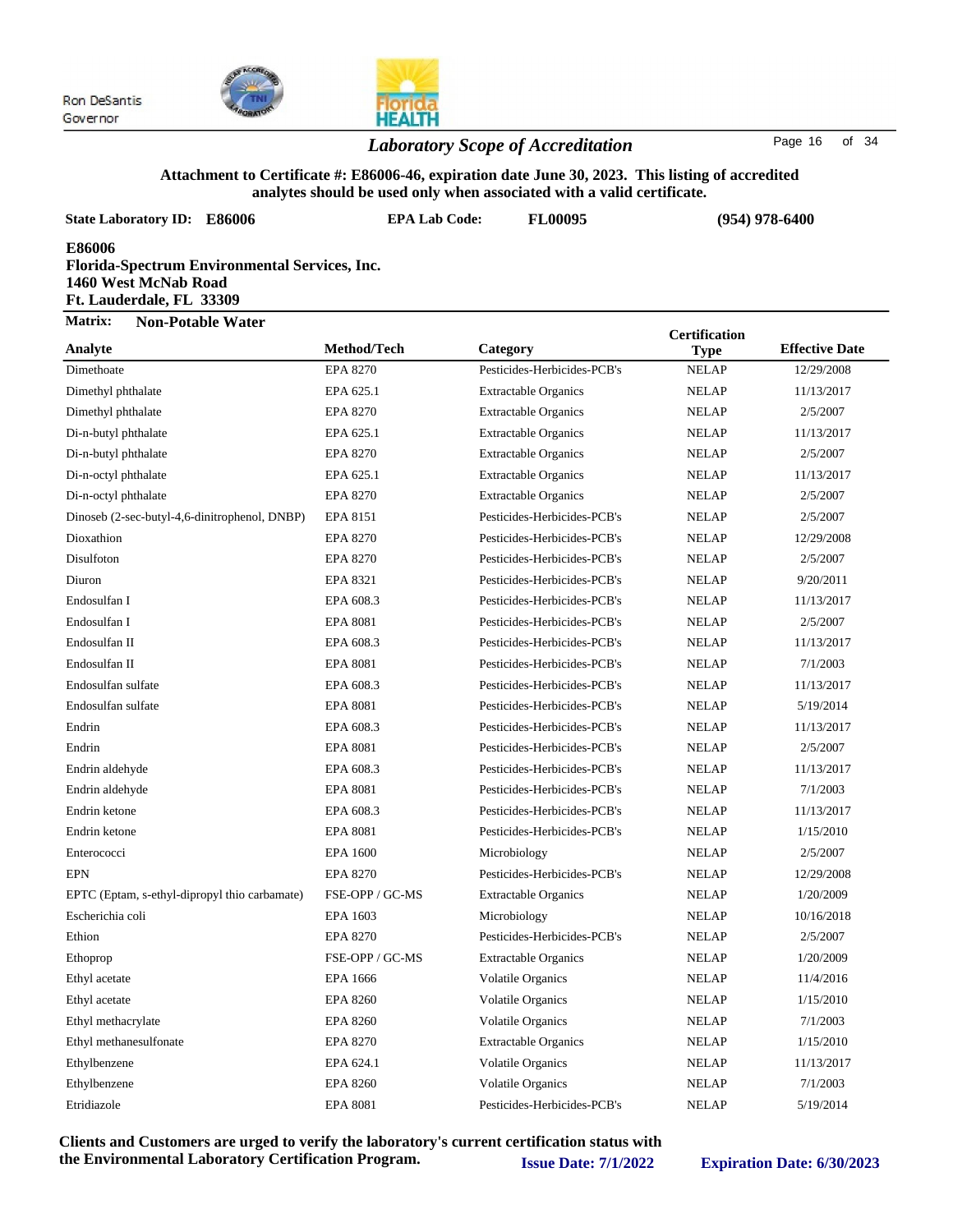

#### *Laboratory Scope of Accreditation* Page <sup>17</sup> of <sup>34</sup>

### **Attachment to Certificate #: E86006-46, expiration date June 30, 2023. This listing of accredited**

| analytes should be used only when associated with a valid certificate. |                                                      |                             |                      |                       |  |  |
|------------------------------------------------------------------------|------------------------------------------------------|-----------------------------|----------------------|-----------------------|--|--|
| <b>State Laboratory ID: E86006</b>                                     | <b>EPA Lab Code:</b>                                 | <b>FL00095</b>              |                      | $(954)$ 978-6400      |  |  |
| <b>E86006</b><br>1460 West McNab Road<br>Ft. Lauderdale, FL 33309      | <b>Florida-Spectrum Environmental Services, Inc.</b> |                             |                      |                       |  |  |
| Matrix:<br><b>Non-Potable Water</b>                                    |                                                      |                             | <b>Certification</b> |                       |  |  |
| Analyte                                                                | Method/Tech                                          | Category                    | <b>Type</b>          | <b>Effective Date</b> |  |  |
| Famphur                                                                | <b>EPA 8270</b>                                      | Pesticides-Herbicides-PCB's | <b>NELAP</b>         | 12/29/2008            |  |  |
| Fecal coliforms                                                        | SM 9222 D                                            | Microbiology                | <b>NELAP</b>         | 10/14/2002            |  |  |
| Fecal streptococci                                                     | SM 9230 C                                            | Microbiology                | <b>NELAP</b>         | 10/14/2002            |  |  |
| Fenitrothion                                                           | FSE-OPP / GC-MS                                      | <b>Extractable Organics</b> | <b>NELAP</b>         | 1/20/2009             |  |  |
| Fensulfothion                                                          | <b>EPA 8270</b>                                      | Pesticides-Herbicides-PCB's | <b>NELAP</b>         | 12/29/2008            |  |  |
| Fenthion                                                               | <b>EPA 8270</b>                                      | <b>Extractable Organics</b> | <b>NELAP</b>         | 2/5/2007              |  |  |
| Fluoranthene                                                           | EPA 625.1                                            | <b>Extractable Organics</b> | <b>NELAP</b>         | 11/13/2017            |  |  |
| Fluoranthene                                                           | <b>EPA 8270</b>                                      | <b>Extractable Organics</b> | <b>NELAP</b>         | 2/5/2007              |  |  |
| Fluorene                                                               | EPA 625.1                                            | <b>Extractable Organics</b> | <b>NELAP</b>         | 11/13/2017            |  |  |
| Fluorene                                                               | <b>EPA 8270</b>                                      | <b>Extractable Organics</b> | <b>NELAP</b>         | 2/5/2007              |  |  |
| Fluoride                                                               | EPA 300.0                                            | General Chemistry           | <b>NELAP</b>         | 10/14/2002            |  |  |
| Fonophos                                                               | FSE-OPP / GC-MS                                      | <b>Extractable Organics</b> | <b>NELAP</b>         | 1/20/2009             |  |  |
| gamma-BHC (Lindane,<br>gamma-Hexachlorocyclohexane)                    | EPA 608.3                                            | Pesticides-Herbicides-PCB's | <b>NELAP</b>         | 11/13/2017            |  |  |
| gamma-BHC (Lindane,<br>gamma-Hexachlorocyclohexane)                    | <b>EPA 8081</b>                                      | Pesticides-Herbicides-PCB's | <b>NELAP</b>         | 7/1/2003              |  |  |
| Gross Alpha                                                            | EPA 900.0                                            | Radiochemistry              | <b>NELAP</b>         | 5/19/2014             |  |  |
| Gross Beta                                                             | EPA 900.0                                            | Radiochemistry              | <b>NELAP</b>         | 5/19/2014             |  |  |
| Hardness (calc.)                                                       | EPA 200.7                                            | Metals                      | <b>NELAP</b>         | 10/14/2002            |  |  |
| Heptachlor                                                             | EPA 608.3                                            | Pesticides-Herbicides-PCB's | <b>NELAP</b>         | 11/13/2017            |  |  |
| Heptachlor                                                             | <b>EPA 8081</b>                                      | Pesticides-Herbicides-PCB's | <b>NELAP</b>         | 7/1/2003              |  |  |
| Heptachlor epoxide                                                     | EPA 608.3                                            | Pesticides-Herbicides-PCB's | <b>NELAP</b>         | 11/13/2017            |  |  |
| Heptachlor epoxide                                                     | <b>EPA 8081</b>                                      | Pesticides-Herbicides-PCB's | <b>NELAP</b>         | 7/1/2003              |  |  |
| Hexachlorobenzene                                                      | EPA 625.1                                            | <b>Extractable Organics</b> | <b>NELAP</b>         | 11/13/2017            |  |  |
| Hexachlorobenzene                                                      | <b>EPA 8270</b>                                      | <b>Extractable Organics</b> | <b>NELAP</b>         | 2/5/2007              |  |  |
| Hexachlorobutadiene                                                    | EPA 624.1                                            | <b>Volatile Organics</b>    | <b>NELAP</b>         | 11/13/2017            |  |  |
| Hexachlorobutadiene                                                    | EPA 625.1                                            | <b>Extractable Organics</b> | <b>NELAP</b>         | 11/13/2017            |  |  |
| Hexachlorobutadiene                                                    | <b>EPA 8260</b>                                      | Volatile Organics           | <b>NELAP</b>         | 7/1/2003              |  |  |
| Hexachlorobutadiene                                                    | <b>EPA 8270</b>                                      | <b>Extractable Organics</b> | <b>NELAP</b>         | 2/5/2007              |  |  |
| Hexachlorocyclopentadiene                                              | EPA 625.1                                            | <b>Extractable Organics</b> | <b>NELAP</b>         | 11/13/2017            |  |  |
| Hexachlorocyclopentadiene                                              | EPA 8270                                             | <b>Extractable Organics</b> | <b>NELAP</b>         | 2/5/2007              |  |  |
| Hexachloroethane                                                       | EPA 625.1                                            | <b>Extractable Organics</b> | <b>NELAP</b>         | 11/13/2017            |  |  |
| Hexachloroethane                                                       | <b>EPA 8270</b>                                      | <b>Extractable Organics</b> | <b>NELAP</b>         | 2/5/2007              |  |  |

Hexachloropropene EPA 8270 Extractable Organics NELAP 1/15/2010 Hexamethylphosphoramide (HMPA) EPA 8270 Pesticides-Herbicides-PCB's NELAP 12/29/2008 Ignitability EPA 1010 General Chemistry NELAP 7/1/2003 Indeno(1,2,3-cd)pyrene EPA 625.1 Extractable Organics NELAP 11/13/2017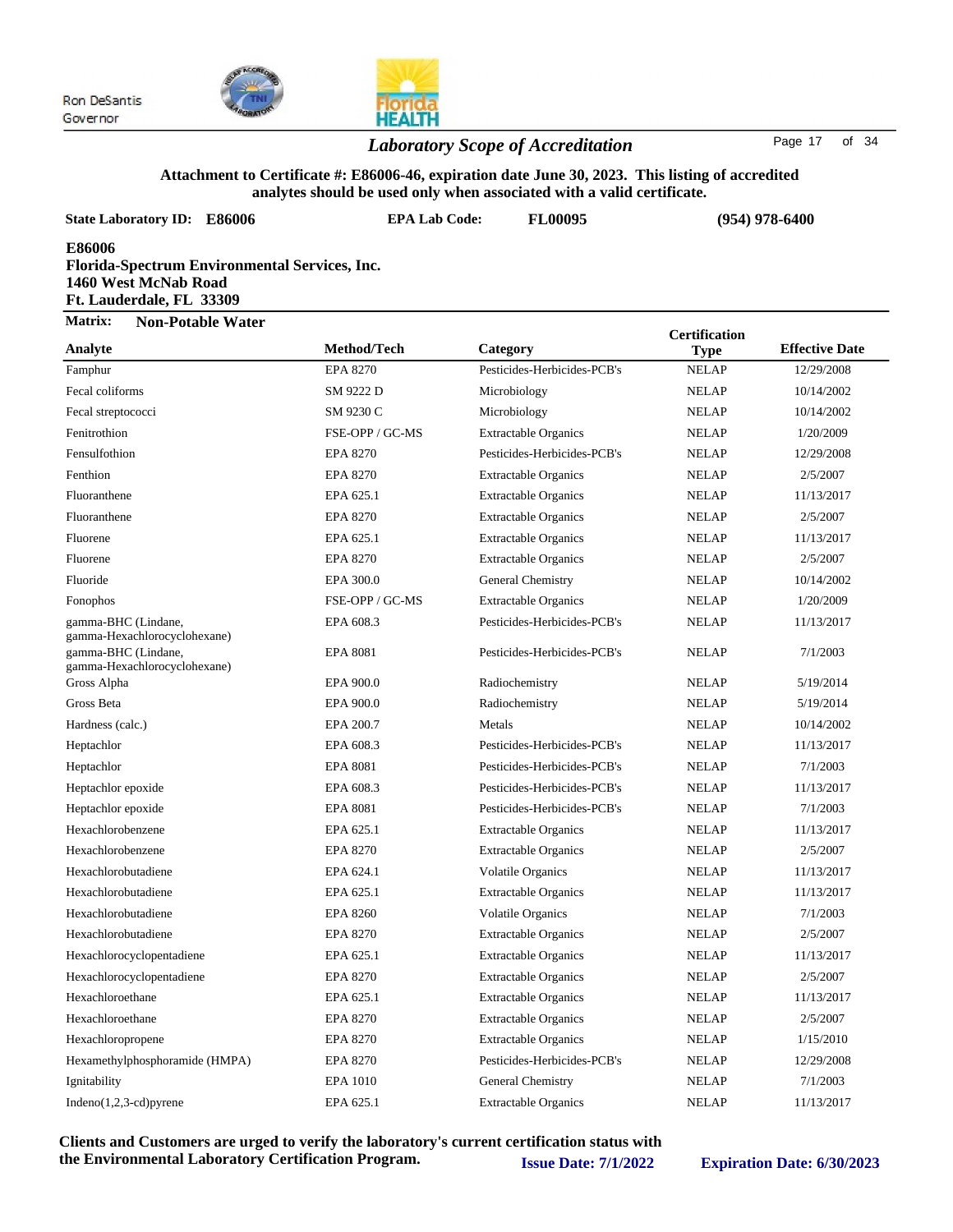

#### *Laboratory Scope of Accreditation* Page 18 of 34

#### **Attachment to Certificate #: E86006-46, expiration date June 30, 2023. This listing of accredited analytes should be used only when associated with a valid certificate.**

| analytes should be used only when associated with a valid certificate.                                      |                      |                             |                      |                       |  |  |
|-------------------------------------------------------------------------------------------------------------|----------------------|-----------------------------|----------------------|-----------------------|--|--|
| <b>State Laboratory ID: E86006</b>                                                                          | <b>EPA Lab Code:</b> | FL00095                     |                      | $(954)$ 978-6400      |  |  |
| E86006<br>Florida-Spectrum Environmental Services, Inc.<br>1460 West McNab Road<br>Ft. Lauderdale, FL 33309 |                      |                             |                      |                       |  |  |
| Matrix:<br><b>Non-Potable Water</b>                                                                         |                      |                             | <b>Certification</b> |                       |  |  |
| Analyte                                                                                                     | Method/Tech          | Category                    | <b>Type</b>          | <b>Effective Date</b> |  |  |
| Indeno(1,2,3-cd)pyrene                                                                                      | <b>EPA 8270</b>      | <b>Extractable Organics</b> | <b>NELAP</b>         | 2/5/2007              |  |  |
| Iodomethane (Methyl iodide)                                                                                 | <b>EPA 8260</b>      | Volatile Organics           | <b>NELAP</b>         | 7/1/2003              |  |  |
| Iron                                                                                                        | EPA 200.7            | Metals                      | <b>NELAP</b>         | 10/14/2002            |  |  |
| Iron                                                                                                        | EPA 6010             | Metals                      | <b>NELAP</b>         | 1/15/2010             |  |  |
| Isobutyl alcohol (2-Methyl-1-propanol)                                                                      | <b>EPA 8260</b>      | <b>Volatile Organics</b>    | <b>NELAP</b>         | 1/15/2010             |  |  |
| Isodrin                                                                                                     | EPA 8081             | Pesticides-Herbicides-PCB's | <b>NELAP</b>         | 1/15/2010             |  |  |
| Isodrin                                                                                                     | <b>EPA 8270</b>      | Pesticides-Herbicides-PCB's | <b>NELAP</b>         | 1/15/2010             |  |  |
| Isophorone                                                                                                  | EPA 625.1            | <b>Extractable Organics</b> | <b>NELAP</b>         | 11/13/2017            |  |  |
| Isophorone                                                                                                  | <b>EPA 8270</b>      | <b>Extractable Organics</b> | <b>NELAP</b>         | 2/5/2007              |  |  |
| Isopropyl acetate                                                                                           | EPA 1666             | Volatile Organics           | <b>NELAP</b>         | 11/4/2016             |  |  |
| Isopropyl acetate                                                                                           | FSE-VOC / GC-MS      | <b>Volatile Organics</b>    | <b>NELAP</b>         | 1/15/2010             |  |  |
| Isopropyl alcohol (2-Propanol)                                                                              | <b>EPA 8260</b>      | Volatile Organics           | <b>NELAP</b>         | 1/15/2010             |  |  |
| Isopropylbenzene                                                                                            | <b>EPA 8260</b>      | Volatile Organics           | <b>NELAP</b>         | 7/1/2003              |  |  |
| Isosafrole                                                                                                  | <b>EPA 8270</b>      | <b>Extractable Organics</b> | <b>NELAP</b>         | 1/15/2010             |  |  |
| Kepone                                                                                                      | <b>EPA 8081</b>      | Pesticides-Herbicides-PCB's | <b>NELAP</b>         | 1/15/2010             |  |  |
| Kjeldahl nitrogen - total                                                                                   | EPA 351.2            | General Chemistry           | <b>NELAP</b>         | 10/14/2002            |  |  |
| Lead                                                                                                        | EPA 200.7            | Metals                      | <b>NELAP</b>         | 10/14/2002            |  |  |
| Lead                                                                                                        | EPA 200.8            | Metals                      | <b>NELAP</b>         | 10/14/2002            |  |  |
| Lead                                                                                                        | EPA 6010             | Metals                      | <b>NELAP</b>         | 10/14/2002            |  |  |
| Leptophos                                                                                                   | <b>EPA 8270</b>      | Pesticides-Herbicides-PCB's | <b>NELAP</b>         | 12/29/2008            |  |  |
| Lithium                                                                                                     | EPA 200.7            | Metals                      | <b>NELAP</b>         | 1/15/2010             |  |  |
| $m+p$ -Xylenes                                                                                              | EPA 624.1            | <b>Volatile Organics</b>    | <b>NELAP</b>         | 10/16/2018            |  |  |
| $m+p$ -Xylenes                                                                                              | <b>EPA 8260</b>      | Volatile Organics           | <b>NELAP</b>         | 5/19/2014             |  |  |
| Magnesium                                                                                                   | EPA 200.7            | Metals                      | <b>NELAP</b>         | 10/14/2002            |  |  |
| Magnesium                                                                                                   | EPA 6010             | Metals                      | <b>NELAP</b>         | 1/15/2010             |  |  |
| Malathion                                                                                                   | <b>EPA 8270</b>      | Pesticides-Herbicides-PCB's | <b>NELAP</b>         | 2/5/2007              |  |  |
| Manganese                                                                                                   | EPA 200.7            | Metals                      | <b>NELAP</b>         | 10/14/2002            |  |  |
| Manganese                                                                                                   | EPA 200.8            | Metals                      | <b>NELAP</b>         | 10/14/2002            |  |  |
| Manganese                                                                                                   | EPA 6010             | Metals                      | <b>NELAP</b>         | 7/1/2003              |  |  |
| <b>MCPA</b>                                                                                                 | EPA 8151             | Pesticides-Herbicides-PCB's | <b>NELAP</b>         | 2/5/2007              |  |  |
| <b>MCPP</b>                                                                                                 | EPA 8151             | Pesticides-Herbicides-PCB's | <b>NELAP</b>         | 2/5/2007              |  |  |
| Mercury                                                                                                     | EPA 200.8            | Metals                      | <b>NELAP</b>         | 11/4/2016             |  |  |

Mercury **EPA 245.1** Metals NELAP 10/14/2002 Mercury **EPA 7470** Metals NELAP 10/16/2018 Merphos FSE-OPP / GC-MS Extractable Organics NELAP 1/20/2009 Methacrylonitrile EPA 8260 Volatile Organics NELAP 7/1/2003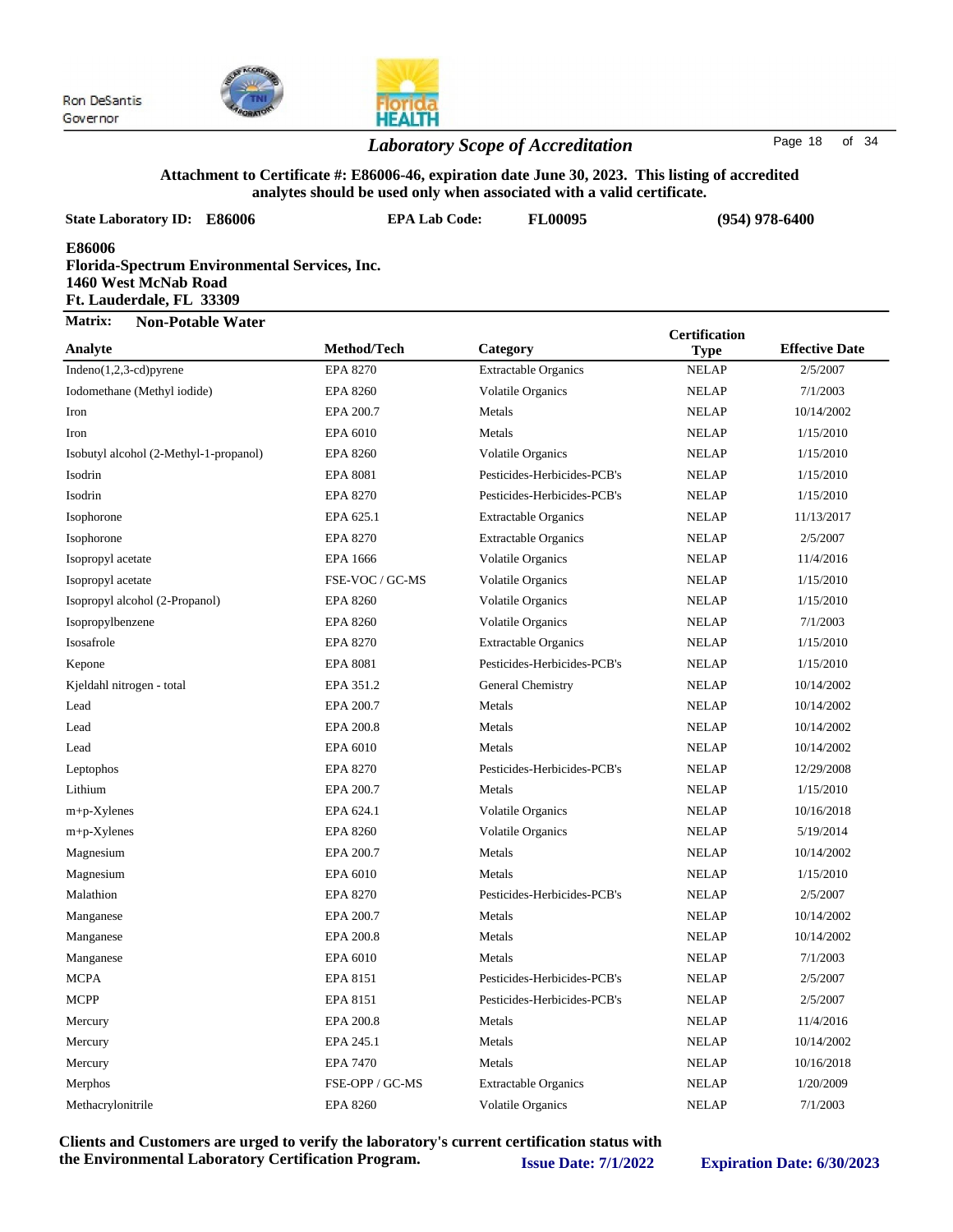

### *Laboratory Scope of Accreditation* Page <sup>19</sup> of <sup>34</sup>

#### **Attachment to Certificate #: E86006-46, expiration date June 30, 2023. This listing of accredited analytes should be used only when associated with a valid certificate.**

| analytes should be used only when associated with a valid certificate.                                      |                      |                             |                                     |                       |  |  |
|-------------------------------------------------------------------------------------------------------------|----------------------|-----------------------------|-------------------------------------|-----------------------|--|--|
| <b>State Laboratory ID: E86006</b>                                                                          | <b>EPA Lab Code:</b> | <b>FL00095</b>              |                                     | $(954)$ 978-6400      |  |  |
| E86006<br>Florida-Spectrum Environmental Services, Inc.<br>1460 West McNab Road<br>Ft. Lauderdale, FL 33309 |                      |                             |                                     |                       |  |  |
| Matrix:<br><b>Non-Potable Water</b>                                                                         |                      |                             |                                     |                       |  |  |
| Analyte                                                                                                     | Method/Tech          | Category                    | <b>Certification</b><br><b>Type</b> | <b>Effective Date</b> |  |  |
| Methapyrilene                                                                                               | <b>EPA 8270</b>      | <b>Extractable Organics</b> | <b>NELAP</b>                        | 1/15/2010             |  |  |
| Methoxychlor                                                                                                | EPA 608.3            | Pesticides-Herbicides-PCB's | <b>NELAP</b>                        | 11/13/2017            |  |  |
| Methoxychlor                                                                                                | <b>EPA 8081</b>      | Pesticides-Herbicides-PCB's | <b>NELAP</b>                        | 10/11/2004            |  |  |
| Methyl acetate                                                                                              | FSE-VOC / GC-MS      | <b>Volatile Organics</b>    | <b>NELAP</b>                        | 1/15/2010             |  |  |
| Methyl bromide (Bromomethane)                                                                               | EPA 624.1            | <b>Volatile Organics</b>    | <b>NELAP</b>                        | 11/13/2017            |  |  |
| Methyl bromide (Bromomethane)                                                                               | <b>EPA 8260</b>      | <b>Volatile Organics</b>    | <b>NELAP</b>                        | 7/1/2003              |  |  |
| Methyl chloride (Chloromethane)                                                                             | EPA 624.1            | <b>Volatile Organics</b>    | <b>NELAP</b>                        | 11/13/2017            |  |  |
| Methyl chloride (Chloromethane)                                                                             | <b>EPA 8260</b>      | <b>Volatile Organics</b>    | <b>NELAP</b>                        | 7/1/2003              |  |  |
| Methyl methacrylate                                                                                         | <b>EPA 8260</b>      | <b>Volatile Organics</b>    | <b>NELAP</b>                        | 7/1/2003              |  |  |
| Methyl methanesulfonate                                                                                     | <b>EPA 8270</b>      | <b>Extractable Organics</b> | <b>NELAP</b>                        | 1/15/2010             |  |  |
| Methyl parathion (Parathion, methyl)                                                                        | <b>EPA 8270</b>      | Pesticides-Herbicides-PCB's | <b>NELAP</b>                        | 2/5/2007              |  |  |
| Methyl tert-butyl ether (MTBE)                                                                              | EPA 624.1            | <b>Volatile Organics</b>    | <b>NELAP</b>                        | 11/13/2017            |  |  |
| Methyl tert-butyl ether (MTBE)                                                                              | <b>EPA 8260</b>      | <b>Volatile Organics</b>    | <b>NELAP</b>                        | 7/1/2003              |  |  |
| Methylene chloride                                                                                          | EPA 624.1            | <b>Volatile Organics</b>    | <b>NELAP</b>                        | 11/13/2017            |  |  |
| Methylene chloride                                                                                          | <b>EPA 8260</b>      | <b>Volatile Organics</b>    | <b>NELAP</b>                        | 7/1/2003              |  |  |
| Mevinphos                                                                                                   | <b>EPA 8270</b>      | Pesticides-Herbicides-PCB's | <b>NELAP</b>                        | 12/29/2008            |  |  |
| Mirex                                                                                                       | <b>EPA 8081</b>      | Pesticides-Herbicides-PCB's | <b>NELAP</b>                        | 9/20/2011             |  |  |
| Molinate                                                                                                    | FSE-OPP / GC-MS      | <b>Extractable Organics</b> | <b>NELAP</b>                        | 1/20/2009             |  |  |
| Molybdenum                                                                                                  | EPA 200.7            | Metals                      | <b>NELAP</b>                        | 10/14/2002            |  |  |
| Molybdenum                                                                                                  | EPA 200.8            | Metals                      | <b>NELAP</b>                        | 10/14/2002            |  |  |
| Molybdenum                                                                                                  | EPA 6010             | Metals                      | <b>NELAP</b>                        | 10/14/2002            |  |  |
| Monocrotophos                                                                                               | <b>EPA 8270</b>      | Pesticides-Herbicides-PCB's | <b>NELAP</b>                        | 12/29/2008            |  |  |
| Naled                                                                                                       | <b>EPA 8270</b>      | Pesticides-Herbicides-PCB's | <b>NELAP</b>                        | 12/29/2008            |  |  |
| n-Amyl acetate                                                                                              | <b>EPA 1666</b>      | <b>Volatile Organics</b>    | <b>NELAP</b>                        | 11/4/2016             |  |  |
| n-Amyl acetate                                                                                              | FSE-VOC / GC-MS      | <b>Volatile Organics</b>    | <b>NELAP</b>                        | 1/15/2010             |  |  |
| Naphthalene                                                                                                 | EPA 624.1            | Volatile Organics           | <b>NELAP</b>                        | 11/13/2017            |  |  |
| Naphthalene                                                                                                 | EPA 625.1            | <b>Extractable Organics</b> | <b>NELAP</b>                        | 11/13/2017            |  |  |
| Naphthalene                                                                                                 | EPA 8260             | Volatile Organics           | <b>NELAP</b>                        | 7/1/2003              |  |  |
| Naphthalene                                                                                                 | EPA 8270             | <b>Extractable Organics</b> | <b>NELAP</b>                        | 2/5/2007              |  |  |
| n-Butyl Acetate                                                                                             | EPA 1666             | Volatile Organics           | <b>NELAP</b>                        | 11/4/2016             |  |  |
| n-Butyl alcohol                                                                                             | <b>EPA 8260</b>      | <b>Volatile Organics</b>    | <b>NELAP</b>                        | 1/15/2010             |  |  |
| n-Butylbenzene                                                                                              | <b>EPA 8260</b>      | Volatile Organics           | <b>NELAP</b>                        | 7/1/2003              |  |  |
| n-Decane                                                                                                    | EPA 625.1            | <b>Extractable Organics</b> | <b>NELAP</b>                        | 11/13/2017            |  |  |
| Nickel                                                                                                      | EPA 200.7            | Metals                      | <b>NELAP</b>                        | 10/14/2002            |  |  |
| Nickel                                                                                                      | EPA 200.8            | Metals                      | <b>NELAP</b>                        | 10/14/2002            |  |  |

**Clients and Customers are urged to verify the laboratory's current certification status with the Environmental Laboratory Certification Program. Issue Date: 7/1/2022 Expiration Date: 6/30/2023**

Nickel EPA 6010 Metals NELAP 10/14/2002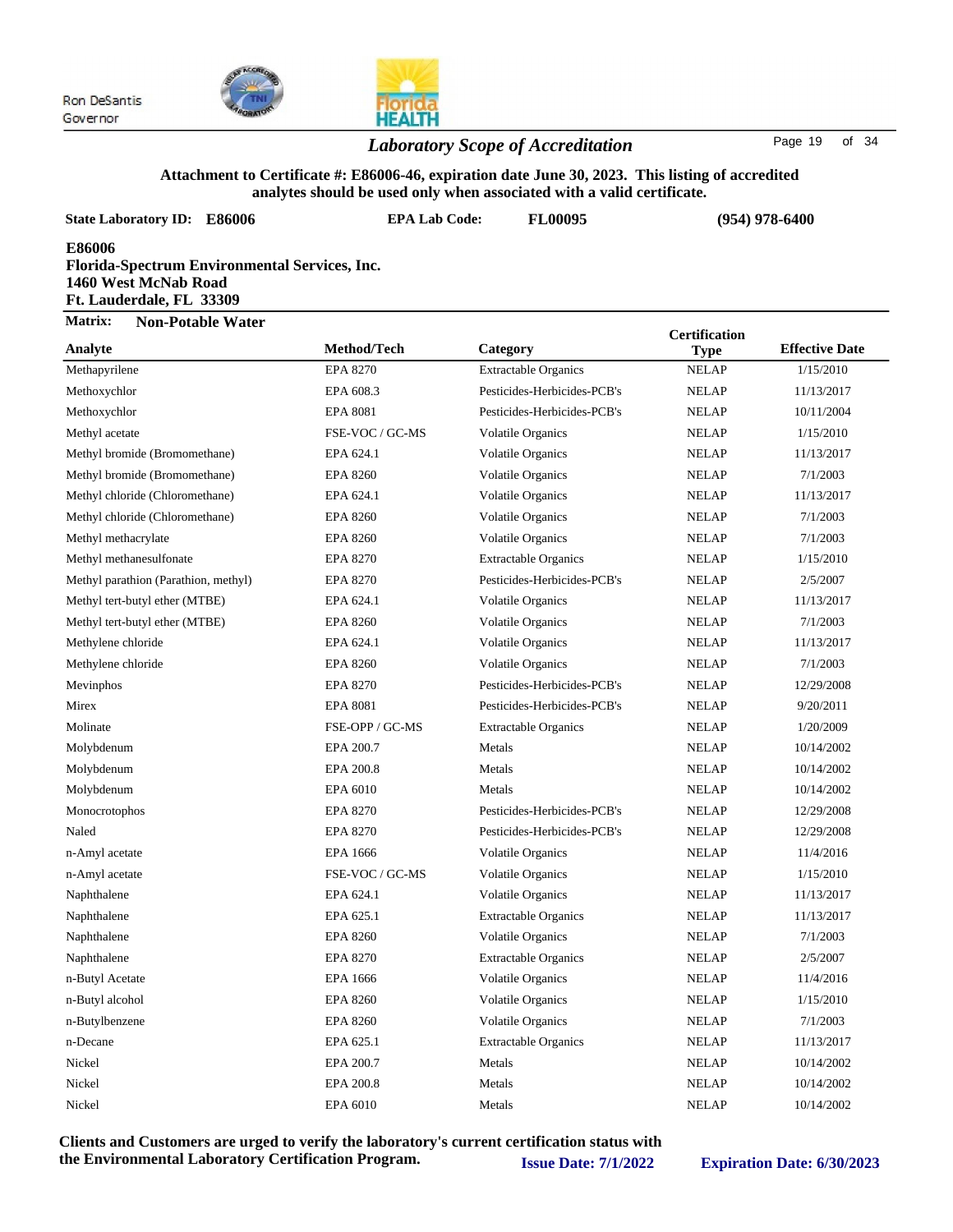

#### *Laboratory Scope of Accreditation* Page 20 of 34

#### **Attachment to Certificate #: E86006-46, expiration date June 30, 2023. This listing of accredited analytes should be used only when associated with a valid certificate.**

| <b>State Laboratory ID: E86006</b>                                                                                 | <b>EPA Lab Code:</b> | anarytes shourd be used only when associated with a valid certificate.<br>FL00095 |                      | $(954)$ 978-6400      |  |
|--------------------------------------------------------------------------------------------------------------------|----------------------|-----------------------------------------------------------------------------------|----------------------|-----------------------|--|
| <b>E86006</b><br>Florida-Spectrum Environmental Services, Inc.<br>1460 West McNab Road<br>Ft. Lauderdale, FL 33309 |                      |                                                                                   |                      |                       |  |
| <b>Matrix:</b><br><b>Non-Potable Water</b>                                                                         |                      |                                                                                   | <b>Certification</b> |                       |  |
| Analyte                                                                                                            | Method/Tech          | Category                                                                          | <b>Type</b>          | <b>Effective Date</b> |  |
| Nitrate                                                                                                            | SM 4500-NO3 F        | General Chemistry                                                                 | <b>NELAP</b>         | 1/15/2010             |  |
| Nitrate as N                                                                                                       | EPA 300.0            | General Chemistry                                                                 | <b>NELAP</b>         | 10/14/2002            |  |
| Nitrate-nitrite                                                                                                    | EPA 300.0            | General Chemistry                                                                 | <b>NELAP</b>         | 10/14/2002            |  |
| Nitrate-nitrite                                                                                                    | SM 4500-NO3 F        | General Chemistry                                                                 | <b>NELAP</b>         | 3/1/2010              |  |
| Nitrite                                                                                                            | SM 4500-NO3 F        | General Chemistry                                                                 | <b>NELAP</b>         | 1/15/2010             |  |
| Nitrite as N                                                                                                       | EPA 300.0            | General Chemistry                                                                 | <b>NELAP</b>         | 10/14/2002            |  |
| Nitrite as N                                                                                                       | SM 4500-NO2-B        | General Chemistry                                                                 | <b>NELAP</b>         | 1/15/2010             |  |
| Nitrobenzene                                                                                                       | EPA 625.1            | <b>Extractable Organics</b>                                                       | <b>NELAP</b>         | 11/13/2017            |  |
| Nitrobenzene                                                                                                       | <b>EPA 8270</b>      | <b>Extractable Organics</b>                                                       | <b>NELAP</b>         | 2/5/2007              |  |
| Nitrofen                                                                                                           | <b>EPA 8081</b>      | Pesticides-Herbicides-PCB's                                                       | <b>NELAP</b>         | 5/19/2014             |  |
| n-Nitrosodiethylamine                                                                                              | <b>EPA 8270</b>      | <b>Extractable Organics</b>                                                       | <b>NELAP</b>         | 1/15/2010             |  |
| n-Nitrosodimethylamine                                                                                             | EPA 625.1            | <b>Extractable Organics</b>                                                       | <b>NELAP</b>         | 11/13/2017            |  |
| n-Nitrosodimethylamine                                                                                             | <b>EPA 8270</b>      | <b>Extractable Organics</b>                                                       | <b>NELAP</b>         | 2/5/2007              |  |
| n-Nitroso-di-n-butylamine                                                                                          | <b>EPA 8270</b>      | <b>Extractable Organics</b>                                                       | <b>NELAP</b>         | 1/15/2010             |  |
| n-Nitrosodi-n-propylamine                                                                                          | EPA 625.1            | <b>Extractable Organics</b>                                                       | <b>NELAP</b>         | 11/13/2017            |  |
| n-Nitrosodi-n-propylamine                                                                                          | <b>EPA 8270</b>      | <b>Extractable Organics</b>                                                       | <b>NELAP</b>         | 2/5/2007              |  |
| n-Nitrosodiphenylamine                                                                                             | EPA 625.1            | <b>Extractable Organics</b>                                                       | <b>NELAP</b>         | 11/13/2017            |  |
| n-Nitrosodiphenylamine                                                                                             | <b>EPA 8270</b>      | <b>Extractable Organics</b>                                                       | <b>NELAP</b>         | 2/5/2007              |  |
| n-Nitrosomethylethylamine                                                                                          | <b>EPA 8270</b>      | <b>Extractable Organics</b>                                                       | <b>NELAP</b>         | 1/15/2010             |  |
| n-Nitrosomorpholine                                                                                                | <b>EPA 8270</b>      | <b>Extractable Organics</b>                                                       | <b>NELAP</b>         | 1/15/2010             |  |
| n-Nitrosopiperidine                                                                                                | <b>EPA 8270</b>      | <b>Extractable Organics</b>                                                       | <b>NELAP</b>         | 1/15/2010             |  |
| n-Nitrosopyrrolidine                                                                                               | <b>EPA 8270</b>      | <b>Extractable Organics</b>                                                       | <b>NELAP</b>         | 1/15/2010             |  |
| n-Octadecane                                                                                                       | EPA 625.1            | <b>Extractable Organics</b>                                                       | <b>NELAP</b>         | 11/13/2017            |  |
| n-Propylbenzene                                                                                                    | <b>EPA 8260</b>      | Volatile Organics                                                                 | <b>NELAP</b>         | 7/1/2003              |  |
| 0,0,0-Triethyl phosphorothioate                                                                                    | <b>EPA 8270</b>      | Pesticides-Herbicides-PCB's                                                       | <b>NELAP</b>         | 1/15/2010             |  |
| Oil & Grease                                                                                                       | <b>EPA 1664A</b>     | General Chemistry                                                                 | <b>NELAP</b>         | 10/11/2004            |  |
| Organic nitrogen                                                                                                   | TKN minus AMMONIA    | General Chemistry                                                                 | <b>NELAP</b>         | 2/5/2007              |  |
| Orthophosphate as P                                                                                                | EPA 300.0            | General Chemistry                                                                 | <b>NELAP</b>         | 2/5/2007              |  |
| Orthophosphate as P                                                                                                | EPA 365.1            | General Chemistry                                                                 | <b>NELAP</b>         | 12/29/2008            |  |
| Orthophosphate as P                                                                                                | SM 4500-P F          | General Chemistry                                                                 | <b>NELAP</b>         | 1/15/2010             |  |
| o-Toluidine                                                                                                        | <b>EPA 8270</b>      | <b>Extractable Organics</b>                                                       | <b>NELAP</b>         | 1/15/2010             |  |
| o-Xylene                                                                                                           | EPA 624.1            | Volatile Organics                                                                 | <b>NELAP</b>         | 10/16/2018            |  |
| o-Xylene                                                                                                           | <b>EPA 8260</b>      | Volatile Organics                                                                 | <b>NELAP</b>         | 5/19/2014             |  |
| Parathion, ethyl                                                                                                   | EPA 8270             | Pesticides-Herbicides-PCB's                                                       | <b>NELAP</b>         | 2/5/2007              |  |
| Pebulate                                                                                                           | FSE-OPP / GC-MS      | <b>Extractable Organics</b>                                                       | <b>NELAP</b>         | 1/20/2009             |  |
| Pentachlorobenzene                                                                                                 | EPA 8270             | <b>Extractable Organics</b>                                                       | <b>NELAP</b>         | 1/15/2010             |  |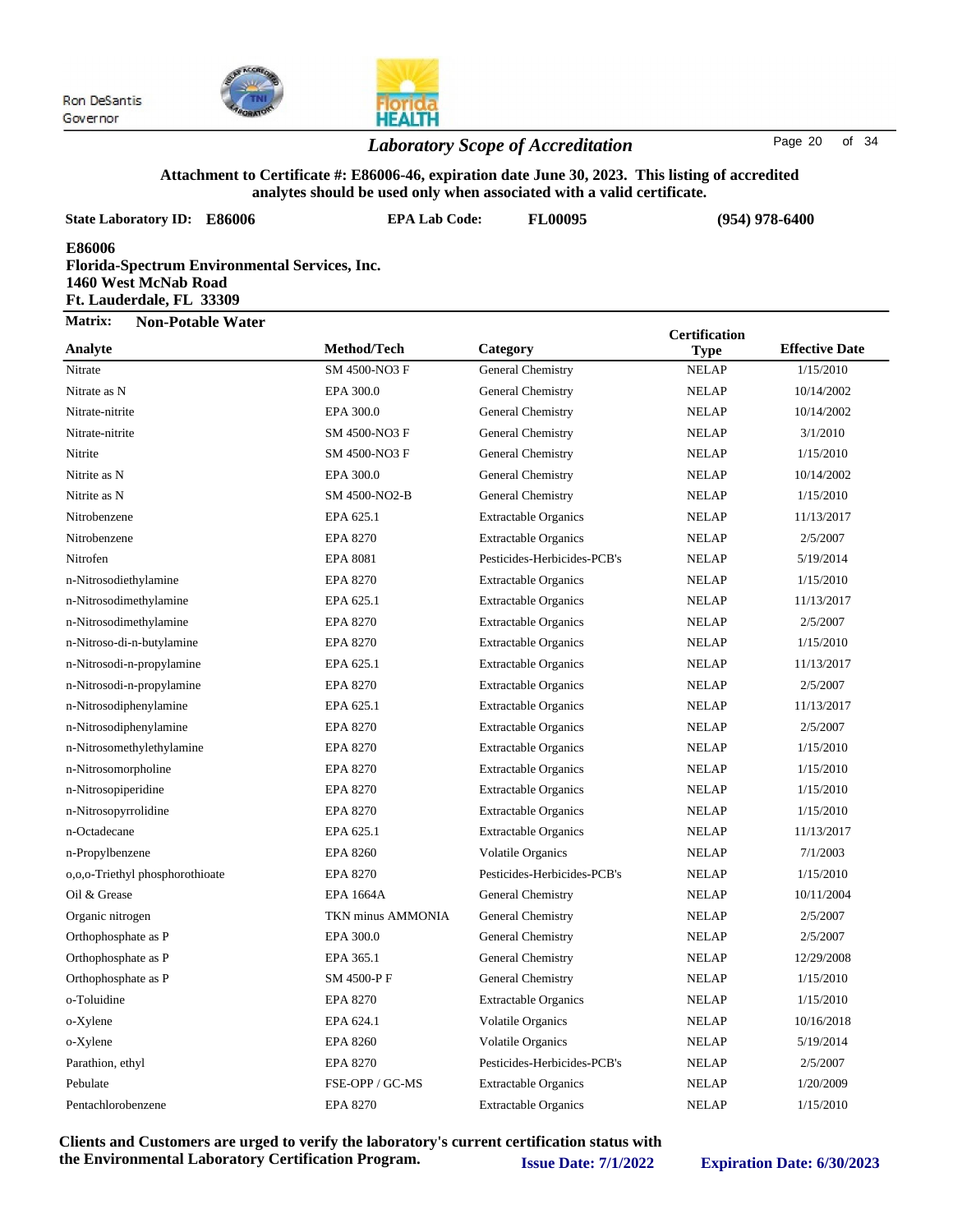



#### *Laboratory Scope of Accreditation* Page <sup>21</sup> of <sup>34</sup>

#### **Attachment to Certificate #: E86006-46, expiration date June 30, 2023. This listing of accredited analytes should be used only when associated with a valid certificate.**

| <b>State Laboratory ID:</b><br><b>E86006</b>                                                                | <b>EPA Lab Code:</b> | anaryics should be used only when associated with a vand certificate.<br><b>FL00095</b> |                      | $(954)$ 978-6400      |  |
|-------------------------------------------------------------------------------------------------------------|----------------------|-----------------------------------------------------------------------------------------|----------------------|-----------------------|--|
| E86006<br>Florida-Spectrum Environmental Services, Inc.<br>1460 West McNab Road<br>Ft. Lauderdale, FL 33309 |                      |                                                                                         |                      |                       |  |
| Matrix:<br><b>Non-Potable Water</b>                                                                         |                      |                                                                                         | <b>Certification</b> |                       |  |
| Analyte                                                                                                     | Method/Tech          | Category                                                                                | <b>Type</b>          | <b>Effective Date</b> |  |
| Pentachloroethane                                                                                           | <b>EPA 8260</b>      | Volatile Organics                                                                       | <b>NELAP</b>         | 1/15/2010             |  |
| Pentachloronitrobenzene (Quintozene)                                                                        | <b>EPA 8081</b>      | Pesticides-Herbicides-PCB's                                                             | <b>NELAP</b>         | 1/15/2010             |  |
| Pentachloronitrobenzene (Quintozene)                                                                        | <b>EPA 8270</b>      | <b>Extractable Organics</b>                                                             | <b>NELAP</b>         | 1/15/2010             |  |
| Pentachlorophenol                                                                                           | EPA 625.1            | <b>Extractable Organics</b>                                                             | <b>NELAP</b>         | 11/13/2017            |  |
| Pentachlorophenol                                                                                           | EPA 8151             | Pesticides-Herbicides-PCB's                                                             | <b>NELAP</b>         | 11/4/2016             |  |
| Pentachlorophenol                                                                                           | <b>EPA 8270</b>      | <b>Extractable Organics</b>                                                             | <b>NELAP</b>         | 2/5/2007              |  |
| Permethrins (total)                                                                                         | <b>EPA 8081</b>      | Pesticides-Herbicides-PCB's                                                             | <b>NELAP</b>         | 5/19/2014             |  |
| pH                                                                                                          | SM 4500-H+-B         | General Chemistry                                                                       | <b>NELAP</b>         | 5/15/2007             |  |
| Phenacetin                                                                                                  | <b>EPA 8270</b>      | <b>Extractable Organics</b>                                                             | <b>NELAP</b>         | 1/15/2010             |  |
| Phenanthrene                                                                                                | EPA 625.1            | <b>Extractable Organics</b>                                                             | <b>NELAP</b>         | 11/13/2017            |  |
| Phenanthrene                                                                                                | <b>EPA 8270</b>      | <b>Extractable Organics</b>                                                             | <b>NELAP</b>         | 2/5/2007              |  |
| Phenol                                                                                                      | EPA 625.1            | <b>Extractable Organics</b>                                                             | <b>NELAP</b>         | 11/13/2017            |  |
| Phenol                                                                                                      | <b>EPA 8270</b>      | <b>Extractable Organics</b>                                                             | <b>NELAP</b>         | 2/5/2007              |  |
| Phorate                                                                                                     | <b>EPA 8270</b>      | Pesticides-Herbicides-PCB's                                                             | <b>NELAP</b>         | 12/29/2008            |  |
| Phosmet (Imidan)                                                                                            | <b>EPA 8270</b>      | Pesticides-Herbicides-PCB's                                                             | <b>NELAP</b>         | 12/29/2008            |  |
| Phosphamidon                                                                                                | <b>EPA 8270</b>      | Pesticides-Herbicides-PCB's                                                             | <b>NELAP</b>         | 12/29/2008            |  |
| Phosphorus, total                                                                                           | EPA 365.1            | General Chemistry                                                                       | <b>NELAP</b>         | 12/29/2008            |  |
| Phosphorus, total                                                                                           | EPA 365.4            | General Chemistry                                                                       | <b>NELAP</b>         | 10/14/2002            |  |
| Phosphorus, total                                                                                           | SM 4500-PF           | General Chemistry                                                                       | <b>NELAP</b>         | 1/15/2010             |  |
| Picloram                                                                                                    | EPA 8151             | Pesticides-Herbicides-PCB's                                                             | <b>NELAP</b>         | 2/5/2007              |  |
| p-Isopropyltoluene                                                                                          | <b>EPA 8260</b>      | <b>Volatile Organics</b>                                                                | <b>NELAP</b>         | 7/1/2003              |  |
| Potassium                                                                                                   | EPA 200.7            | Metals                                                                                  | <b>NELAP</b>         | 10/14/2002            |  |
| Potassium                                                                                                   | EPA 6010             | Metals                                                                                  | <b>NELAP</b>         | 10/14/2002            |  |
| Pronamide (Kerb)                                                                                            | <b>EPA 8270</b>      | <b>Extractable Organics</b>                                                             | <b>NELAP</b>         | 1/15/2010             |  |
| Propachlor (Ramrod)                                                                                         | <b>EPA 8081</b>      | Pesticides-Herbicides-PCB's                                                             | <b>NELAP</b>         | 5/19/2014             |  |
| Propionitrile (Ethyl cyanide)                                                                               | <b>EPA 8260</b>      | Volatile Organics                                                                       | <b>NELAP</b>         | 7/1/2003              |  |
| Pseudomonas aeruginosa                                                                                      | SM 9213 E/MF-QN      | Microbiology                                                                            | <b>NELAP</b>         | 5/19/2014             |  |
| Pyrene                                                                                                      | EPA 625.1            | <b>Extractable Organics</b>                                                             | <b>NELAP</b>         | 11/13/2017            |  |
| Pyrene                                                                                                      | <b>EPA 8270</b>      | <b>Extractable Organics</b>                                                             | <b>NELAP</b>         | 2/5/2007              |  |
| Pyridine                                                                                                    | EPA 625.1            | <b>Extractable Organics</b>                                                             | <b>NELAP</b>         | 11/13/2017            |  |
| Pyridine                                                                                                    | EPA 8270             | <b>Extractable Organics</b>                                                             | <b>NELAP</b>         | 1/15/2010             |  |
| Residue-filterable (TDS)                                                                                    | SM 2540 C            | General Chemistry                                                                       | <b>NELAP</b>         | 5/15/2007             |  |
| Residue-nonfilterable (TSS)                                                                                 | SM 2540 D            | General Chemistry                                                                       | <b>NELAP</b>         | 5/15/2007             |  |
| Residue-total                                                                                               | SM 2540 B            | General Chemistry                                                                       | <b>NELAP</b>         | 5/15/2007             |  |
| Residue-volatile                                                                                            | SM 2540 E            | General Chemistry                                                                       | <b>NELAP</b>         | 12/22/2010            |  |

**Clients and Customers are urged to verify the laboratory's current certification status with the Environmental Laboratory Certification Program. Issue Date: 7/1/2022 Expiration Date: 6/30/2023**

Residue-volatile SM 2540 G General Chemistry NELAP 9/20/2011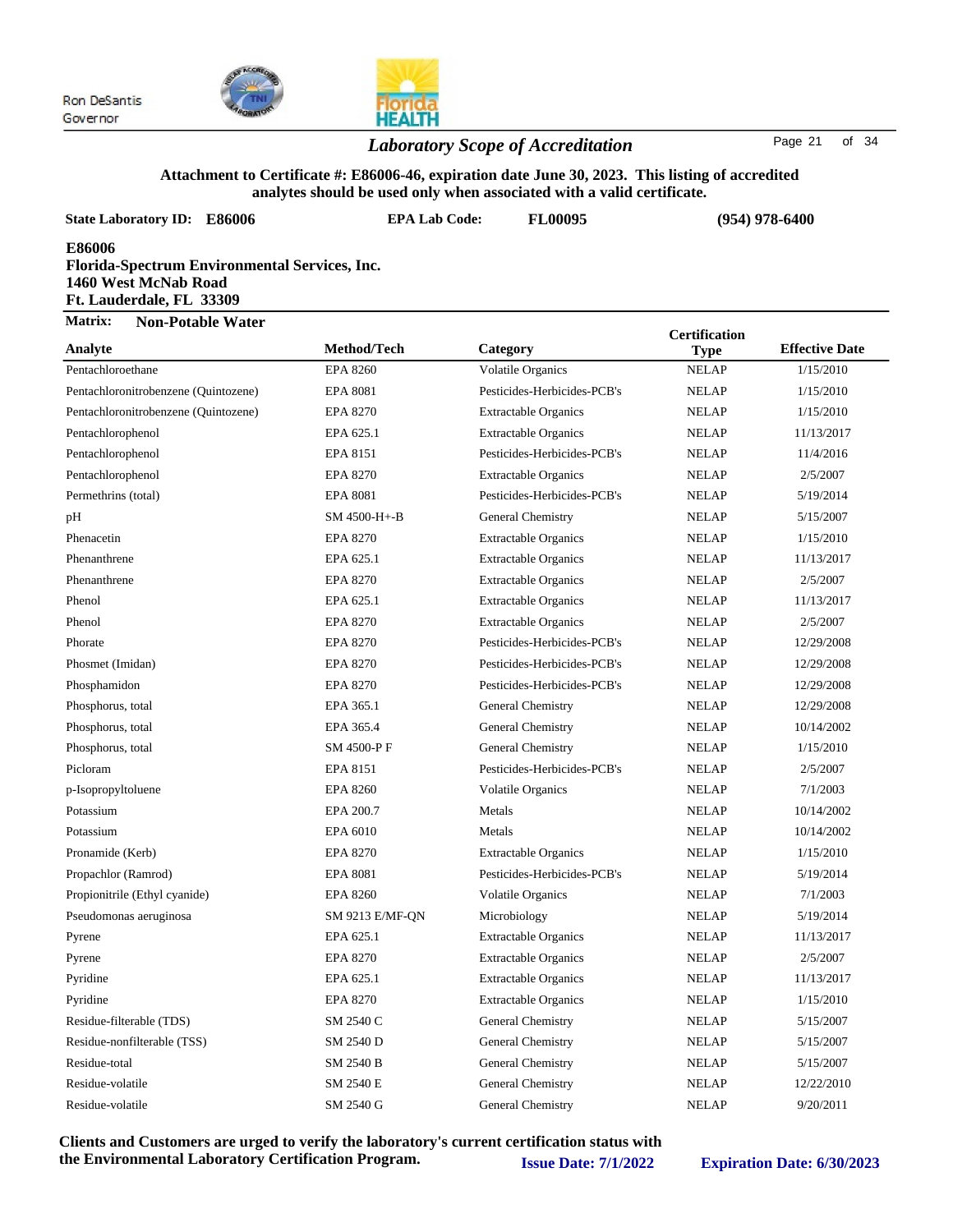



### *Laboratory Scope of Accreditation* Page <sup>22</sup> of <sup>34</sup>

#### **Attachment to Certificate #: E86006-46, expiration date June 30, 2023. This listing of accredited analytes should be used only when associated with a valid certificate.**

| <b>State Laboratory ID: E86006</b>                                                                          | co onouru oc uscu omy<br>сп аззостатся with a vanu<br><b>EPA Lab Code:</b><br><b>FL00095</b> |                             |                      | $(954)$ 978-6400      |  |
|-------------------------------------------------------------------------------------------------------------|----------------------------------------------------------------------------------------------|-----------------------------|----------------------|-----------------------|--|
| E86006<br>Florida-Spectrum Environmental Services, Inc.<br>1460 West McNab Road<br>Ft. Lauderdale, FL 33309 |                                                                                              |                             |                      |                       |  |
| Matrix:<br><b>Non-Potable Water</b>                                                                         |                                                                                              |                             | <b>Certification</b> |                       |  |
| Analyte                                                                                                     | Method/Tech                                                                                  | Category                    | <b>Type</b>          | <b>Effective Date</b> |  |
| Ronnel                                                                                                      | FSE-OPP / GC-MS                                                                              | <b>Extractable Organics</b> | <b>NELAP</b>         | 1/20/2009             |  |
| Safrole                                                                                                     | <b>EPA 8270</b>                                                                              | <b>Extractable Organics</b> | <b>NELAP</b>         | 1/15/2010             |  |
| sec-Butylbenzene                                                                                            | <b>EPA 8260</b>                                                                              | <b>Volatile Organics</b>    | <b>NELAP</b>         | 7/1/2003              |  |
| Selenium                                                                                                    | EPA 200.7                                                                                    | Metals                      | <b>NELAP</b>         | 10/14/2002            |  |
| Selenium                                                                                                    | EPA 200.8                                                                                    | Metals                      | <b>NELAP</b>         | 10/14/2002            |  |
| Selenium                                                                                                    | EPA 6010                                                                                     | Metals                      | <b>NELAP</b>         | 10/14/2002            |  |
| Silica as SiO <sub>2</sub>                                                                                  | SM 4500-SiO2 C (20th/21st)<br>Ed.)/UV-VIS                                                    | General Chemistry           | <b>NELAP</b>         | 5/15/2007             |  |
| Silicon                                                                                                     | EPA 200.7                                                                                    | Metals                      | <b>NELAP</b>         | 10/14/2002            |  |
| Silicon                                                                                                     | EPA 6010                                                                                     | Metals                      | <b>NELAP</b>         | 1/15/2010             |  |
| Silver                                                                                                      | EPA 200.7                                                                                    | Metals                      | <b>NELAP</b>         | 10/14/2002            |  |
| Silver                                                                                                      | EPA 200.8                                                                                    | Metals                      | <b>NELAP</b>         | 10/14/2002            |  |
| Silver                                                                                                      | EPA 6010                                                                                     | Metals                      | <b>NELAP</b>         | 7/1/2003              |  |
| Silvex $(2,4,5-TP)$                                                                                         | <b>EPA 8151</b>                                                                              | Pesticides-Herbicides-PCB's | <b>NELAP</b>         | 2/5/2007              |  |
| Simazine                                                                                                    | FSE-OPP / GC-MS                                                                              | <b>Extractable Organics</b> | <b>NELAP</b>         | 1/20/2009             |  |
| Sodium                                                                                                      | EPA 200.7                                                                                    | Metals                      | <b>NELAP</b>         | 10/14/2002            |  |
| Sodium                                                                                                      | EPA 6010                                                                                     | Metals                      | <b>NELAP</b>         | 7/1/2003              |  |
| Strontium                                                                                                   | EPA 200.7                                                                                    | Metals                      | <b>NELAP</b>         | 1/15/2010             |  |
| Strontium                                                                                                   | EPA 200.8                                                                                    | Metals                      | <b>NELAP</b>         | 11/4/2016             |  |
| Strontium                                                                                                   | EPA 6010                                                                                     | Metals                      | <b>NELAP</b>         | 7/1/2003              |  |
| Strychnine                                                                                                  | <b>EPA 8270</b>                                                                              | <b>Extractable Organics</b> | <b>NELAP</b>         | 1/15/2010             |  |
| Styrene                                                                                                     | EPA 624.1                                                                                    | <b>Volatile Organics</b>    | <b>NELAP</b>         | 11/13/2017            |  |
| Styrene                                                                                                     | <b>EPA 8260</b>                                                                              | <b>Volatile Organics</b>    | <b>NELAP</b>         | 7/1/2003              |  |
| Sulfate                                                                                                     | EPA 300.0                                                                                    | General Chemistry           | <b>NELAP</b>         | 10/14/2002            |  |
| Sulfide                                                                                                     | <b>SM 4500-S D/UV-VIS</b>                                                                    | General Chemistry           | <b>NELAP</b>         | 5/19/2014             |  |
| Sulfotepp                                                                                                   | <b>EPA 8270</b>                                                                              | Pesticides-Herbicides-PCB's | <b>NELAP</b>         | 12/29/2008            |  |
| Surfactants - MBAS                                                                                          | SM 5540 C                                                                                    | General Chemistry           | <b>NELAP</b>         | 5/15/2007             |  |
| Terbufos                                                                                                    | EPA 8270                                                                                     | Pesticides-Herbicides-PCB's | <b>NELAP</b>         | 12/29/2008            |  |
| Terbufos                                                                                                    | FSE-OPP / GC-MS                                                                              | <b>Extractable Organics</b> | <b>NELAP</b>         | 1/20/2009             |  |
| tert-Butyl alcohol (2-Methyl-2-propanol)                                                                    | <b>EPA 8260</b>                                                                              | <b>Volatile Organics</b>    | <b>NELAP</b>         | 1/15/2010             |  |
| tert-Butylbenzene                                                                                           | <b>EPA 8260</b>                                                                              | <b>Volatile Organics</b>    | <b>NELAP</b>         | 7/1/2003              |  |
| Tetrachloroethylene (Perchloroethylene)                                                                     | EPA 624.1                                                                                    | <b>Volatile Organics</b>    | <b>NELAP</b>         | 11/13/2017            |  |
| Tetrachloroethylene (Perchloroethylene)                                                                     | <b>EPA 8260</b>                                                                              | <b>Volatile Organics</b>    | <b>NELAP</b>         | 7/1/2003              |  |
| Tetrachlorvinphos (Stirophos, Gardona)                                                                      | EPA 8270                                                                                     | Pesticides-Herbicides-PCB's | <b>NELAP</b>         | 12/29/2008            |  |
| Tetraethyl pyrophosphate (TEPP)                                                                             | EPA 8270                                                                                     | Pesticides-Herbicides-PCB's | <b>NELAP</b>         | 12/29/2008            |  |
| Thallium                                                                                                    | EPA 200.7                                                                                    | Metals                      | <b>NELAP</b>         | 2/5/2007              |  |

**Clients and Customers are urged to verify the laboratory's current certification status with the Environmental Laboratory Certification Program. Issue Date: 7/1/2022 Expiration Date: 6/30/2023**

Thallium **EPA 200.8** Metals NELAP 10/14/2002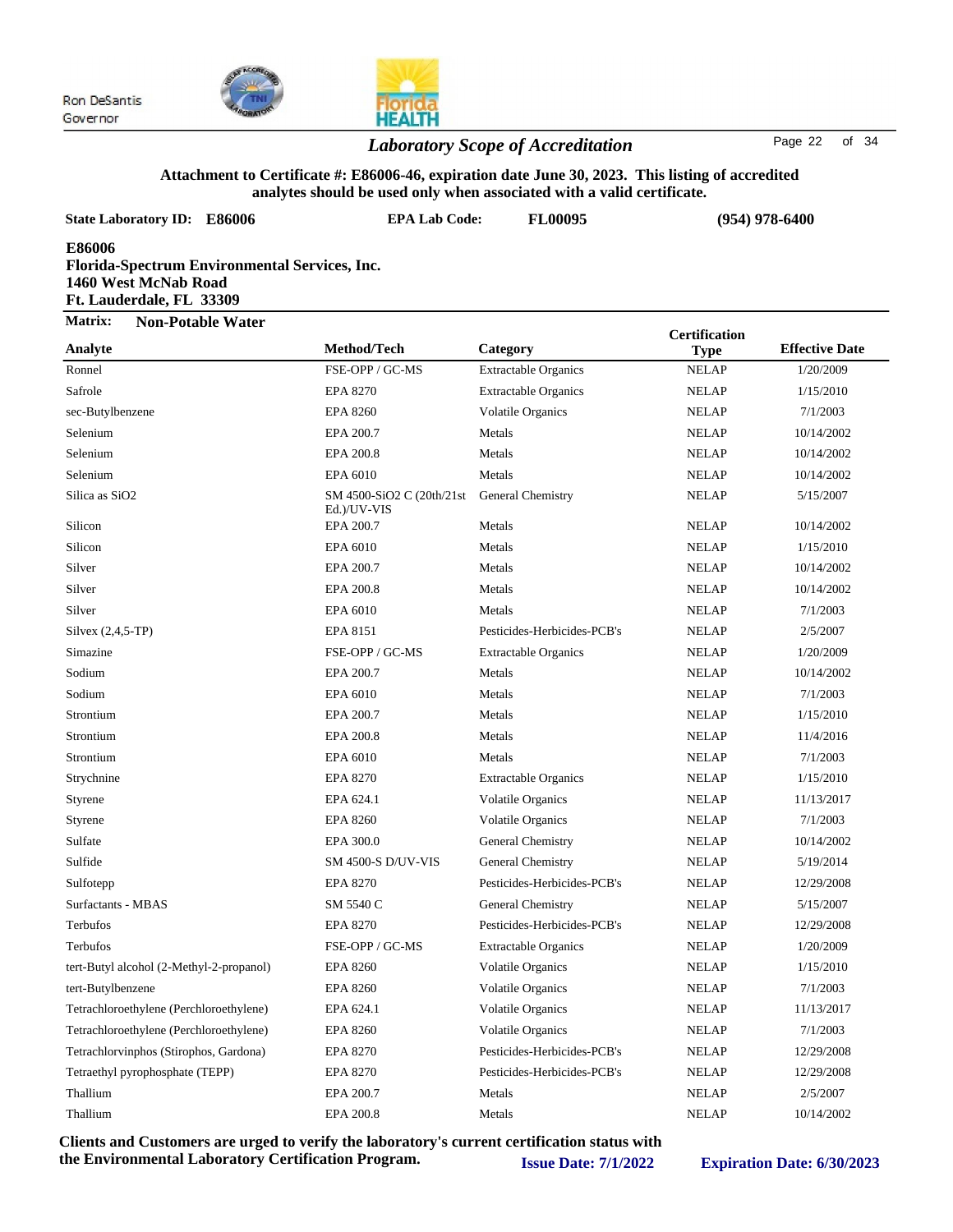



#### *Laboratory Scope of Accreditation* Page <sup>23</sup> of <sup>34</sup>

#### **Attachment to Certificate #: E86006-46, expiration date June 30, 2023. This listing of accredited analytes should be used only when associated with a valid certificate.**

| <b>State Laboratory ID: E86006</b>                                                                                              | anarytes should be used only when associated with a vand teruntate.<br><b>EPA Lab Code:</b> | <b>FL00095</b>              |                                     |                       |  |
|---------------------------------------------------------------------------------------------------------------------------------|---------------------------------------------------------------------------------------------|-----------------------------|-------------------------------------|-----------------------|--|
| $(954)$ 978-6400<br>E86006<br>Florida-Spectrum Environmental Services, Inc.<br>1460 West McNab Road<br>Ft. Lauderdale, FL 33309 |                                                                                             |                             |                                     |                       |  |
| Matrix:<br><b>Non-Potable Water</b>                                                                                             |                                                                                             |                             |                                     |                       |  |
| Analyte                                                                                                                         | Method/Tech                                                                                 | Category                    | <b>Certification</b><br><b>Type</b> | <b>Effective Date</b> |  |
| Thallium                                                                                                                        | EPA 6010                                                                                    | Metals                      | <b>NELAP</b>                        | 1/15/2010             |  |
| Thionazin (Zinophos)                                                                                                            | <b>EPA 8270</b>                                                                             | Pesticides-Herbicides-PCB's | <b>NELAP</b>                        | 12/29/2008            |  |
| Thorium                                                                                                                         | EPA 200.8                                                                                   | Metals                      | <b>NELAP</b>                        | 1/15/2010             |  |
| Tin                                                                                                                             | EPA 200.7                                                                                   | Metals                      | <b>NELAP</b>                        | 3/7/2003              |  |
| Tin                                                                                                                             | EPA 6010                                                                                    | Metals                      | <b>NELAP</b>                        | 1/15/2010             |  |
| Titanium                                                                                                                        | EPA 200.7                                                                                   | Metals                      | <b>NELAP</b>                        | 10/14/2002            |  |
| Titanium                                                                                                                        | EPA 6010                                                                                    | Metals                      | <b>NELAP</b>                        | 1/15/2010             |  |
| Tokuthion (Prothiophos)                                                                                                         | FSE-OPP / GC-MS                                                                             | <b>Extractable Organics</b> | <b>NELAP</b>                        | 1/20/2009             |  |
| Toluene                                                                                                                         | EPA 624.1                                                                                   | <b>Volatile Organics</b>    | <b>NELAP</b>                        | 11/13/2017            |  |
| Toluene                                                                                                                         | <b>EPA 8260</b>                                                                             | Volatile Organics           | <b>NELAP</b>                        | 7/1/2003              |  |
| Total coliforms                                                                                                                 | SM 9222 B                                                                                   | Microbiology                | <b>NELAP</b>                        | 10/14/2002            |  |
| Total cyanide                                                                                                                   | EPA 335.4                                                                                   | General Chemistry           | <b>NELAP</b>                        | 9/4/2008              |  |
| Total cyanide                                                                                                                   | <b>SM 4500-CN E</b>                                                                         | General Chemistry           | <b>NELAP</b>                        | 5/19/2014             |  |
| <b>Total Nitrogen</b>                                                                                                           | TKN + Total Nitrate-Nitrite                                                                 | <b>General Chemistry</b>    | <b>NELAP</b>                        | 5/19/2014             |  |
| Total organic carbon                                                                                                            | SM 5310 C                                                                                   | General Chemistry           | <b>NELAP</b>                        | 10/14/2002            |  |
| Total Petroleum Hydrocarbons (TPH)                                                                                              | <b>EPA 1664A</b>                                                                            | General Chemistry           | <b>NELAP</b>                        | 10/14/2002            |  |
| Total Petroleum Hydrocarbons (TPH)                                                                                              | FL-PRO                                                                                      | <b>Extractable Organics</b> | <b>NELAP</b>                        | 7/1/2003              |  |
| Total phenolics                                                                                                                 | EPA 420.4                                                                                   | General Chemistry           | <b>NELAP</b>                        | 5/15/2007             |  |
| Toxaphene (Chlorinated camphene)                                                                                                | EPA 608.3                                                                                   | Pesticides-Herbicides-PCB's | <b>NELAP</b>                        | 11/13/2017            |  |
| Toxaphene (Chlorinated camphene)                                                                                                | <b>EPA 8081</b>                                                                             | Pesticides-Herbicides-PCB's | <b>NELAP</b>                        | 8/3/2007              |  |
| trans-1,2-Dichloroethylene                                                                                                      | EPA 624.1                                                                                   | <b>Volatile Organics</b>    | <b>NELAP</b>                        | 11/13/2017            |  |
| trans-1,2-Dichloroethylene                                                                                                      | <b>EPA 8260</b>                                                                             | Volatile Organics           | <b>NELAP</b>                        | 7/1/2003              |  |
| trans-1,3-Dichloropropene                                                                                                       | EPA 624.1                                                                                   | Volatile Organics           | <b>NELAP</b>                        | 11/13/2017            |  |
| trans-1,3-Dichloropropene                                                                                                       | <b>EPA 8260</b>                                                                             | Volatile Organics           | <b>NELAP</b>                        | 7/1/2003              |  |
| trans-1,4-Dichloro-2-butene                                                                                                     | <b>EPA 8260</b>                                                                             | <b>Volatile Organics</b>    | <b>NELAP</b>                        | 7/1/2003              |  |
| Trichloroethene (Trichloroethylene)                                                                                             | EPA 624.1                                                                                   | Volatile Organics           | <b>NELAP</b>                        | 11/13/2017            |  |
| Trichloroethene (Trichloroethylene)                                                                                             | <b>EPA 8260</b>                                                                             | <b>Volatile Organics</b>    | <b>NELAP</b>                        | 7/1/2003              |  |
| Trichlorofluoromethane                                                                                                          | EPA 624.1                                                                                   | Volatile Organics           | <b>NELAP</b>                        | 11/13/2017            |  |
| Trichlorofluoromethane                                                                                                          | <b>EPA 8260</b>                                                                             | Volatile Organics           | <b>NELAP</b>                        | 7/1/2003              |  |
| Trichloronate                                                                                                                   | FSE-OPP / GC-MS                                                                             | <b>Extractable Organics</b> | <b>NELAP</b>                        | 1/20/2009             |  |
| Tri-o-cresylphosphate (TOCP)                                                                                                    | FSE-OPP / GC-MS                                                                             | <b>Extractable Organics</b> | <b>NELAP</b>                        | 1/20/2009             |  |
| Turbidity                                                                                                                       | EPA 180.1                                                                                   | General Chemistry           | <b>NELAP</b>                        | 10/14/2002            |  |
| Un-Ionized Ammonia                                                                                                              | DEP SOP 10/03/83                                                                            | General Chemistry           | <b>NELAP</b>                        | 10/14/2002            |  |
| Uranium (mass)                                                                                                                  | EPA 200.8                                                                                   | Metals                      | <b>NELAP</b>                        | 10/14/2002            |  |
| Vanadium                                                                                                                        | EPA 200.7                                                                                   | Metals                      | <b>NELAP</b>                        | 10/14/2002            |  |

Vanadium 10/14/2002 EPA 200.8 Metals Metals NELAP 10/14/2002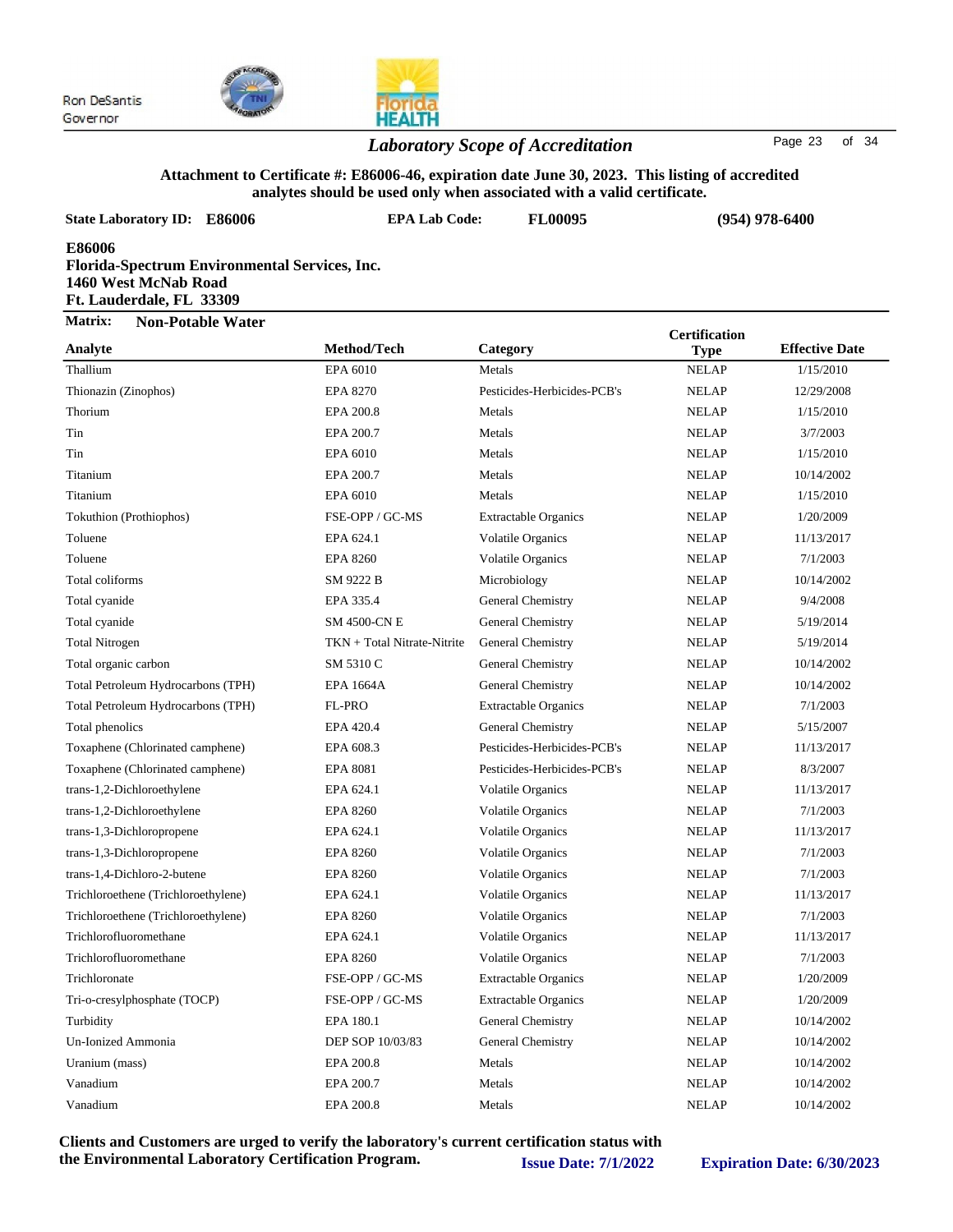



### *Laboratory Scope of Accreditation* Page <sup>24</sup> of <sup>34</sup>

#### **Attachment to Certificate #: E86006-46, expiration date June 30, 2023. This listing of accredited analytes should be used only when associated with a valid certificate.**

| <b>State Laboratory ID:</b><br>E86006                                                                              |                 | <b>EPA Lab Code:</b><br><b>FL00095</b> |                      | $(954)$ 978-6400      |
|--------------------------------------------------------------------------------------------------------------------|-----------------|----------------------------------------|----------------------|-----------------------|
| <b>E86006</b><br>Florida-Spectrum Environmental Services, Inc.<br>1460 West McNab Road<br>Ft. Lauderdale, FL 33309 |                 |                                        |                      |                       |
| Matrix:<br><b>Non-Potable Water</b>                                                                                |                 |                                        | <b>Certification</b> |                       |
| Analyte                                                                                                            | Method/Tech     | Category                               | <b>Type</b>          | <b>Effective Date</b> |
| Vanadium                                                                                                           | EPA 6010        | Metals                                 | <b>NELAP</b>         | 7/1/2003              |
| Vinyl acetate                                                                                                      | <b>EPA 8260</b> | <b>Volatile Organics</b>               | <b>NELAP</b>         | 12/29/2008            |
| Vinyl chloride                                                                                                     | EPA 624.1       | <b>Volatile Organics</b>               | <b>NELAP</b>         | 11/13/2017            |
| Vinyl chloride                                                                                                     | EPA 8260        | <b>Volatile Organics</b>               | <b>NELAP</b>         | 7/1/2003              |
| Xylene (total)                                                                                                     | EPA 624.1       | <b>Volatile Organics</b>               | <b>NELAP</b>         | 11/13/2017            |
| Xylene (total)                                                                                                     | <b>EPA 8260</b> | <b>Volatile Organics</b>               | <b>NELAP</b>         | 7/1/2003              |
| Zinc                                                                                                               | EPA 200.7       | Metals                                 | <b>NELAP</b>         | 10/14/2002            |
| Zinc                                                                                                               | EPA 200.8       | Metals                                 | <b>NELAP</b>         | 10/14/2002            |
| Zinc                                                                                                               | EPA 6010        | Metals                                 | <b>NELAP</b>         | 10/14/2002            |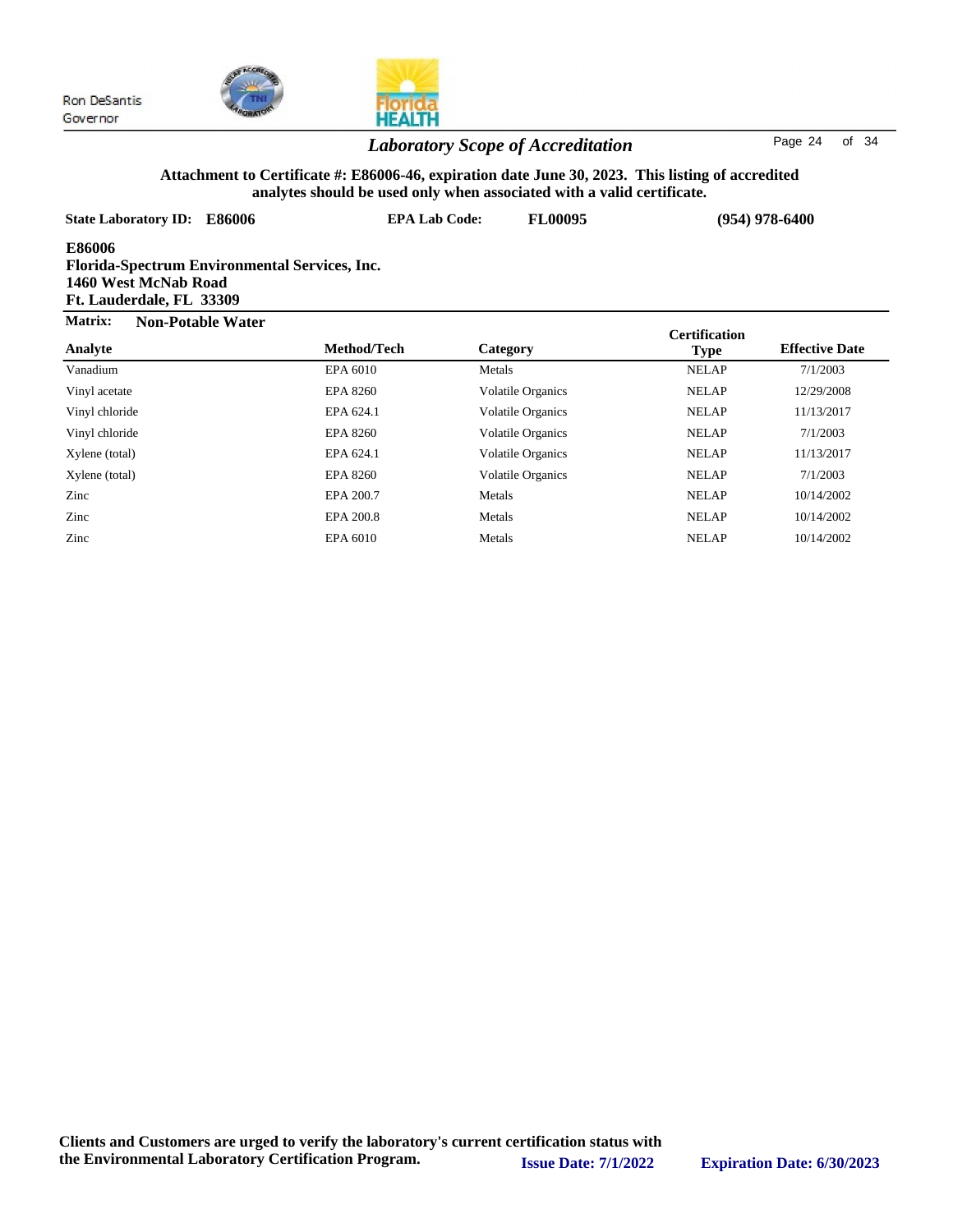

#### *Laboratory Scope of Accreditation* Page <sup>25</sup> of <sup>34</sup>

#### **Attachment to Certificate #: E86006-46, expiration date June 30, 2023. This listing of accredited analytes should be used only when associated with a valid certificate.**

| <b>State Laboratory ID: E86006</b>                                                                          |                 | <b>EPA Lab Code:</b> | FL00095                     |                      | $(954)$ 978-6400      |
|-------------------------------------------------------------------------------------------------------------|-----------------|----------------------|-----------------------------|----------------------|-----------------------|
| E86006<br>Florida-Spectrum Environmental Services, Inc.<br>1460 West McNab Road<br>Ft. Lauderdale, FL 33309 |                 |                      |                             |                      |                       |
| Matrix:<br><b>Solid and Chemical Materials</b>                                                              |                 |                      |                             | <b>Certification</b> |                       |
| Analyte                                                                                                     | Method/Tech     | Category             |                             | <b>Type</b>          | <b>Effective Date</b> |
| 1,1,1,2-Tetrachloroethane                                                                                   | <b>EPA 8260</b> |                      | <b>Volatile Organics</b>    | <b>NELAP</b>         | 10/14/2002            |
| 1,1,1-Trichloroethane                                                                                       | <b>EPA 8260</b> |                      | <b>Volatile Organics</b>    | <b>NELAP</b>         | 10/14/2002            |
| 1,1,2,2-Tetrachloroethane                                                                                   | <b>EPA 8260</b> |                      | Volatile Organics           | <b>NELAP</b>         | 10/14/2002            |
| 1,1,2-Trichloroethane                                                                                       | <b>EPA 8260</b> |                      | <b>Volatile Organics</b>    | <b>NELAP</b>         | 10/14/2002            |
| 1,1-Dichloroethane                                                                                          | <b>EPA 8260</b> |                      | <b>Volatile Organics</b>    | <b>NELAP</b>         | 10/14/2002            |
| 1,1-Dichloroethylene                                                                                        | <b>EPA 8260</b> |                      | <b>Volatile Organics</b>    | <b>NELAP</b>         | 10/14/2002            |
| 1,1-Dichloropropene                                                                                         | <b>EPA 8260</b> |                      | Volatile Organics           | <b>NELAP</b>         | 10/14/2002            |
| 1.2.3-Trichlorobenzene                                                                                      | <b>EPA 8260</b> |                      | <b>Volatile Organics</b>    | <b>NELAP</b>         | 10/14/2002            |
| 1,2,3-Trichloropropane                                                                                      | <b>EPA 8260</b> |                      | <b>Volatile Organics</b>    | <b>NELAP</b>         | 10/14/2002            |
| 1,2,4,5-Tetrachlorobenzene                                                                                  | <b>EPA 8270</b> |                      | <b>Extractable Organics</b> | <b>NELAP</b>         | 1/15/2010             |
| 1,2,4-Trichlorobenzene                                                                                      | <b>EPA 8260</b> |                      | Volatile Organics           | <b>NELAP</b>         | 10/14/2002            |
| 1,2,4-Trichlorobenzene                                                                                      | <b>EPA 8270</b> |                      | <b>Extractable Organics</b> | <b>NELAP</b>         | 10/11/2004            |
| 1,2,4-Trimethylbenzene                                                                                      | <b>EPA 8260</b> |                      | Volatile Organics           | <b>NELAP</b>         | 10/14/2002            |
| 1,2-Dibromo-3-chloropropane (DBCP)                                                                          | <b>EPA 8011</b> |                      | <b>Volatile Organics</b>    | <b>NELAP</b>         | 5/19/2014             |
| 1,2-Dibromo-3-chloropropane (DBCP)                                                                          | <b>EPA 8260</b> |                      | <b>Volatile Organics</b>    | <b>NELAP</b>         | 10/14/2002            |
| 1,2-Dibromoethane (EDB, Ethylene dibromide)                                                                 | EPA 8011        |                      | <b>Volatile Organics</b>    | <b>NELAP</b>         | 5/19/2014             |
| 1,2-Dibromoethane (EDB, Ethylene dibromide)                                                                 | <b>EPA 8260</b> |                      | <b>Volatile Organics</b>    | <b>NELAP</b>         | 10/14/2002            |
| 1,2-Dichlorobenzene                                                                                         | <b>EPA 8260</b> |                      | <b>Volatile Organics</b>    | <b>NELAP</b>         | 3/7/2003              |
| 1,2-Dichlorobenzene                                                                                         | EPA 8270        |                      | <b>Extractable Organics</b> | <b>NELAP</b>         | 10/11/2004            |
| 1,2-Dichloroethane                                                                                          | <b>EPA 8260</b> |                      | <b>Volatile Organics</b>    | <b>NELAP</b>         | 10/14/2002            |
| 1,2-Dichloropropane                                                                                         | <b>EPA 8260</b> |                      | <b>Volatile Organics</b>    | <b>NELAP</b>         | 10/14/2002            |
| 1,2-Diphenylhydrazine                                                                                       | <b>EPA 8270</b> |                      | <b>Extractable Organics</b> | <b>NELAP</b>         | 1/15/2010             |
| 1,3,5-Trimethylbenzene                                                                                      | <b>EPA 8260</b> |                      | Volatile Organics           | <b>NELAP</b>         | 10/14/2002            |
| 1,3-Dichlorobenzene                                                                                         | <b>EPA 8260</b> |                      | <b>Volatile Organics</b>    | <b>NELAP</b>         | 2/5/2007              |
| 1,3-Dichlorobenzene                                                                                         | <b>EPA 8270</b> |                      | <b>Extractable Organics</b> | <b>NELAP</b>         | 10/11/2004            |
| 1,3-Dichloropropane                                                                                         | <b>EPA 8260</b> |                      | <b>Volatile Organics</b>    | <b>NELAP</b>         | 10/14/2002            |
| 1,4-Dichlorobenzene                                                                                         | <b>EPA 8260</b> |                      | <b>Volatile Organics</b>    | <b>NELAP</b>         | 3/7/2003              |
| 1,4-Dichlorobenzene                                                                                         | <b>EPA 8270</b> |                      | <b>Extractable Organics</b> | <b>NELAP</b>         | 10/11/2004            |
| 1,4-Dioxane (1,4-Diethyleneoxide)                                                                           | <b>EPA 8260</b> |                      | <b>Volatile Organics</b>    | <b>NELAP</b>         | 1/15/2010             |
| 1,4-Naphthoquinone                                                                                          | <b>EPA 8270</b> |                      | <b>Extractable Organics</b> | <b>NELAP</b>         | 1/15/2010             |
| 1,4-Phenylenediamine                                                                                        | <b>EPA 8270</b> |                      | <b>Extractable Organics</b> | <b>NELAP</b>         | 11/4/2020             |
| 1-Methylnaphthalene                                                                                         | <b>EPA 8270</b> |                      | <b>Extractable Organics</b> | <b>NELAP</b>         | 12/29/2008            |
| 1-Naphthylamine                                                                                             | EPA 8270        |                      | <b>Extractable Organics</b> | <b>NELAP</b>         | 1/15/2010             |
| 2,2-Dichloropropane                                                                                         | EPA 8260        |                      | Volatile Organics           | <b>NELAP</b>         | 10/14/2002            |

Extractable Organics

2,2'-Oxybis(1-chloropropane),bis(2-Chloro-1-meth EPA 8270 Extractable Organics NELAP 10/11/2004 ylethyl)ether (fka bis(2-Chloroisopropyl) ether 2,3,4,6-Tetrachlorophenol EPA 8270 Extractable Organics NELAP 1/15/2010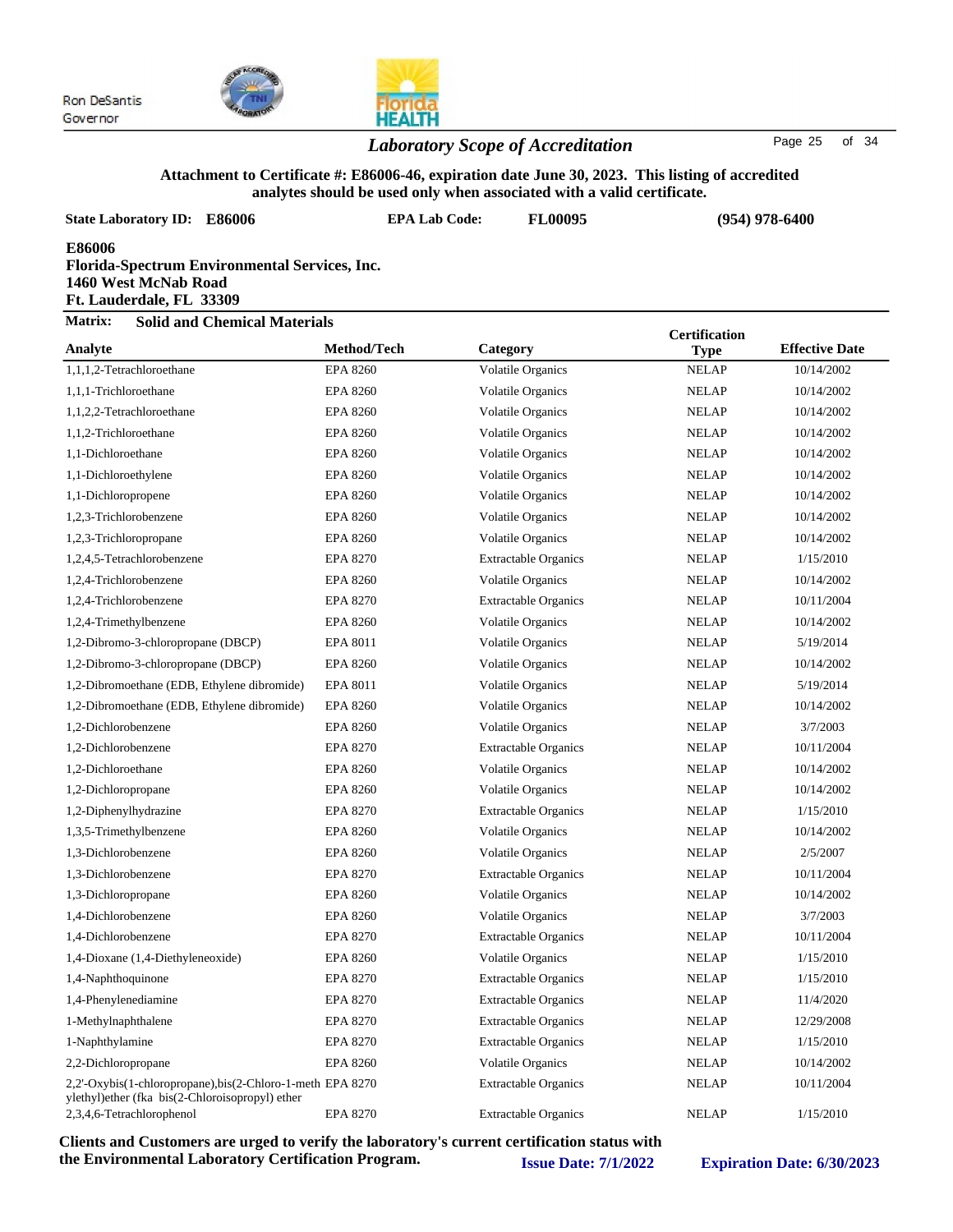



### *Laboratory Scope of Accreditation* Page <sup>26</sup> of <sup>34</sup>

#### **Attachment to Certificate #: E86006-46, expiration date June 30, 2023. This listing of accredited analytes should be used only when associated with a valid certificate.**

| <b>State Laboratory ID: E86006</b>                                                                          | <b>EPA Lab Code:</b> | <b>FL00095</b>              | $(954)$ 978-6400     |                       |  |  |
|-------------------------------------------------------------------------------------------------------------|----------------------|-----------------------------|----------------------|-----------------------|--|--|
| E86006<br>Florida-Spectrum Environmental Services, Inc.<br>1460 West McNab Road<br>Ft. Lauderdale, FL 33309 |                      |                             |                      |                       |  |  |
| Matrix:<br><b>Solid and Chemical Materials</b>                                                              |                      |                             | <b>Certification</b> |                       |  |  |
| Analyte                                                                                                     | Method/Tech          | Category                    | <b>Type</b>          | <b>Effective Date</b> |  |  |
| $2,4,5-T$                                                                                                   | EPA 8151             | Pesticides-Herbicides-PCB's | <b>NELAP</b>         | 2/5/2007              |  |  |
| 2,4,5-Trichlorophenol                                                                                       | EPA 8270             | <b>Extractable Organics</b> | <b>NELAP</b>         | 10/11/2004            |  |  |
| 2,4,6-Trichlorophenol                                                                                       | <b>EPA 8270</b>      | <b>Extractable Organics</b> | <b>NELAP</b>         | 10/11/2004            |  |  |
| $2,4-D$                                                                                                     | EPA 8151             | Pesticides-Herbicides-PCB's | <b>NELAP</b>         | 2/5/2007              |  |  |
| $2,4$ -DB                                                                                                   | EPA 8151             | Pesticides-Herbicides-PCB's | <b>NELAP</b>         | 2/5/2007              |  |  |
| 2,4-Dichlorophenol                                                                                          | EPA 8270             | <b>Extractable Organics</b> | <b>NELAP</b>         | 10/11/2004            |  |  |
| 2,4-Dimethylphenol                                                                                          | <b>EPA 8270</b>      | <b>Extractable Organics</b> | <b>NELAP</b>         | 10/11/2004            |  |  |
| 2,4-Dinitrophenol                                                                                           | <b>EPA 8270</b>      | <b>Extractable Organics</b> | <b>NELAP</b>         | 10/11/2004            |  |  |
| 2,4-Dinitrotoluene (2,4-DNT)                                                                                | EPA 8270             | <b>Extractable Organics</b> | <b>NELAP</b>         | 10/11/2004            |  |  |
| 2,6-Dichlorophenol                                                                                          | EPA 8270             | <b>Extractable Organics</b> | <b>NELAP</b>         | 1/15/2010             |  |  |
| 2,6-Dinitrotoluene (2,6-DNT)                                                                                | <b>EPA 8270</b>      | <b>Extractable Organics</b> | <b>NELAP</b>         | 10/11/2004            |  |  |
| 2-Acetylaminofluorene                                                                                       | <b>EPA 8270</b>      | <b>Extractable Organics</b> | <b>NELAP</b>         | 1/15/2010             |  |  |
| 2-Butanone (Methyl ethyl ketone, MEK)                                                                       | <b>EPA 8260</b>      | <b>Volatile Organics</b>    | <b>NELAP</b>         | 10/14/2002            |  |  |
| 2-Chloroethyl vinyl ether                                                                                   | <b>EPA 8260</b>      | <b>Volatile Organics</b>    | <b>NELAP</b>         | 11/4/2016             |  |  |
| 2-Chloronaphthalene                                                                                         | <b>EPA 8270</b>      | <b>Extractable Organics</b> | <b>NELAP</b>         | 10/11/2004            |  |  |
| 2-Chlorophenol                                                                                              | <b>EPA 8270</b>      | <b>Extractable Organics</b> | <b>NELAP</b>         | 10/11/2004            |  |  |
| 2-Chlorotoluene                                                                                             | <b>EPA 8260</b>      | <b>Volatile Organics</b>    | <b>NELAP</b>         | 10/14/2002            |  |  |
| 2-Hexanone                                                                                                  | <b>EPA 8260</b>      | <b>Volatile Organics</b>    | <b>NELAP</b>         | 10/14/2002            |  |  |
| 2-Methyl-4,6-dinitrophenol                                                                                  | <b>EPA 8270</b>      | <b>Extractable Organics</b> | <b>NELAP</b>         | 10/11/2004            |  |  |
| 2-Methylnaphthalene                                                                                         | <b>EPA 8270</b>      | <b>Extractable Organics</b> | <b>NELAP</b>         | 1/15/2010             |  |  |
| 2-Methylphenol (o-Cresol)                                                                                   | EPA 8270             | <b>Extractable Organics</b> | <b>NELAP</b>         | 10/11/2004            |  |  |
| 2-Naphthylamine                                                                                             | EPA 8270             | <b>Extractable Organics</b> | <b>NELAP</b>         | 1/15/2010             |  |  |
| 2-Nitroaniline                                                                                              | <b>EPA 8270</b>      | <b>Extractable Organics</b> | <b>NELAP</b>         | 10/11/2004            |  |  |
| 2-Nitrophenol                                                                                               | <b>EPA 8270</b>      | <b>Extractable Organics</b> | <b>NELAP</b>         | 10/11/2004            |  |  |
| 2-Picoline (2-Methylpyridine)                                                                               | <b>EPA 8270</b>      | <b>Extractable Organics</b> | <b>NELAP</b>         | 1/15/2010             |  |  |
| 3,3'-Dichlorobenzidine                                                                                      | EPA 8270             | <b>Extractable Organics</b> | <b>NELAP</b>         | 1/15/2010             |  |  |
| 3,3'-Dimethoxybenzidine                                                                                     | EPA 8270             | <b>Extractable Organics</b> | <b>NELAP</b>         | 1/15/2010             |  |  |
| 3,3'-Dimethylbenzidine                                                                                      | <b>EPA 8270</b>      | <b>Extractable Organics</b> | <b>NELAP</b>         | 1/15/2010             |  |  |
| 3,5-Dichlorobenzoic acid                                                                                    | EPA 8151             | Pesticides-Herbicides-PCB's | <b>NELAP</b>         | 5/19/2014             |  |  |
| 3/4-Methylphenols (m/p-Cresols)                                                                             | <b>EPA 8270</b>      | <b>Extractable Organics</b> | <b>NELAP</b>         | 2/5/2007              |  |  |
| 3-Methylcholanthrene                                                                                        | <b>EPA 8270</b>      | <b>Extractable Organics</b> | <b>NELAP</b>         | 1/15/2010             |  |  |
| 3-Nitroaniline                                                                                              | <b>EPA 8270</b>      | <b>Extractable Organics</b> | <b>NELAP</b>         | 10/11/2004            |  |  |
| 4,4'-DDD                                                                                                    | <b>EPA 8081</b>      | Pesticides-Herbicides-PCB's | <b>NELAP</b>         | 2/5/2007              |  |  |
| 4,4'-DDE                                                                                                    | <b>EPA 8081</b>      | Pesticides-Herbicides-PCB's | <b>NELAP</b>         | 3/7/2003              |  |  |
| $4,4'-DDT$                                                                                                  | <b>EPA 8081</b>      | Pesticides-Herbicides-PCB's | <b>NELAP</b>         | 3/7/2003              |  |  |
| 4-Aminobiphenyl                                                                                             | <b>EPA 8270</b>      | <b>Extractable Organics</b> | <b>NELAP</b>         | 1/15/2010             |  |  |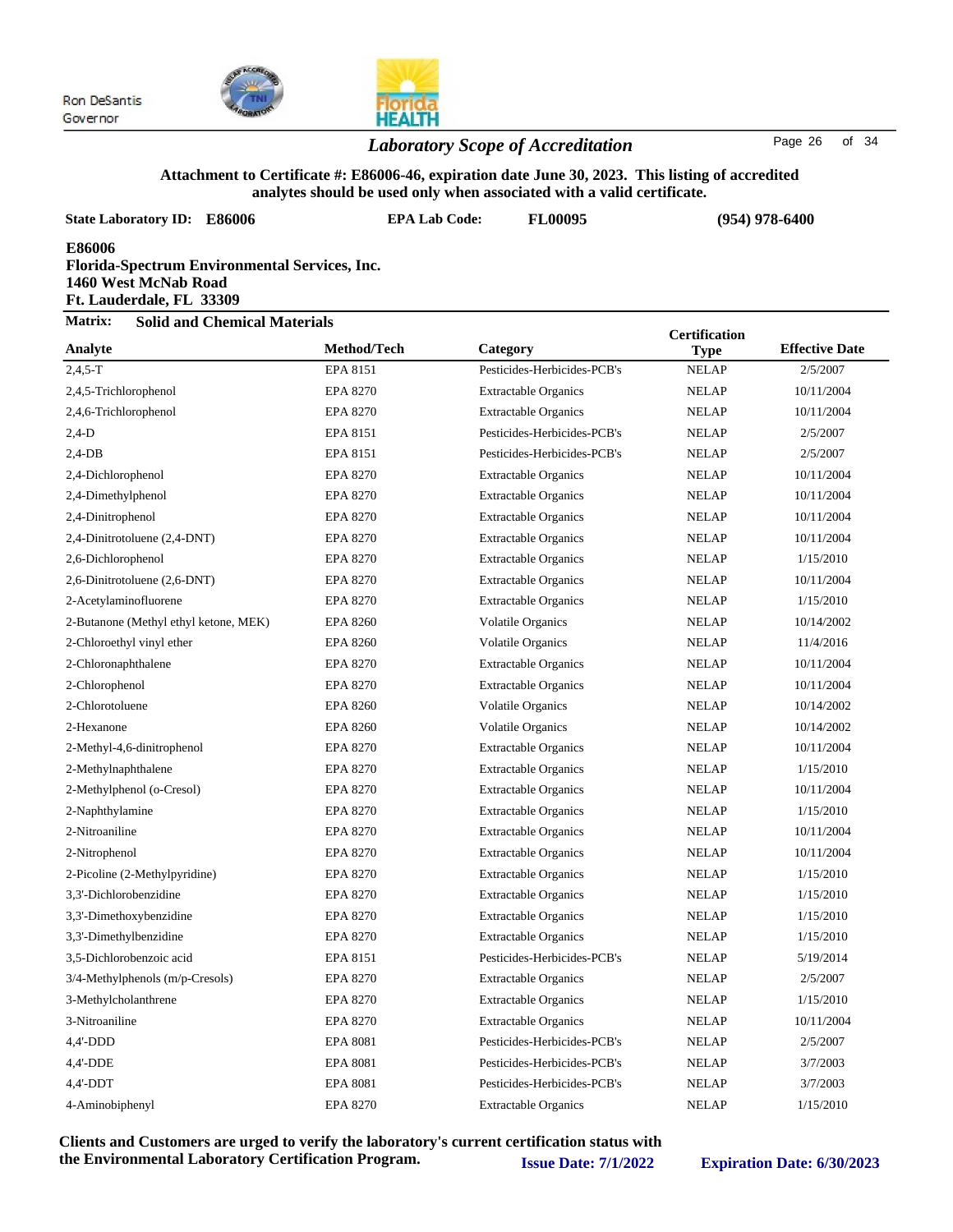



#### *Laboratory Scope of Accreditation* Page <sup>27</sup> of <sup>34</sup>

#### **Attachment to Certificate #: E86006-46, expiration date June 30, 2023. This listing of accredited analytes should be used only when associated with a valid certificate.**

| <b>State Laboratory ID: E86006</b>                                                                                 | <b>EPA Lab Code:</b> | сэ энчий эс изси онгу үнгэн азэостагса үнги а тани сет инсагс.<br><b>FL00095</b> |                      | $(954)$ 978-6400      |  |
|--------------------------------------------------------------------------------------------------------------------|----------------------|----------------------------------------------------------------------------------|----------------------|-----------------------|--|
| <b>E86006</b><br>Florida-Spectrum Environmental Services, Inc.<br>1460 West McNab Road<br>Ft. Lauderdale, FL 33309 |                      |                                                                                  |                      |                       |  |
| Matrix:<br><b>Solid and Chemical Materials</b>                                                                     |                      |                                                                                  | <b>Certification</b> |                       |  |
| Analyte                                                                                                            | Method/Tech          | Category                                                                         | <b>Type</b>          | <b>Effective Date</b> |  |
| 4-Bromophenyl phenyl ether                                                                                         | <b>EPA 8270</b>      | <b>Extractable Organics</b>                                                      | <b>NELAP</b>         | 10/11/2004            |  |
| 4-Chloro-3-methylphenol                                                                                            | EPA 8270             | <b>Extractable Organics</b>                                                      | <b>NELAP</b>         | 10/11/2004            |  |
| 4-Chloroaniline                                                                                                    | EPA 8270             | <b>Extractable Organics</b>                                                      | <b>NELAP</b>         | 10/11/2004            |  |
| 4-Chlorophenyl phenylether                                                                                         | EPA 8270             | <b>Extractable Organics</b>                                                      | <b>NELAP</b>         | 10/11/2004            |  |
| 4-Chlorotoluene                                                                                                    | <b>EPA 8260</b>      | Volatile Organics                                                                | <b>NELAP</b>         | 10/14/2002            |  |
| 4-Dimethyl aminoazobenzene                                                                                         | EPA 8270             | <b>Extractable Organics</b>                                                      | <b>NELAP</b>         | 1/15/2010             |  |
| 4-Methyl-2-pentanone (MIBK)                                                                                        | <b>EPA 8260</b>      | Volatile Organics                                                                | <b>NELAP</b>         | 3/7/2003              |  |
| 4-Nitroaniline                                                                                                     | EPA 8270             | <b>Extractable Organics</b>                                                      | <b>NELAP</b>         | 10/11/2004            |  |
| 4-Nitrophenol                                                                                                      | EPA 8270             | <b>Extractable Organics</b>                                                      | <b>NELAP</b>         | 10/11/2004            |  |
| 4-Nitroquinoline 1-oxide                                                                                           | <b>EPA 8270</b>      | <b>Extractable Organics</b>                                                      | <b>NELAP</b>         | 1/15/2010             |  |
| 5-Nitro-o-toluidine                                                                                                | EPA 8270             | <b>Extractable Organics</b>                                                      | <b>NELAP</b>         | 1/15/2010             |  |
| 7,12-Dimethylbenz(a) anthracene                                                                                    | EPA 8270             | <b>Extractable Organics</b>                                                      | <b>NELAP</b>         | 1/15/2010             |  |
| Acenaphthene                                                                                                       | EPA 8270             | <b>Extractable Organics</b>                                                      | <b>NELAP</b>         | 10/11/2004            |  |
| Acenaphthylene                                                                                                     | <b>EPA 8270</b>      | <b>Extractable Organics</b>                                                      | <b>NELAP</b>         | 10/11/2004            |  |
| Acetone                                                                                                            | <b>EPA 8260</b>      | Volatile Organics                                                                | <b>NELAP</b>         | 2/5/2007              |  |
| Acetonitrile                                                                                                       | <b>EPA 8260</b>      | <b>Volatile Organics</b>                                                         | <b>NELAP</b>         | 1/15/2010             |  |
| Acetophenone                                                                                                       | <b>EPA 8270</b>      | <b>Extractable Organics</b>                                                      | <b>NELAP</b>         | 1/15/2010             |  |
| Acifluorfen                                                                                                        | EPA 8151             | Pesticides-Herbicides-PCB's                                                      | <b>NELAP</b>         | 5/19/2014             |  |
| Acrolein (Propenal)                                                                                                | <b>EPA 8260</b>      | <b>Volatile Organics</b>                                                         | <b>NELAP</b>         | 10/14/2002            |  |
| Acrylonitrile                                                                                                      | EPA 8260             | <b>Volatile Organics</b>                                                         | <b>NELAP</b>         | 10/14/2002            |  |
| Aldrin                                                                                                             | <b>EPA 8081</b>      | Pesticides-Herbicides-PCB's                                                      | <b>NELAP</b>         | 10/14/2002            |  |
| Allyl chloride (3-Chloropropene)                                                                                   | <b>EPA 8260</b>      | <b>Volatile Organics</b>                                                         | <b>NELAP</b>         | 10/14/2002            |  |
| alpha-BHC (alpha-Hexachlorocyclohexane)                                                                            | <b>EPA 8081</b>      | Pesticides-Herbicides-PCB's                                                      | <b>NELAP</b>         | 3/7/2003              |  |
| Aluminum                                                                                                           | EPA 6010             | Metals                                                                           | <b>NELAP</b>         | 10/11/2004            |  |
| Ammonia as N                                                                                                       | EPA 350.1            | <b>Extractable Organics</b>                                                      | <b>NELAP</b>         | 12/29/2008            |  |
| Aniline                                                                                                            | EPA 8270             | <b>Extractable Organics</b>                                                      | <b>NELAP</b>         | 1/15/2010             |  |
| Anthracene                                                                                                         | <b>EPA 8270</b>      | <b>Extractable Organics</b>                                                      | <b>NELAP</b>         | 10/11/2004            |  |
| Antimony                                                                                                           | EPA 6010             | Metals                                                                           | <b>NELAP</b>         | 10/14/2002            |  |
| Aroclor-1016 (PCB-1016)                                                                                            | <b>EPA 8082</b>      | Pesticides-Herbicides-PCB's                                                      | <b>NELAP</b>         | 10/14/2002            |  |
| Aroclor-1221 (PCB-1221)                                                                                            | <b>EPA 8082</b>      | Pesticides-Herbicides-PCB's                                                      | <b>NELAP</b>         | 10/14/2002            |  |
| Aroclor-1232 (PCB-1232)                                                                                            | <b>EPA 8082</b>      | Pesticides-Herbicides-PCB's                                                      | <b>NELAP</b>         | 10/14/2002            |  |
| Aroclor-1242 (PCB-1242)                                                                                            | <b>EPA 8082</b>      | Pesticides-Herbicides-PCB's                                                      | <b>NELAP</b>         | 10/14/2002            |  |
| Aroclor-1248 (PCB-1248)                                                                                            | <b>EPA 8082</b>      | Pesticides-Herbicides-PCB's                                                      | <b>NELAP</b>         | 8/3/2007              |  |
| Aroclor-1254 (PCB-1254)                                                                                            | <b>EPA 8082</b>      | Pesticides-Herbicides-PCB's                                                      | <b>NELAP</b>         | 10/14/2002            |  |

Aroclor-1260 (PCB-1260) EPA 8082 Pesticides-Herbicides-PCB's NELAP 10/14/2002 Arsenic and EPA 6010 Metals NELAP 10/14/2002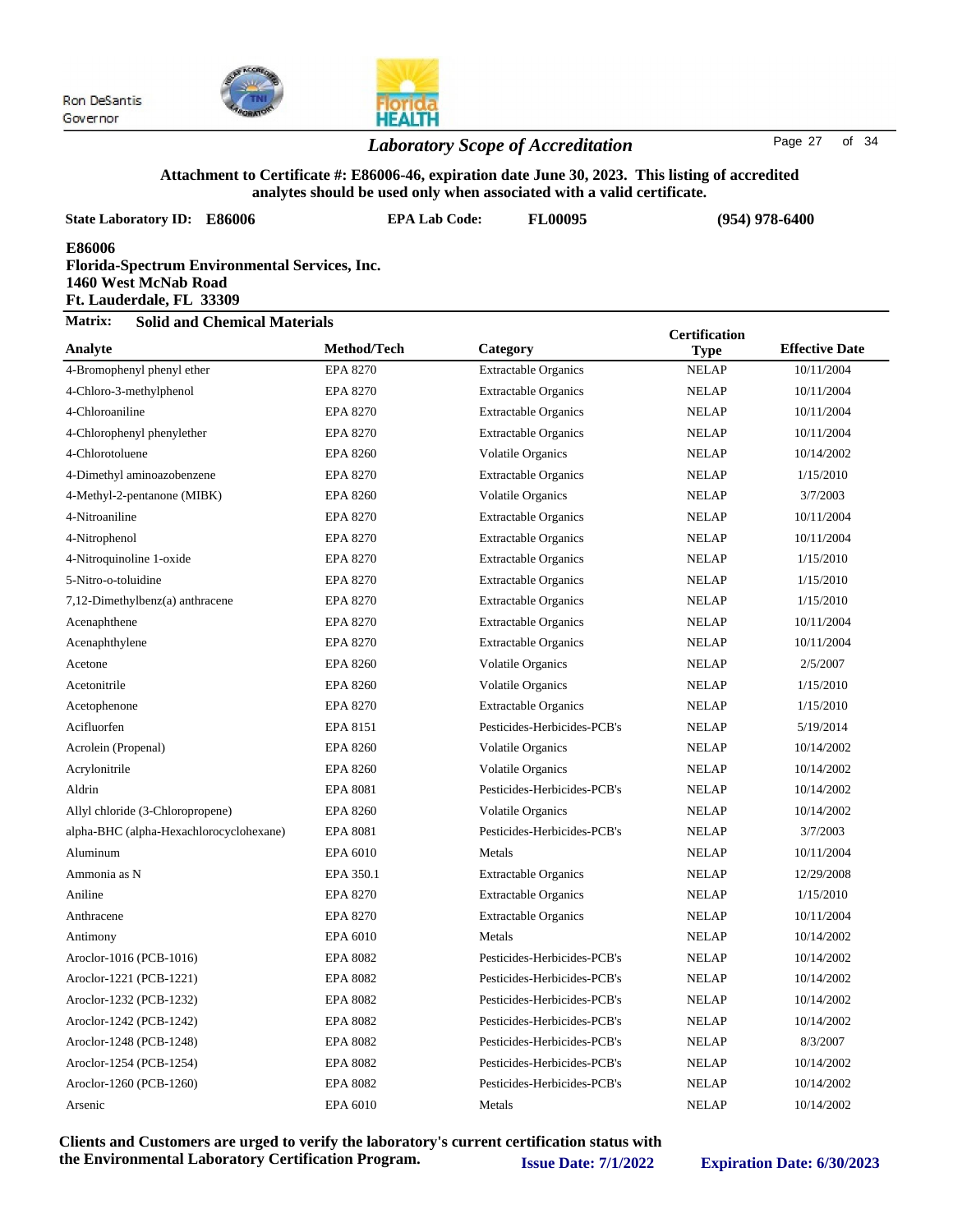

### *Laboratory Scope of Accreditation* Page <sup>28</sup> of <sup>34</sup>

#### **Attachment to Certificate #: E86006-46, expiration date June 30, 2023. This listing of accredited analytes should be used only when associated with a valid certificate.**

| analytes should be used only when associated with a valid certificate.                                      |                      |                             |                      |                       |  |  |
|-------------------------------------------------------------------------------------------------------------|----------------------|-----------------------------|----------------------|-----------------------|--|--|
| <b>State Laboratory ID: E86006</b>                                                                          | <b>EPA Lab Code:</b> | <b>FL00095</b>              |                      | $(954)$ 978-6400      |  |  |
| E86006<br>Florida-Spectrum Environmental Services, Inc.<br>1460 West McNab Road<br>Ft. Lauderdale, FL 33309 |                      |                             |                      |                       |  |  |
| Matrix:<br><b>Solid and Chemical Materials</b>                                                              |                      |                             | <b>Certification</b> |                       |  |  |
| Analyte                                                                                                     | Method/Tech          | Category                    | <b>Type</b>          | <b>Effective Date</b> |  |  |
| Aspon                                                                                                       | FSE-OPP / GC-MS      | <b>Extractable Organics</b> | <b>NELAP</b>         | 1/20/2009             |  |  |
| Atrazine                                                                                                    | <b>EPA 8270</b>      | Pesticides-Herbicides-PCB's | <b>NELAP</b>         | 12/29/2008            |  |  |
| Azinphos-ethyl (Ethyl guthion)                                                                              | FSE-OPP / GC-MS      | <b>Extractable Organics</b> | <b>NELAP</b>         | 1/20/2009             |  |  |
| Azinphos-methyl (Guthion)                                                                                   | <b>EPA 8270</b>      | Pesticides-Herbicides-PCB's | <b>NELAP</b>         | 2/5/2007              |  |  |
| Barium                                                                                                      | EPA 6010             | Metals                      | <b>NELAP</b>         | 10/14/2002            |  |  |
| Bentazon                                                                                                    | EPA 8151             | Pesticides-Herbicides-PCB's | <b>NELAP</b>         | 5/19/2014             |  |  |
| Benzene                                                                                                     | <b>EPA 8260</b>      | <b>Volatile Organics</b>    | <b>NELAP</b>         | 10/14/2002            |  |  |
| Benzidine                                                                                                   | <b>EPA 8270</b>      | <b>Extractable Organics</b> | <b>NELAP</b>         | 1/15/2010             |  |  |
| Benzo(a)anthracene                                                                                          | <b>EPA 8270</b>      | <b>Extractable Organics</b> | <b>NELAP</b>         | 10/11/2004            |  |  |
| Benzo(a)pyrene                                                                                              | <b>EPA 8270</b>      | <b>Extractable Organics</b> | <b>NELAP</b>         | 10/11/2004            |  |  |
| Benzo(b)fluoranthene                                                                                        | <b>EPA 8270</b>      | <b>Extractable Organics</b> | <b>NELAP</b>         | 10/11/2004            |  |  |
| $Benzo(g,h,i)$ perylene                                                                                     | <b>EPA 8270</b>      | <b>Extractable Organics</b> | <b>NELAP</b>         | 10/11/2004            |  |  |
| Benzo(k)fluoranthene                                                                                        | <b>EPA 8270</b>      | <b>Extractable Organics</b> | <b>NELAP</b>         | 10/11/2004            |  |  |
| Benzyl alcohol                                                                                              | <b>EPA 8270</b>      | <b>Extractable Organics</b> | <b>NELAP</b>         | 1/15/2010             |  |  |
| Beryllium                                                                                                   | EPA 6010             | Metals                      | <b>NELAP</b>         | 10/14/2002            |  |  |
| beta-BHC (beta-Hexachlorocyclohexane)                                                                       | <b>EPA 8081</b>      | Pesticides-Herbicides-PCB's | <b>NELAP</b>         | 3/7/2003              |  |  |
| Biphenyl (1,1-Biphenyl, BZ 0)                                                                               | <b>EPA 8270</b>      | <b>Extractable Organics</b> | <b>NELAP</b>         | 5/19/2014             |  |  |
| bis(2-Chloroethoxy)methane                                                                                  | <b>EPA 8270</b>      | <b>Extractable Organics</b> | <b>NELAP</b>         | 10/11/2004            |  |  |
| bis(2-Chloroethyl) ether                                                                                    | <b>EPA 8270</b>      | <b>Extractable Organics</b> | <b>NELAP</b>         | 10/11/2004            |  |  |
| Bolstar (Sulprofos)                                                                                         | FSE-OPP / GC-MS      | <b>Extractable Organics</b> | <b>NELAP</b>         | 1/20/2009             |  |  |
| <b>Boron</b>                                                                                                | EPA 6010             | Metals                      | <b>NELAP</b>         | 10/11/2004            |  |  |
| <b>Bromide</b>                                                                                              | <b>EPA 9056</b>      | General Chemistry           | <b>NELAP</b>         | 12/29/2008            |  |  |
| Bromobenzene                                                                                                | <b>EPA 8260</b>      | Volatile Organics           | <b>NELAP</b>         | 10/14/2002            |  |  |
| <b>Bromochloromethane</b>                                                                                   | <b>EPA 8260</b>      | Volatile Organics           | <b>NELAP</b>         | 10/14/2002            |  |  |
| Bromodichloromethane                                                                                        | <b>EPA 8260</b>      | Volatile Organics           | <b>NELAP</b>         | 10/14/2002            |  |  |
| <b>Bromoform</b>                                                                                            | <b>EPA 8260</b>      | <b>Volatile Organics</b>    | <b>NELAP</b>         | 10/14/2002            |  |  |
| Butyl benzyl phthalate                                                                                      | <b>EPA 8270</b>      | <b>Extractable Organics</b> | <b>NELAP</b>         | 10/11/2004            |  |  |
| Cadmium                                                                                                     | EPA 6010             | Metals                      | <b>NELAP</b>         | 10/14/2002            |  |  |
| Calcium                                                                                                     | EPA 6010             | Metals                      | <b>NELAP</b>         | 10/11/2004            |  |  |
| Carbazole                                                                                                   | <b>EPA 8270</b>      | <b>Extractable Organics</b> | <b>NELAP</b>         | 10/11/2004            |  |  |
| Carbon disulfide                                                                                            | <b>EPA 8260</b>      | Volatile Organics           | <b>NELAP</b>         | 2/5/2007              |  |  |
| Carbon tetrachloride                                                                                        | <b>EPA 8260</b>      | <b>Volatile Organics</b>    | <b>NELAP</b>         | 10/14/2002            |  |  |
| Carbophenothion                                                                                             | <b>EPA 8270</b>      | Pesticides-Herbicides-PCB's | <b>NELAP</b>         | 12/29/2008            |  |  |
| Chloramben                                                                                                  | EPA 8151             | Pesticides-Herbicides-PCB's | <b>NELAP</b>         | 5/19/2014             |  |  |
| Chlordane (tech.)                                                                                           | <b>EPA 8081</b>      | Pesticides-Herbicides-PCB's | <b>NELAP</b>         | 8/3/2007              |  |  |

**Clients and Customers are urged to verify the laboratory's current certification status with the Environmental Laboratory Certification Program. Issue Date: 7/1/2022 Expiration Date: 6/30/2023**

Chlorfenvinphos EPA 8270 Pesticides-Herbicides-PCB's NELAP 12/29/2008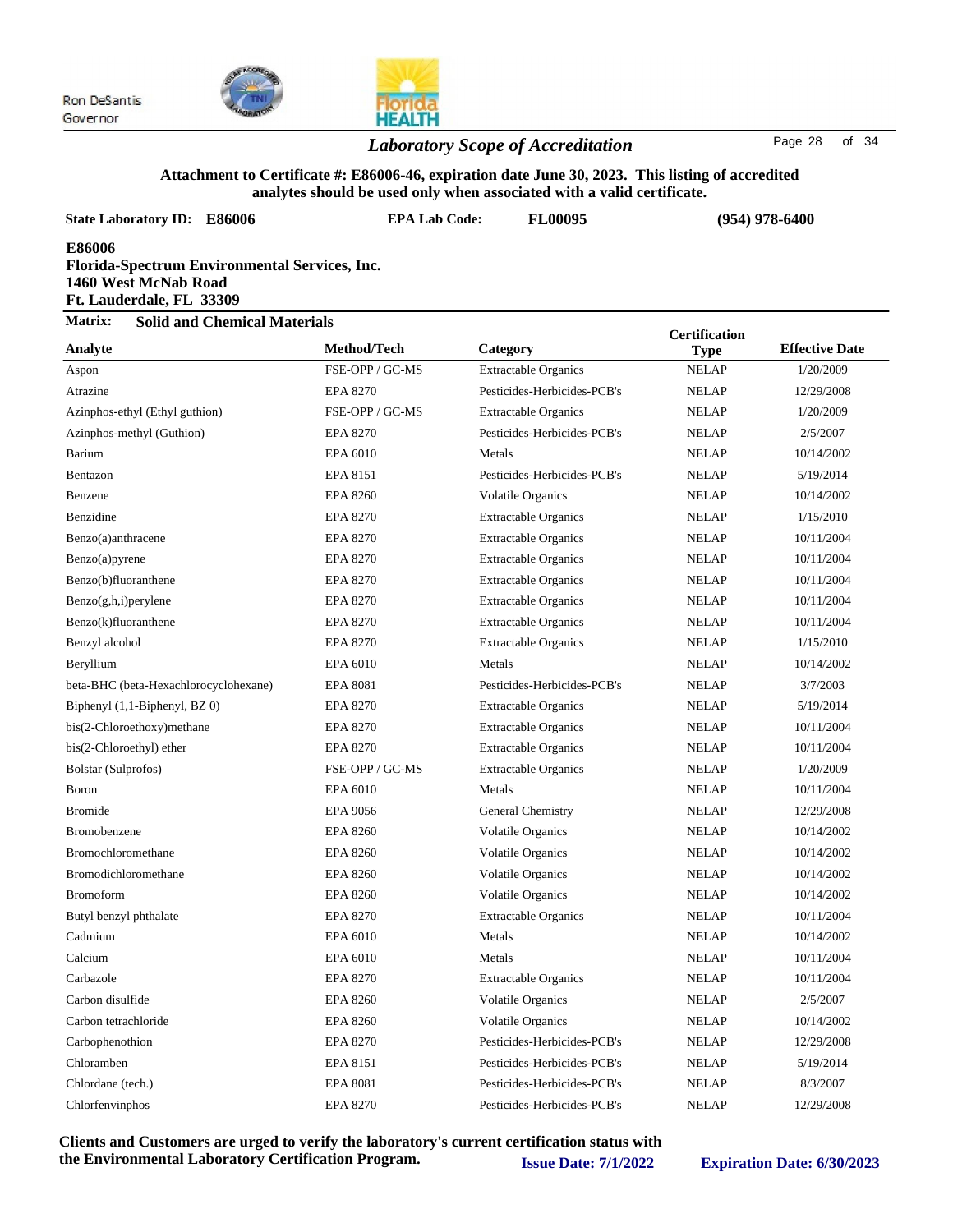

### *Laboratory Scope of Accreditation* Page <sup>29</sup> of <sup>34</sup>

#### **Attachment to Certificate #: E86006-46, expiration date June 30, 2023. This listing of accredited analytes should be used only when associated with a valid certificate.**

| <b>State Laboratory ID: E86006</b>                                                                                 | <b>EPA Lab Code:</b> | <b>FL00095</b>              |                      | $(954)$ 978-6400      |  |
|--------------------------------------------------------------------------------------------------------------------|----------------------|-----------------------------|----------------------|-----------------------|--|
| <b>E86006</b><br>Florida-Spectrum Environmental Services, Inc.<br>1460 West McNab Road<br>Ft. Lauderdale, FL 33309 |                      |                             |                      |                       |  |
| Matrix:<br><b>Solid and Chemical Materials</b>                                                                     |                      |                             | <b>Certification</b> |                       |  |
| Analyte                                                                                                            | Method/Tech          | Category                    | <b>Type</b>          | <b>Effective Date</b> |  |
| Chloride                                                                                                           | EPA 9056             | General Chemistry           | <b>NELAP</b>         | 12/29/2008            |  |
| Chlorobenzene                                                                                                      | <b>EPA 8260</b>      | Volatile Organics           | <b>NELAP</b>         | 10/14/2002            |  |
| Chlorobenzilate                                                                                                    | <b>EPA 8270</b>      | Pesticides-Herbicides-PCB's | <b>NELAP</b>         | 1/15/2010             |  |
| Chloroethane                                                                                                       | <b>EPA 8260</b>      | <b>Volatile Organics</b>    | <b>NELAP</b>         | 10/14/2002            |  |
| Chloroform                                                                                                         | <b>EPA 8260</b>      | <b>Volatile Organics</b>    | <b>NELAP</b>         | 10/14/2002            |  |
| Chloroprene                                                                                                        | <b>EPA 8260</b>      | <b>Volatile Organics</b>    | <b>NELAP</b>         | 1/15/2010             |  |
| Chlorpyrifos                                                                                                       | FSE-OPP / GC-MS      | <b>Extractable Organics</b> | <b>NELAP</b>         | 1/20/2009             |  |
| Chlorpyrifos methyl                                                                                                | FSE-OPP / GC-MS      | <b>Extractable Organics</b> | <b>NELAP</b>         | 1/20/2009             |  |
| Chromium                                                                                                           | EPA 6010             | Metals                      | <b>NELAP</b>         | 10/14/2002            |  |
| Chrysene                                                                                                           | <b>EPA 8270</b>      | <b>Extractable Organics</b> | <b>NELAP</b>         | 10/11/2004            |  |
| cis-1,2-Dichloroethylene                                                                                           | <b>EPA 8260</b>      | Volatile Organics           | <b>NELAP</b>         | 10/14/2002            |  |
| cis-1,3-Dichloropropene                                                                                            | <b>EPA 8260</b>      | Volatile Organics           | <b>NELAP</b>         | 10/14/2002            |  |
| Cobalt                                                                                                             | EPA 6010             | Metals                      | <b>NELAP</b>         | 10/14/2002            |  |
| Conductivity                                                                                                       | <b>EPA 9050</b>      | General Chemistry           | <b>NELAP</b>         | 12/29/2008            |  |
| Copper                                                                                                             | EPA 6010             | Metals                      | <b>NELAP</b>         | 10/14/2002            |  |
| Coumaphos                                                                                                          | <b>EPA 8270</b>      | Pesticides-Herbicides-PCB's | <b>NELAP</b>         | 12/29/2008            |  |
| Crotoxyphos                                                                                                        | <b>EPA 8270</b>      | Pesticides-Herbicides-PCB's | <b>NELAP</b>         | 12/29/2008            |  |
| Dacthal (DCPA)                                                                                                     | EPA 8151             | Pesticides-Herbicides-PCB's | <b>NELAP</b>         | 5/19/2014             |  |
| Dalapon                                                                                                            | EPA 8151             | Pesticides-Herbicides-PCB's | <b>NELAP</b>         | 2/5/2007              |  |
| delta-BHC                                                                                                          | <b>EPA 8081</b>      | Pesticides-Herbicides-PCB's | <b>NELAP</b>         | 2/5/2007              |  |
| Demeton-o                                                                                                          | <b>EPA 8270</b>      | Pesticides-Herbicides-PCB's | <b>NELAP</b>         | 2/5/2007              |  |
| Demeton-s                                                                                                          | <b>EPA 8270</b>      | Pesticides-Herbicides-PCB's | <b>NELAP</b>         | 12/29/2008            |  |
| Di(2-ethylhexyl) phthalate (DEHP)                                                                                  | <b>EPA 8270</b>      | <b>Extractable Organics</b> | <b>NELAP</b>         | 10/11/2004            |  |
| <b>Diallate</b>                                                                                                    | <b>EPA 8081</b>      | Pesticides-Herbicides-PCB's | <b>NELAP</b>         | 1/15/2010             |  |
| Diallate                                                                                                           | <b>EPA 8270</b>      | Pesticides-Herbicides-PCB's | <b>NELAP</b>         | 1/15/2010             |  |
| Diazinon                                                                                                           | FSE-OPP / GC-MS      | <b>Extractable Organics</b> | <b>NELAP</b>         | 1/20/2009             |  |
| $Dibenz(a,h)$ anthracene                                                                                           | EPA 8270             | <b>Extractable Organics</b> | <b>NELAP</b>         | 10/11/2004            |  |
| Dibenzofuran                                                                                                       | <b>EPA 8270</b>      | <b>Extractable Organics</b> | <b>NELAP</b>         | 10/11/2004            |  |
| Dibromochloromethane                                                                                               | <b>EPA 8260</b>      | Volatile Organics           | <b>NELAP</b>         | 10/14/2002            |  |
| Dibromomethane                                                                                                     | <b>EPA 8260</b>      | <b>Volatile Organics</b>    | <b>NELAP</b>         | 10/14/2002            |  |
| Dicamba                                                                                                            | EPA 8151             | Pesticides-Herbicides-PCB's | <b>NELAP</b>         | 2/5/2007              |  |
| Dichlorodifluoromethane                                                                                            | <b>EPA 8260</b>      | <b>Volatile Organics</b>    | <b>NELAP</b>         | 10/14/2002            |  |
| Dichlorofenthion                                                                                                   | FSE-OPP / GC-MS      | <b>Extractable Organics</b> | <b>NELAP</b>         | 1/20/2009             |  |
| Dichloroprop (Dichlorprop)                                                                                         | EPA 8151             | Pesticides-Herbicides-PCB's | <b>NELAP</b>         | 2/5/2007              |  |
| Dichlorovos (DDVP, Dichlorvos)                                                                                     | <b>EPA 8270</b>      | Pesticides-Herbicides-PCB's | <b>NELAP</b>         | 12/29/2008            |  |
| Dicofol                                                                                                            | <b>EPA 8081</b>      | Pesticides-Herbicides-PCB's | <b>NELAP</b>         | 1/15/2010             |  |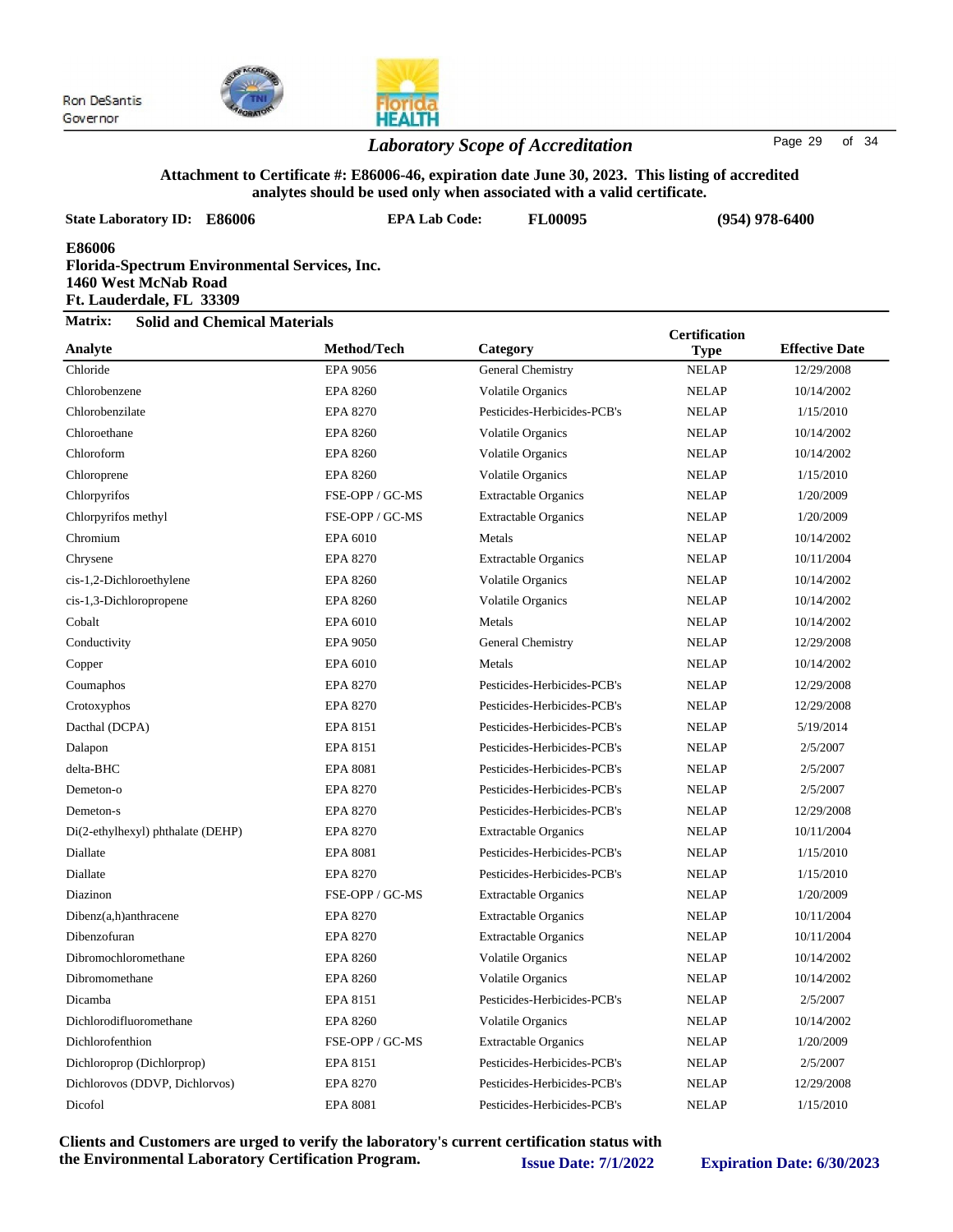

### *Laboratory Scope of Accreditation* Page 30 of 34

#### **Attachment to Certificate #: E86006-46, expiration date June 30, 2023. This listing of accredited analytes should be used only when associated with a valid certificate.**

| <b>State Laboratory ID: E86006</b>                         | <b>EPA Lab Code:</b>                          | <b>FL00095</b>              | $(954)$ 978-6400                    |                       |  |  |
|------------------------------------------------------------|-----------------------------------------------|-----------------------------|-------------------------------------|-----------------------|--|--|
| E86006<br>1460 West McNab Road<br>Ft. Lauderdale, FL 33309 | Florida-Spectrum Environmental Services, Inc. |                             |                                     |                       |  |  |
| Matrix:<br><b>Solid and Chemical Materials</b>             |                                               |                             |                                     |                       |  |  |
| Analyte                                                    | <b>Method/Tech</b>                            | Category                    | <b>Certification</b><br><b>Type</b> | <b>Effective Date</b> |  |  |
| Dicrotophos                                                | <b>EPA 8270</b>                               | Pesticides-Herbicides-PCB's | <b>NELAP</b>                        | 12/29/2008            |  |  |
| Dieldrin                                                   | <b>EPA 8081</b>                               | Pesticides-Herbicides-PCB's | <b>NELAP</b>                        | 3/7/2003              |  |  |
| Diethyl phthalate                                          | <b>EPA 8270</b>                               | <b>Extractable Organics</b> | <b>NELAP</b>                        | 10/11/2004            |  |  |
| Dimethoate                                                 | <b>EPA 8270</b>                               | Pesticides-Herbicides-PCB's | <b>NELAP</b>                        | 12/29/2008            |  |  |
| Dimethyl phthalate                                         | EPA 8270                                      | <b>Extractable Organics</b> | <b>NELAP</b>                        | 10/11/2004            |  |  |
| Di-n-butyl phthalate                                       | <b>EPA 8270</b>                               | <b>Extractable Organics</b> | <b>NELAP</b>                        | 10/11/2004            |  |  |
| Di-n-octyl phthalate                                       | <b>EPA 8270</b>                               | <b>Extractable Organics</b> | <b>NELAP</b>                        | 10/11/2004            |  |  |
| Dinoseb (2-sec-butyl-4,6-dinitrophenol, DNBP)              | EPA 8151                                      | Pesticides-Herbicides-PCB's | <b>NELAP</b>                        | 2/5/2007              |  |  |
| Dioxathion                                                 | <b>EPA 8270</b>                               | Pesticides-Herbicides-PCB's | <b>NELAP</b>                        | 12/29/2008            |  |  |
| Disulfoton                                                 | EPA 8270                                      | Pesticides-Herbicides-PCB's | <b>NELAP</b>                        | 2/5/2007              |  |  |
| Endosulfan I                                               | <b>EPA 8081</b>                               | Pesticides-Herbicides-PCB's | <b>NELAP</b>                        | 2/5/2007              |  |  |
| Endosulfan II                                              | <b>EPA 8081</b>                               | Pesticides-Herbicides-PCB's | <b>NELAP</b>                        | 3/7/2003              |  |  |
| Endosulfan sulfate                                         | <b>EPA 8081</b>                               | Pesticides-Herbicides-PCB's | <b>NELAP</b>                        | 8/3/2007              |  |  |
| Endrin                                                     | <b>EPA 8081</b>                               | Pesticides-Herbicides-PCB's | <b>NELAP</b>                        | 2/5/2007              |  |  |
| Endrin aldehyde                                            | <b>EPA 8081</b>                               | Pesticides-Herbicides-PCB's | <b>NELAP</b>                        | 3/7/2003              |  |  |
| Endrin ketone                                              | <b>EPA 8081</b>                               | Pesticides-Herbicides-PCB's | <b>NELAP</b>                        | 1/15/2010             |  |  |
| <b>EPN</b>                                                 | <b>EPA 8270</b>                               | Pesticides-Herbicides-PCB's | <b>NELAP</b>                        | 12/29/2008            |  |  |
| Ethion                                                     | <b>EPA 8270</b>                               | Pesticides-Herbicides-PCB's | <b>NELAP</b>                        | 2/5/2007              |  |  |
| Ethoprop                                                   | FSE-OPP / GC-MS                               | <b>Extractable Organics</b> | <b>NELAP</b>                        | 1/20/2009             |  |  |
| Ethyl methacrylate                                         | <b>EPA 8260</b>                               | <b>Volatile Organics</b>    | <b>NELAP</b>                        | 10/14/2002            |  |  |
| Ethyl methanesulfonate                                     | <b>EPA 8270</b>                               | <b>Extractable Organics</b> | <b>NELAP</b>                        | 1/15/2010             |  |  |
| Ethylbenzene                                               | <b>EPA 8260</b>                               | <b>Volatile Organics</b>    | <b>NELAP</b>                        | 10/14/2002            |  |  |
| Famphur                                                    | <b>EPA 8270</b>                               | Pesticides-Herbicides-PCB's | <b>NELAP</b>                        | 12/29/2008            |  |  |
| Fecal coliforms                                            | SM 9222 D                                     | Microbiology                | <b>NELAP</b>                        | 5/19/2014             |  |  |
| Fenitrothion                                               | FSE-OPP / GC-MS                               | <b>Extractable Organics</b> | <b>NELAP</b>                        | 1/20/2009             |  |  |
| Fensulfothion                                              | EPA 8270                                      | Pesticides-Herbicides-PCB's | <b>NELAP</b>                        | 12/29/2008            |  |  |
| Fenthion                                                   | <b>EPA 8270</b>                               | Pesticides-Herbicides-PCB's | <b>NELAP</b>                        | 2/5/2007              |  |  |
| <b>Fixed Residue</b>                                       | SM 2540 G                                     | General Chemistry           | <b>NELAP</b>                        | 1/15/2010             |  |  |
| Fluoranthene                                               | <b>EPA 8270</b>                               | <b>Extractable Organics</b> | <b>NELAP</b>                        | 10/11/2004            |  |  |
| Fluorene                                                   | <b>EPA 8270</b>                               | <b>Extractable Organics</b> | <b>NELAP</b>                        | 10/11/2004            |  |  |
| Fluoride                                                   | <b>EPA 9056</b>                               | General Chemistry           | <b>NELAP</b>                        | 12/29/2008            |  |  |
| Fonophos                                                   | FSE-OPP / GC-MS                               | <b>Extractable Organics</b> | <b>NELAP</b>                        | 1/20/2009             |  |  |
| gamma-BHC (Lindane,<br>gamma-Hexachlorocyclohexane)        | <b>EPA 8081</b>                               | Pesticides-Herbicides-PCB's | <b>NELAP</b>                        | 3/7/2003              |  |  |
| Heptachlor                                                 | <b>EPA 8081</b>                               | Pesticides-Herbicides-PCB's | <b>NELAP</b>                        | 10/14/2002            |  |  |
| Heptachlor epoxide                                         | <b>EPA 8081</b>                               | Pesticides-Herbicides-PCB's | <b>NELAP</b>                        | 3/7/2003              |  |  |
| Hexachlorobenzene                                          | EPA 8270                                      | <b>Extractable Organics</b> | <b>NELAP</b>                        | 10/11/2004            |  |  |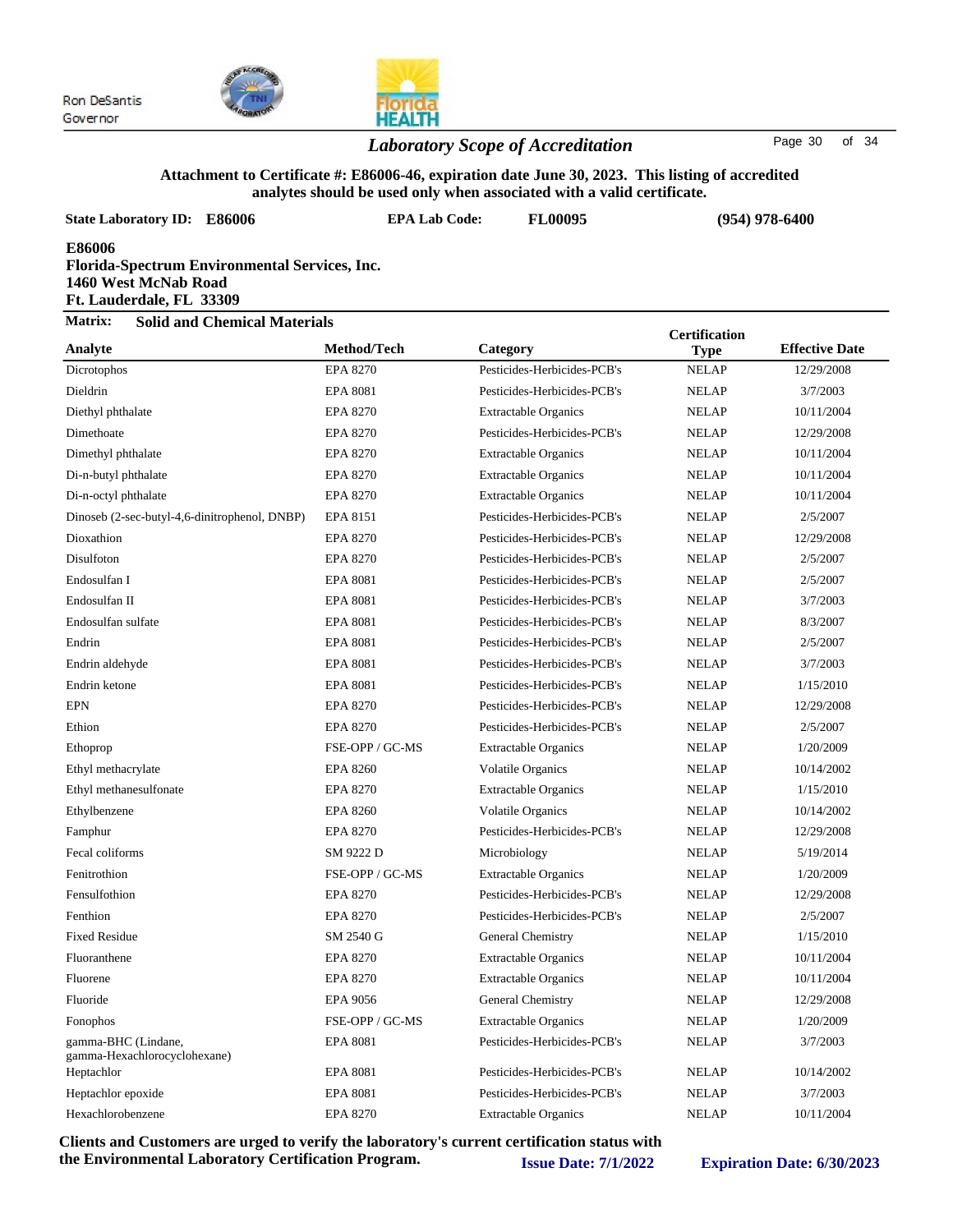

### *Laboratory Scope of Accreditation* Page <sup>31</sup> of <sup>34</sup>

#### **Attachment to Certificate #: E86006-46, expiration date June 30, 2023. This listing of accredited analytes should be used only when associated with a valid certificate.**

|                                                                                                             |                      |                             | analytes should be used only when associated with a valid certificate. |                       |  |  |  |
|-------------------------------------------------------------------------------------------------------------|----------------------|-----------------------------|------------------------------------------------------------------------|-----------------------|--|--|--|
| <b>State Laboratory ID: E86006</b>                                                                          | <b>EPA Lab Code:</b> | <b>FL00095</b>              |                                                                        | $(954)$ 978-6400      |  |  |  |
| E86006<br>Florida-Spectrum Environmental Services, Inc.<br>1460 West McNab Road<br>Ft. Lauderdale, FL 33309 |                      |                             |                                                                        |                       |  |  |  |
| Matrix:<br><b>Solid and Chemical Materials</b>                                                              |                      |                             | <b>Certification</b>                                                   |                       |  |  |  |
| Analyte                                                                                                     | Method/Tech          | Category                    | <b>Type</b>                                                            | <b>Effective Date</b> |  |  |  |
| Hexachlorobutadiene                                                                                         | <b>EPA 8260</b>      | Volatile Organics           | <b>NELAP</b>                                                           | 10/14/2002            |  |  |  |
| Hexachlorobutadiene                                                                                         | <b>EPA 8270</b>      | <b>Extractable Organics</b> | <b>NELAP</b>                                                           | 10/11/2004            |  |  |  |
| Hexachlorocyclopentadiene                                                                                   | <b>EPA 8270</b>      | <b>Extractable Organics</b> | <b>NELAP</b>                                                           | 10/11/2004            |  |  |  |
| Hexachloroethane                                                                                            | <b>EPA 8270</b>      | <b>Extractable Organics</b> | <b>NELAP</b>                                                           | 10/11/2004            |  |  |  |
| Hexachloropropene                                                                                           | <b>EPA 8270</b>      | <b>Extractable Organics</b> | <b>NELAP</b>                                                           | 1/15/2010             |  |  |  |
| Hexamethylphosphoramide (HMPA)                                                                              | <b>EPA 8270</b>      | Pesticides-Herbicides-PCB's | <b>NELAP</b>                                                           | 12/29/2008            |  |  |  |
| Ignitability                                                                                                | <b>EPA 1010</b>      | General Chemistry           | <b>NELAP</b>                                                           | 2/5/2007              |  |  |  |
| $Indeno(1,2,3-cd)pyrene$                                                                                    | EPA 8270             | <b>Extractable Organics</b> | <b>NELAP</b>                                                           | 10/11/2004            |  |  |  |
| Iodomethane (Methyl iodide)                                                                                 | <b>EPA 8260</b>      | Volatile Organics           | <b>NELAP</b>                                                           | 10/14/2002            |  |  |  |
| Iron                                                                                                        | EPA 6010             | Metals                      | <b>NELAP</b>                                                           | 10/11/2004            |  |  |  |
| Isobutyl alcohol (2-Methyl-1-propanol)                                                                      | <b>EPA 8260</b>      | Volatile Organics           | <b>NELAP</b>                                                           | 1/15/2010             |  |  |  |
| Isodrin                                                                                                     | <b>EPA 8081</b>      | Pesticides-Herbicides-PCB's | <b>NELAP</b>                                                           | 1/15/2010             |  |  |  |
| Isodrin                                                                                                     | <b>EPA 8270</b>      | Pesticides-Herbicides-PCB's | <b>NELAP</b>                                                           | 1/15/2010             |  |  |  |
| Isophorone                                                                                                  | <b>EPA 8270</b>      | <b>Extractable Organics</b> | <b>NELAP</b>                                                           | 10/11/2004            |  |  |  |
| Isopropyl acetate                                                                                           | FSE-VOC / GC-MS      | Volatile Organics           | <b>NELAP</b>                                                           | 1/15/2010             |  |  |  |
| Isopropyl alcohol (2-Propanol)                                                                              | <b>EPA 8260</b>      | Volatile Organics           | <b>NELAP</b>                                                           | 1/15/2010             |  |  |  |
| Isopropylbenzene                                                                                            | <b>EPA 8260</b>      | Volatile Organics           | <b>NELAP</b>                                                           | 10/14/2002            |  |  |  |
| Isosafrole                                                                                                  | <b>EPA 8270</b>      | <b>Extractable Organics</b> | <b>NELAP</b>                                                           | 1/15/2010             |  |  |  |
| Kepone                                                                                                      | <b>EPA 8081</b>      | Pesticides-Herbicides-PCB's | <b>NELAP</b>                                                           | 1/15/2010             |  |  |  |
| Kjeldahl nitrogen - total                                                                                   | EPA 351.2            | <b>Extractable Organics</b> | <b>NELAP</b>                                                           | 12/29/2008            |  |  |  |
| Lead                                                                                                        | EPA 6010             | Metals                      | <b>NELAP</b>                                                           | 10/14/2002            |  |  |  |
| Leptophos                                                                                                   | <b>EPA 8270</b>      | Pesticides-Herbicides-PCB's | <b>NELAP</b>                                                           | 12/29/2008            |  |  |  |
| Lithium                                                                                                     | EPA 6010             | Metals                      | <b>NELAP</b>                                                           | 1/15/2010             |  |  |  |
| $m+p$ -Xylenes                                                                                              | <b>EPA 8260</b>      | <b>Volatile Organics</b>    | <b>NELAP</b>                                                           | 10/16/2018            |  |  |  |
| Magnesium                                                                                                   | EPA 6010             | Metals                      | <b>NELAP</b>                                                           | 10/11/2004            |  |  |  |
| Malathion                                                                                                   | <b>EPA 8270</b>      | Pesticides-Herbicides-PCB's | <b>NELAP</b>                                                           | 2/5/2007              |  |  |  |
| Manganese                                                                                                   | EPA 6010             | Metals                      | <b>NELAP</b>                                                           | 10/14/2002            |  |  |  |
| <b>MCPA</b>                                                                                                 | EPA 8151             | Pesticides-Herbicides-PCB's | <b>NELAP</b>                                                           | 2/5/2007              |  |  |  |
| <b>MCPP</b>                                                                                                 | EPA 8151             | Pesticides-Herbicides-PCB's | <b>NELAP</b>                                                           | 2/5/2007              |  |  |  |
| Mercury                                                                                                     | EPA 7471             | Metals                      | <b>NELAP</b>                                                           | 10/14/2002            |  |  |  |
| Merphos                                                                                                     | FSE-OPP / GC-MS      | <b>Extractable Organics</b> | <b>NELAP</b>                                                           | 1/20/2009             |  |  |  |
| Methacrylonitrile                                                                                           | <b>EPA 8260</b>      | Volatile Organics           | <b>NELAP</b>                                                           | 10/14/2002            |  |  |  |
| Methapyrilene                                                                                               | <b>EPA 8270</b>      | <b>Extractable Organics</b> | <b>NELAP</b>                                                           | 1/15/2010             |  |  |  |
| Methoxychlor                                                                                                | <b>EPA 8081</b>      | Pesticides-Herbicides-PCB's | <b>NELAP</b>                                                           | 8/3/2007              |  |  |  |
| Methyl acetate                                                                                              | FSE-VOC / GC-MS      | Volatile Organics           | <b>NELAP</b>                                                           | 1/15/2010             |  |  |  |
| Methyl bromide (Bromomethane)                                                                               | <b>EPA 8260</b>      | Volatile Organics           | <b>NELAP</b>                                                           | 2/5/2007              |  |  |  |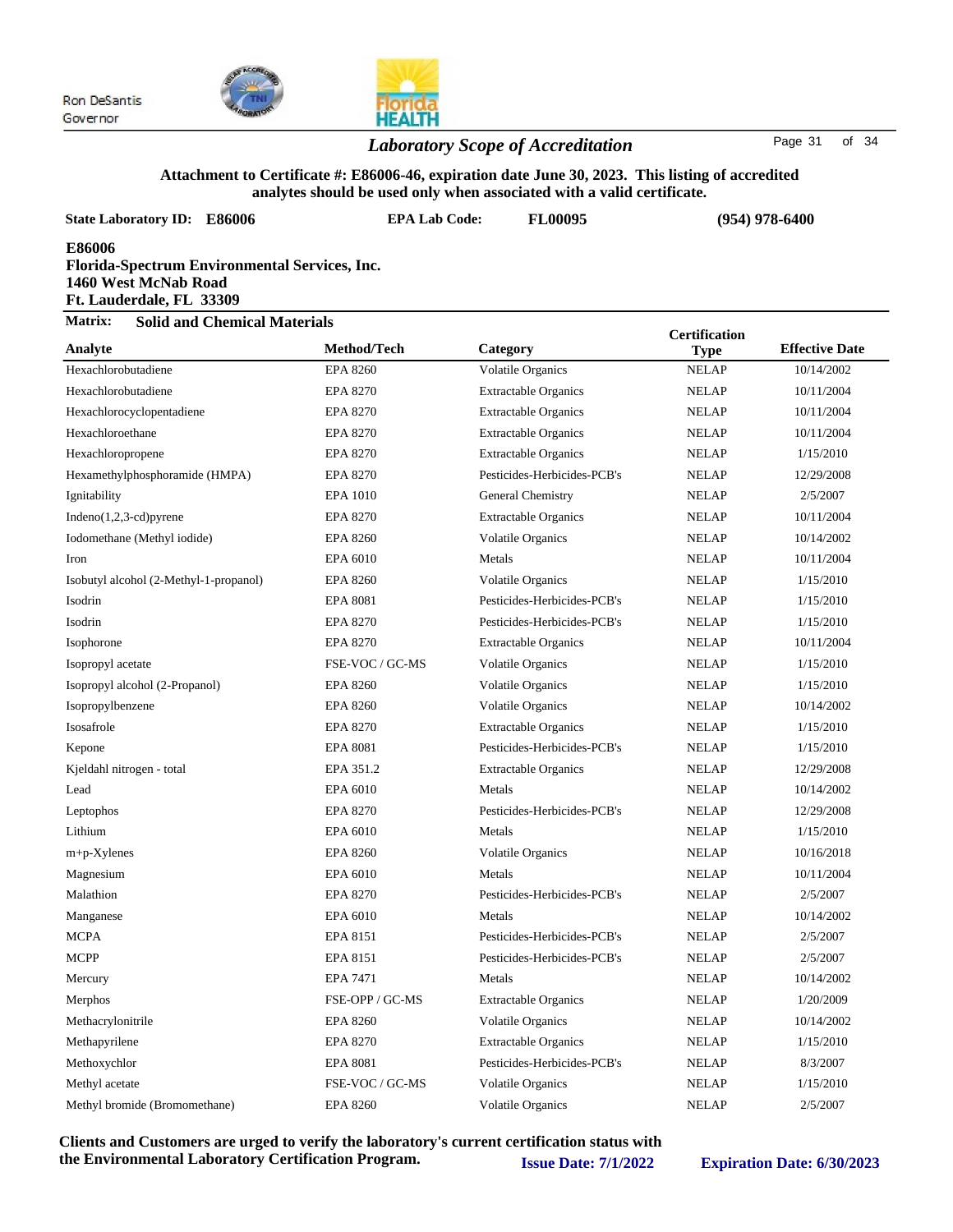

#### *Laboratory Scope of Accreditation* Page <sup>32</sup> of <sup>34</sup>

#### **Attachment to Certificate #: E86006-46, expiration date June 30, 2023. This listing of accredited analytes should be used only when associated with a valid certificate.**

| <b>State Laboratory ID: E86006</b>                                                                          | <b>EPA Lab Code:</b> | anarytes should be used only when associated with a vand termittate.<br><b>FL00095</b> | $(954)$ 978-6400     |                       |  |
|-------------------------------------------------------------------------------------------------------------|----------------------|----------------------------------------------------------------------------------------|----------------------|-----------------------|--|
| E86006<br>Florida-Spectrum Environmental Services, Inc.<br>1460 West McNab Road<br>Ft. Lauderdale, FL 33309 |                      |                                                                                        |                      |                       |  |
| Matrix:<br><b>Solid and Chemical Materials</b>                                                              |                      |                                                                                        | <b>Certification</b> |                       |  |
| Analyte                                                                                                     | Method/Tech          | Category                                                                               | <b>Type</b>          | <b>Effective Date</b> |  |
| Methyl chloride (Chloromethane)                                                                             | <b>EPA 8260</b>      | Volatile Organics                                                                      | <b>NELAP</b>         | 2/5/2007              |  |
| Methyl methacrylate                                                                                         | <b>EPA 8260</b>      | Volatile Organics                                                                      | <b>NELAP</b>         | 10/14/2002            |  |
| Methyl methanesulfonate                                                                                     | EPA 8270             | <b>Extractable Organics</b>                                                            | <b>NELAP</b>         | 1/15/2010             |  |
| Methyl parathion (Parathion, methyl)                                                                        | <b>EPA 8270</b>      | Pesticides-Herbicides-PCB's                                                            | <b>NELAP</b>         | 2/5/2007              |  |
| Methyl tert-butyl ether (MTBE)                                                                              | <b>EPA 8260</b>      | <b>Volatile Organics</b>                                                               | <b>NELAP</b>         | 10/14/2002            |  |
| Methylene chloride                                                                                          | <b>EPA 8260</b>      | Volatile Organics                                                                      | <b>NELAP</b>         | 3/7/2003              |  |
| Mevinphos                                                                                                   | <b>EPA 8270</b>      | Pesticides-Herbicides-PCB's                                                            | <b>NELAP</b>         | 12/29/2008            |  |
| Molybdenum                                                                                                  | EPA 6010             | Metals                                                                                 | <b>NELAP</b>         | 10/14/2002            |  |
| Monocrotophos                                                                                               | <b>EPA 8270</b>      | Pesticides-Herbicides-PCB's                                                            | <b>NELAP</b>         | 12/29/2008            |  |
| Naled                                                                                                       | <b>EPA 8270</b>      | Pesticides-Herbicides-PCB's                                                            | <b>NELAP</b>         | 12/29/2008            |  |
| n-Amyl acetate                                                                                              | FSE-VOC / GC-MS      | <b>Volatile Organics</b>                                                               | <b>NELAP</b>         | 1/15/2010             |  |
| Naphthalene                                                                                                 | <b>EPA 8260</b>      | <b>Volatile Organics</b>                                                               | <b>NELAP</b>         | 10/14/2002            |  |
| Naphthalene                                                                                                 | <b>EPA 8270</b>      | <b>Extractable Organics</b>                                                            | <b>NELAP</b>         | 10/11/2004            |  |
| n-Butyl alcohol                                                                                             | <b>EPA 8260</b>      | Volatile Organics                                                                      | <b>NELAP</b>         | 1/15/2010             |  |
| n-Butylbenzene                                                                                              | <b>EPA 8260</b>      | <b>Volatile Organics</b>                                                               | <b>NELAP</b>         | 10/14/2002            |  |
| Nickel                                                                                                      | EPA 6010             | Metals                                                                                 | <b>NELAP</b>         | 10/14/2002            |  |
| Nitrate                                                                                                     | EPA 9056             | General Chemistry                                                                      | <b>NELAP</b>         | 12/29/2008            |  |
| Nitrite                                                                                                     | <b>EPA 9056</b>      | General Chemistry                                                                      | <b>NELAP</b>         | 1/15/2010             |  |
| Nitrobenzene                                                                                                | <b>EPA 8270</b>      | <b>Extractable Organics</b>                                                            | <b>NELAP</b>         | 10/11/2004            |  |
| n-Nitrosodiethylamine                                                                                       | <b>EPA 8270</b>      | <b>Extractable Organics</b>                                                            | <b>NELAP</b>         | 1/15/2010             |  |
| n-Nitrosodimethylamine                                                                                      | <b>EPA 8270</b>      | <b>Extractable Organics</b>                                                            | <b>NELAP</b>         | 10/11/2004            |  |
| n-Nitroso-di-n-butylamine                                                                                   | <b>EPA 8270</b>      | <b>Extractable Organics</b>                                                            | <b>NELAP</b>         | 1/15/2010             |  |
| n-Nitrosodi-n-propylamine                                                                                   | <b>EPA 8270</b>      | <b>Extractable Organics</b>                                                            | <b>NELAP</b>         | 10/11/2004            |  |
| n-Nitrosodiphenylamine                                                                                      | <b>EPA 8270</b>      | <b>Extractable Organics</b>                                                            | <b>NELAP</b>         | 10/11/2004            |  |
| n-Nitrosomethylethylamine                                                                                   | <b>EPA 8270</b>      | <b>Extractable Organics</b>                                                            | <b>NELAP</b>         | 1/15/2010             |  |
| n-Nitrosomorpholine                                                                                         | EPA 8270             | <b>Extractable Organics</b>                                                            | <b>NELAP</b>         | 1/15/2010             |  |
| n-Nitrosopiperidine                                                                                         | <b>EPA 8270</b>      | <b>Extractable Organics</b>                                                            | <b>NELAP</b>         | 1/15/2010             |  |
| n-Nitrosopyrrolidine                                                                                        | <b>EPA 8270</b>      | <b>Extractable Organics</b>                                                            | <b>NELAP</b>         | 1/15/2010             |  |
| n-Propylbenzene                                                                                             | <b>EPA 8260</b>      | <b>Volatile Organics</b>                                                               | <b>NELAP</b>         | 10/14/2002            |  |
| 0,0,0-Triethyl phosphorothioate                                                                             | EPA 8270             | Pesticides-Herbicides-PCB's                                                            | <b>NELAP</b>         | 1/15/2010             |  |
| Oil & Grease                                                                                                | EPA 9071             | General Chemistry                                                                      | <b>NELAP</b>         | 12/29/2008            |  |
| Organic nitrogen                                                                                            | TKN minus AMMONIA    | <b>Extractable Organics</b>                                                            | <b>NELAP</b>         | 12/29/2008            |  |
| Orthophosphate as P                                                                                         | <b>EPA 9056</b>      | General Chemistry                                                                      | <b>NELAP</b>         | 12/29/2008            |  |
| o-Toluidine                                                                                                 | <b>EPA 8270</b>      | <b>Extractable Organics</b>                                                            | <b>NELAP</b>         | 1/15/2010             |  |
| o-Xylene                                                                                                    | <b>EPA 8260</b>      | Volatile Organics                                                                      | <b>NELAP</b>         | 10/16/2018            |  |

**Clients and Customers are urged to verify the laboratory's current certification status with the Environmental Laboratory Certification Program. Issue Date: 7/1/2022 Expiration Date: 6/30/2023**

Parathion, ethyl EPA 8270 Pesticides-Herbicides-PCB's NELAP 2/5/2007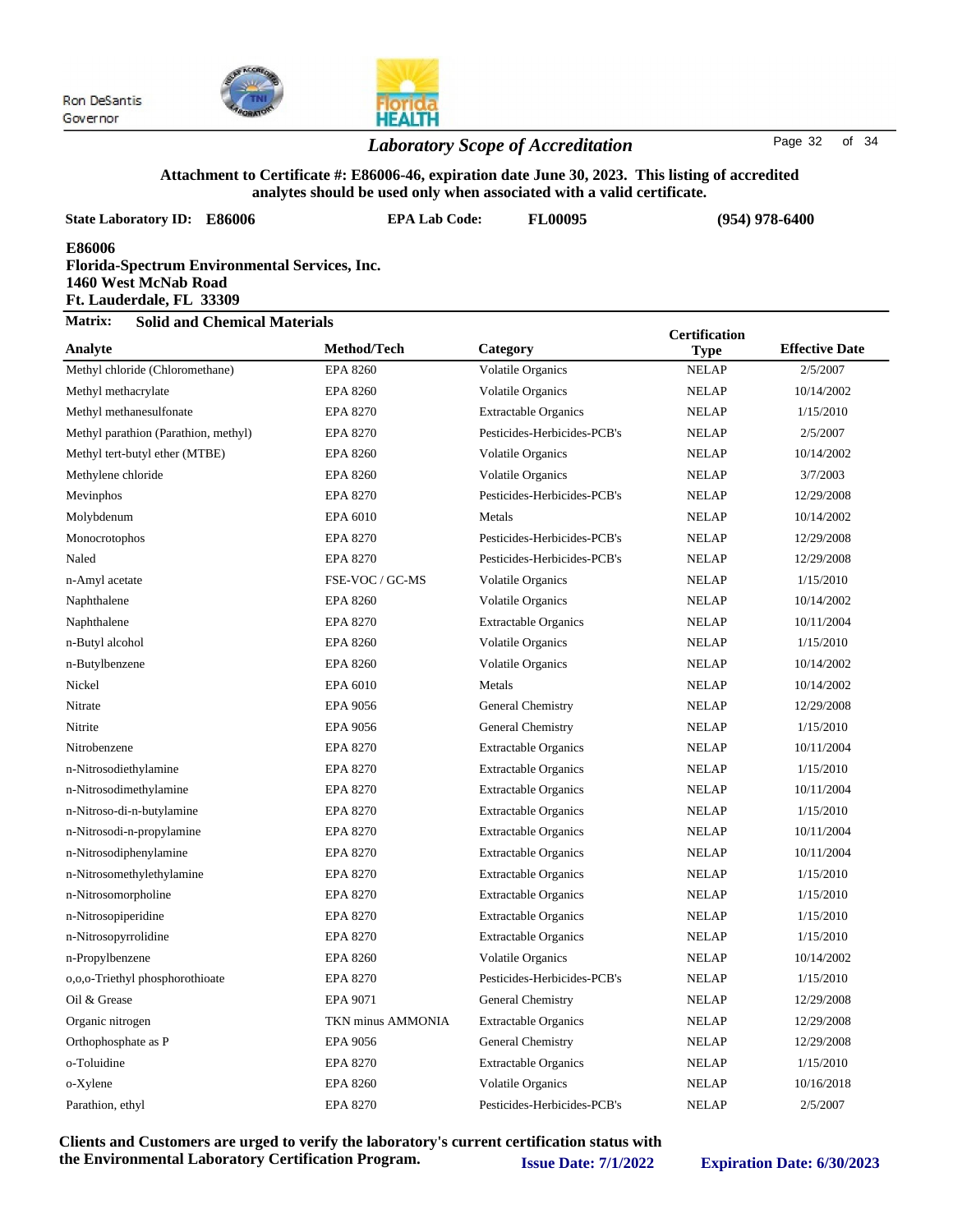



### *Laboratory Scope of Accreditation* Page <sup>33</sup> of <sup>34</sup>

#### **Attachment to Certificate #: E86006-46, expiration date June 30, 2023. This listing of accredited analytes should be used only when associated with a valid certificate.**

| State Laboratory ID: E86006                                                                                 | <b>EPA Lab Code:</b> | <b>FL00095</b>              | $(954)$ 978-6400 |                       |  |  |  |
|-------------------------------------------------------------------------------------------------------------|----------------------|-----------------------------|------------------|-----------------------|--|--|--|
| E86006<br>Florida-Spectrum Environmental Services, Inc.<br>1460 West McNab Road<br>Ft. Lauderdale, FL 33309 |                      |                             |                  |                       |  |  |  |
| Matrix:<br><b>Solid and Chemical Materials</b>                                                              | <b>Certification</b> |                             |                  |                       |  |  |  |
| Analyte                                                                                                     | Method/Tech          | Category                    | <b>Type</b>      | <b>Effective Date</b> |  |  |  |
| Pentachlorobenzene                                                                                          | <b>EPA 8270</b>      | <b>Extractable Organics</b> | <b>NELAP</b>     | 1/15/2010             |  |  |  |
| Pentachloroethane                                                                                           | <b>EPA 8260</b>      | Volatile Organics           | <b>NELAP</b>     | 1/15/2010             |  |  |  |
| Pentachloronitrobenzene (Quintozene)                                                                        | <b>EPA 8270</b>      | Pesticides-Herbicides-PCB's | <b>NELAP</b>     | 1/15/2010             |  |  |  |
| Pentachlorophenol                                                                                           | EPA 8151             | Pesticides-Herbicides-PCB's | <b>NELAP</b>     | 5/19/2014             |  |  |  |
| Pentachlorophenol                                                                                           | <b>EPA 8270</b>      | <b>Extractable Organics</b> | <b>NELAP</b>     | 10/11/2004            |  |  |  |
| pН                                                                                                          | EPA 9045             | <b>Extractable Organics</b> | <b>NELAP</b>     | 12/29/2008            |  |  |  |
| Phenacetin                                                                                                  | <b>EPA 8270</b>      | <b>Extractable Organics</b> | <b>NELAP</b>     | 1/15/2010             |  |  |  |
| Phenanthrene                                                                                                | <b>EPA 8270</b>      | <b>Extractable Organics</b> | <b>NELAP</b>     | 10/11/2004            |  |  |  |
| Phenol                                                                                                      | <b>EPA 8270</b>      | <b>Extractable Organics</b> | <b>NELAP</b>     | 10/11/2004            |  |  |  |
| Phorate                                                                                                     | <b>EPA 8270</b>      | Pesticides-Herbicides-PCB's | <b>NELAP</b>     | 12/29/2008            |  |  |  |
| Phosmet (Imidan)                                                                                            | <b>EPA 8270</b>      | Pesticides-Herbicides-PCB's | <b>NELAP</b>     | 12/29/2008            |  |  |  |
| Phosphamidon                                                                                                | <b>EPA 8270</b>      | Pesticides-Herbicides-PCB's | <b>NELAP</b>     | 12/29/2008            |  |  |  |
| Phosphorus, total                                                                                           | EPA 365.4            | <b>Extractable Organics</b> | <b>NELAP</b>     | 12/29/2008            |  |  |  |
| Picloram                                                                                                    | EPA 8151             | <b>Extractable Organics</b> | <b>NELAP</b>     | 2/5/2007              |  |  |  |
| p-Isopropyltoluene                                                                                          | <b>EPA 8260</b>      | <b>Volatile Organics</b>    | <b>NELAP</b>     | 10/14/2002            |  |  |  |
| Potassium                                                                                                   | EPA 6010             | Metals                      | <b>NELAP</b>     | 10/11/2004            |  |  |  |
| Pronamide (Kerb)                                                                                            | <b>EPA 8270</b>      | <b>Extractable Organics</b> | <b>NELAP</b>     | 1/15/2010             |  |  |  |
| Propionitrile (Ethyl cyanide)                                                                               | <b>EPA 8260</b>      | Volatile Organics           | <b>NELAP</b>     | 10/14/2002            |  |  |  |
| Pyrene                                                                                                      | <b>EPA 8270</b>      | <b>Extractable Organics</b> | <b>NELAP</b>     | 10/11/2004            |  |  |  |
| Pyridine                                                                                                    | <b>EPA 8270</b>      | <b>Extractable Organics</b> | <b>NELAP</b>     | 1/15/2010             |  |  |  |
| Residue-total                                                                                               | SM 2540 G            | General Chemistry           | <b>NELAP</b>     | 12/29/2008            |  |  |  |
| Residue-volatile                                                                                            | SM 2540 G            | General Chemistry           | <b>NELAP</b>     | 1/15/2010             |  |  |  |
| Ronnel                                                                                                      | FSE-OPP / GC-MS      | <b>Extractable Organics</b> | <b>NELAP</b>     | 1/20/2009             |  |  |  |
| Safrole                                                                                                     | <b>EPA 8270</b>      | <b>Extractable Organics</b> | <b>NELAP</b>     | 1/15/2010             |  |  |  |
| sec-Butylbenzene                                                                                            | <b>EPA 8260</b>      | <b>Volatile Organics</b>    | <b>NELAP</b>     | 10/14/2002            |  |  |  |
| Selenium                                                                                                    | EPA 6010             | Metals                      | <b>NELAP</b>     | 10/14/2002            |  |  |  |
| Silicon                                                                                                     | EPA 6010             | Metals                      | <b>NELAP</b>     | 1/15/2010             |  |  |  |
| Silver                                                                                                      | EPA 6010             | Metals                      | <b>NELAP</b>     | 10/14/2002            |  |  |  |
| Silvex (2,4,5-TP)                                                                                           | EPA 8151             | Pesticides-Herbicides-PCB's | <b>NELAP</b>     | 2/5/2007              |  |  |  |
| Simazine                                                                                                    | FSE-OPP / GC-MS      | <b>Extractable Organics</b> | <b>NELAP</b>     | 1/20/2009             |  |  |  |
| Sodium                                                                                                      | EPA 6010             | Metals                      | <b>NELAP</b>     | 10/14/2002            |  |  |  |
| Strontium                                                                                                   | EPA 6010             | Metals                      | <b>NELAP</b>     | 10/14/2002            |  |  |  |
| Strychnine                                                                                                  | <b>EPA 8270</b>      | <b>Extractable Organics</b> | <b>NELAP</b>     | 1/15/2010             |  |  |  |
| Styrene                                                                                                     | <b>EPA 8260</b>      | <b>Volatile Organics</b>    | <b>NELAP</b>     | 10/14/2002            |  |  |  |
| Sulfate                                                                                                     | EPA 9056             | General Chemistry           | <b>NELAP</b>     | 11/7/2008             |  |  |  |

**Clients and Customers are urged to verify the laboratory's current certification status with the Environmental Laboratory Certification Program. Issue Date: 7/1/2022 Expiration Date: 6/30/2023**

Sulfotepp EPA 8270 Pesticides-Herbicides-PCB's NELAP 12/29/2008